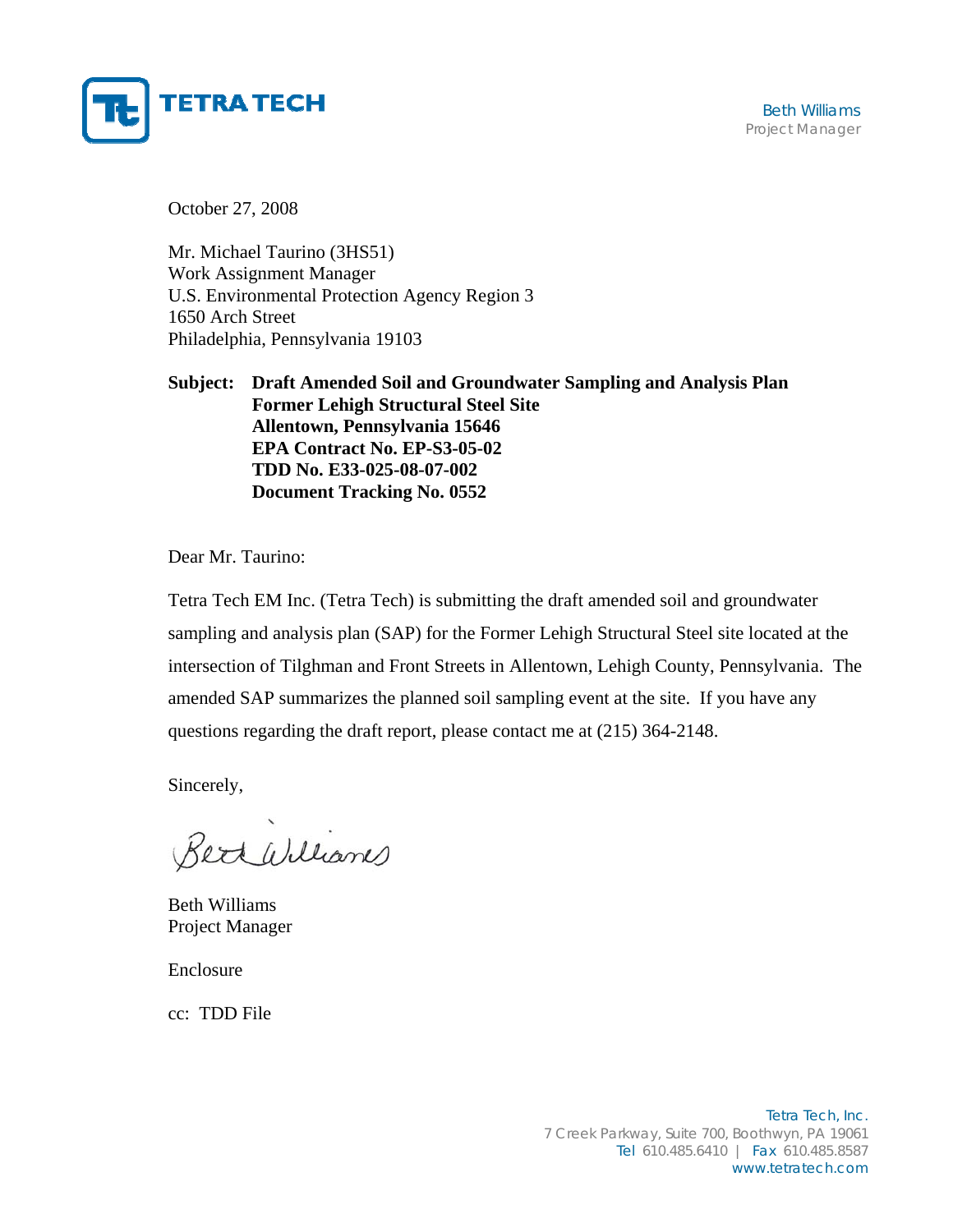#### **DRAFT AMENDED SOIL AND GROUNDWATER SAMPLING AND ANALYSIS PLAN FOR THE FORMER LEHIGH STRUCTURAL STEEL SITE ALLENTOWN, LEHIGH COUNTY, PENNSYLVANIA**

*Prepared for* 

**U.S. Environmental Protection Agency Region 3**  1650 Arch Street Philadelphia, Pennsylvania 19103

*Prepared by* 

**Tetra Tech EM Inc.**  7 Creek Parkway, Suite 700 Boothwyn, Pennsylvania 19061

EPA Contract No. EP-S3-05-02

Technical Direction Document No. E33-025-08-07-002 Document Tracking No. 0552

October 27, 2008

ert Williams

Beth Williams Project Manager

Prepared by Approved by Approved by

Donna Davies START Program Manager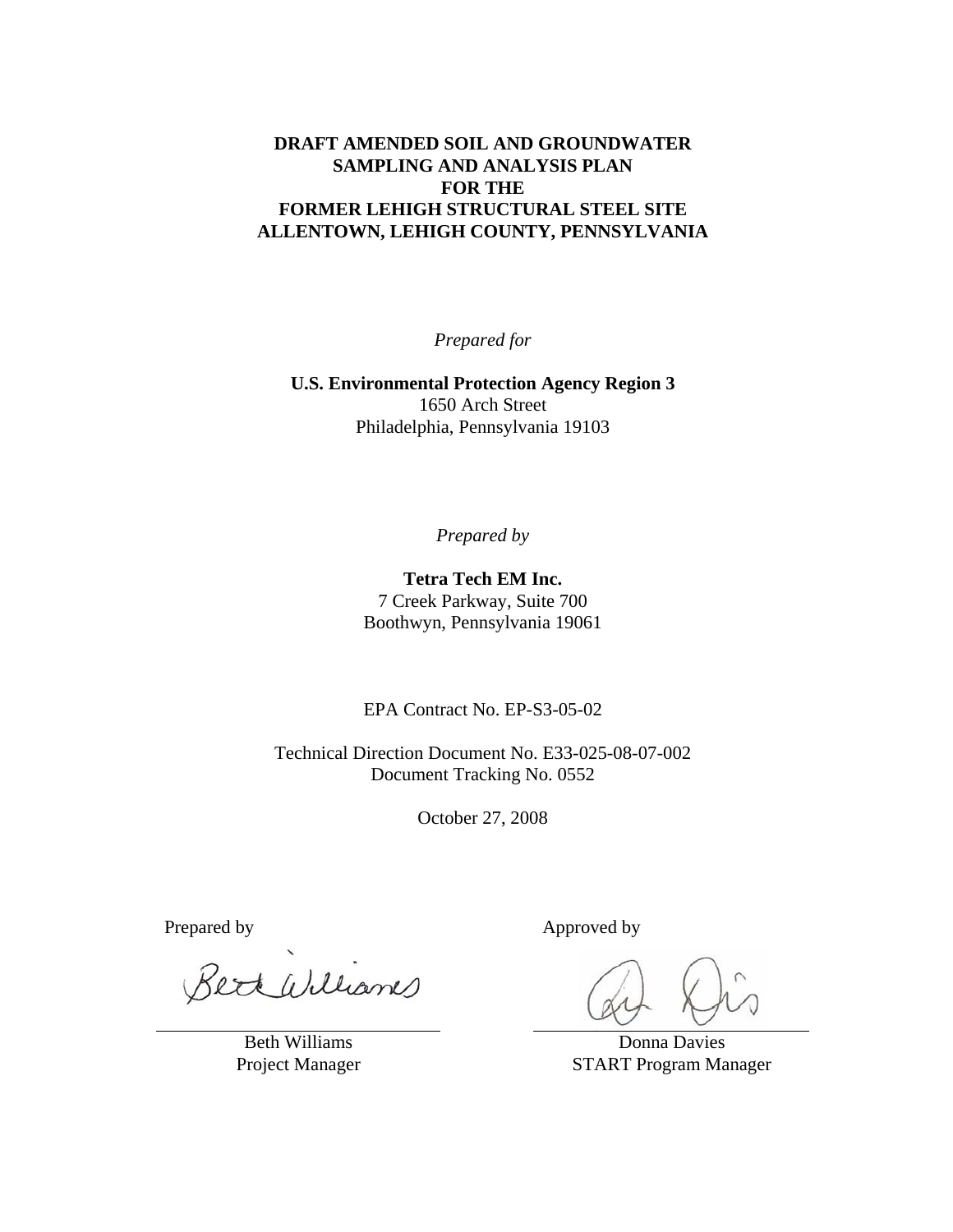| <b>Section</b> |     |       |                                                    | Page |  |
|----------------|-----|-------|----------------------------------------------------|------|--|
| 1.0            |     |       |                                                    |      |  |
| 2.0            |     |       |                                                    |      |  |
|                | 2.1 |       |                                                    |      |  |
|                | 2.2 |       |                                                    |      |  |
|                | 2.3 |       |                                                    |      |  |
| 3.0            |     |       |                                                    |      |  |
| 4.0            |     |       |                                                    |      |  |
|                | 4.1 |       |                                                    |      |  |
|                | 4.2 |       |                                                    |      |  |
|                | 4.3 |       |                                                    |      |  |
|                |     | 4.3.1 |                                                    |      |  |
|                | 4.4 |       |                                                    |      |  |
|                | 4.5 |       |                                                    |      |  |
| 5.0            |     |       |                                                    |      |  |
| 6.0            |     |       | QUALITY ASSURANCE AND QUALITY CONTROL PROCEDURES35 |      |  |
|                | 6.1 |       |                                                    |      |  |
|                | 6.2 |       |                                                    |      |  |
|                | 6.3 |       |                                                    |      |  |
|                | 6.4 |       |                                                    |      |  |
|                | 6.5 |       |                                                    |      |  |
|                |     | 6.5.1 |                                                    |      |  |
|                |     | 6.5.2 |                                                    |      |  |
|                |     | 6.5.3 |                                                    |      |  |
| 7.0            |     |       |                                                    |      |  |
| 8.0            |     |       |                                                    |      |  |
|                |     |       |                                                    |      |  |

# **CONTENTS**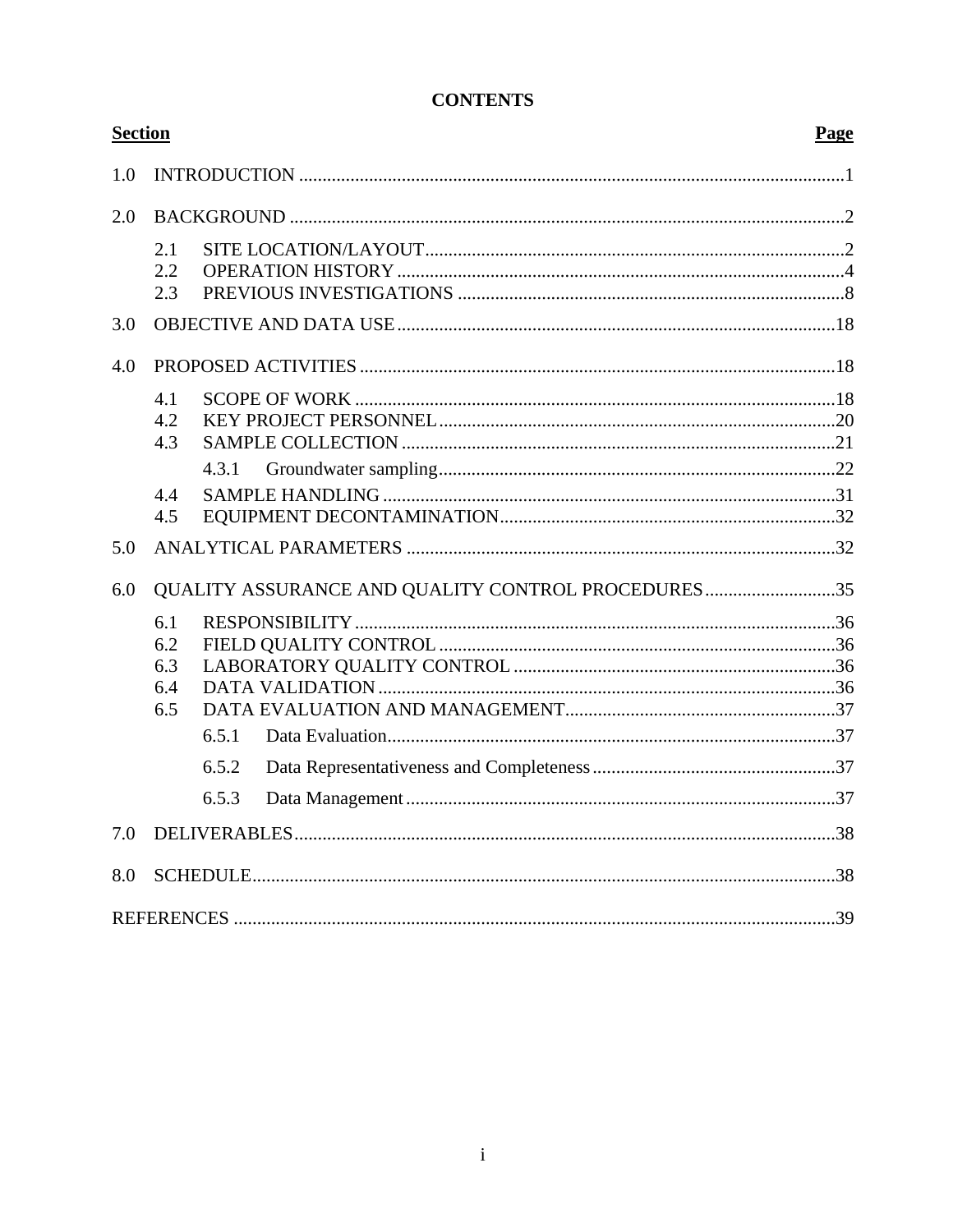### **FIGURES**

| <b>Figure</b> | Page |
|---------------|------|
|               |      |
|               |      |
|               |      |
|               |      |

### **TABLES**

| <b>Table</b>                                       | Page |
|----------------------------------------------------|------|
| TABLE 1 FORMER LEHIGH STRUCTURAL STEEL TAX PARCELS | 2    |
| TABLE 2 PROPOSED TETRA TECH PROJECT PERSONNEL      | 20   |
| TABLE 3 GROUNDWATER SAMPLING SUMMARY               | 25   |
| TABLE 4 SUBSURFACE SOIL SAMPLING SUMMARY           | 29   |
| TABLE 5 ANALYTICAL PARAMETERS AND METHODS          | 32   |
| <b>TABLE 6 PROJECT SCHEDULE</b>                    | 38   |

## **Attachment**

FORMER LEHIGH STRUCTURAL STEEL WELL SPECIFICATIONS PENNSYLVANIA DEPARTMENT OF ENVIRONMENTAL PROTECTION (PADEP) TABLE IV-9 SHORT LIST OF PETROLEUM PRODUCTS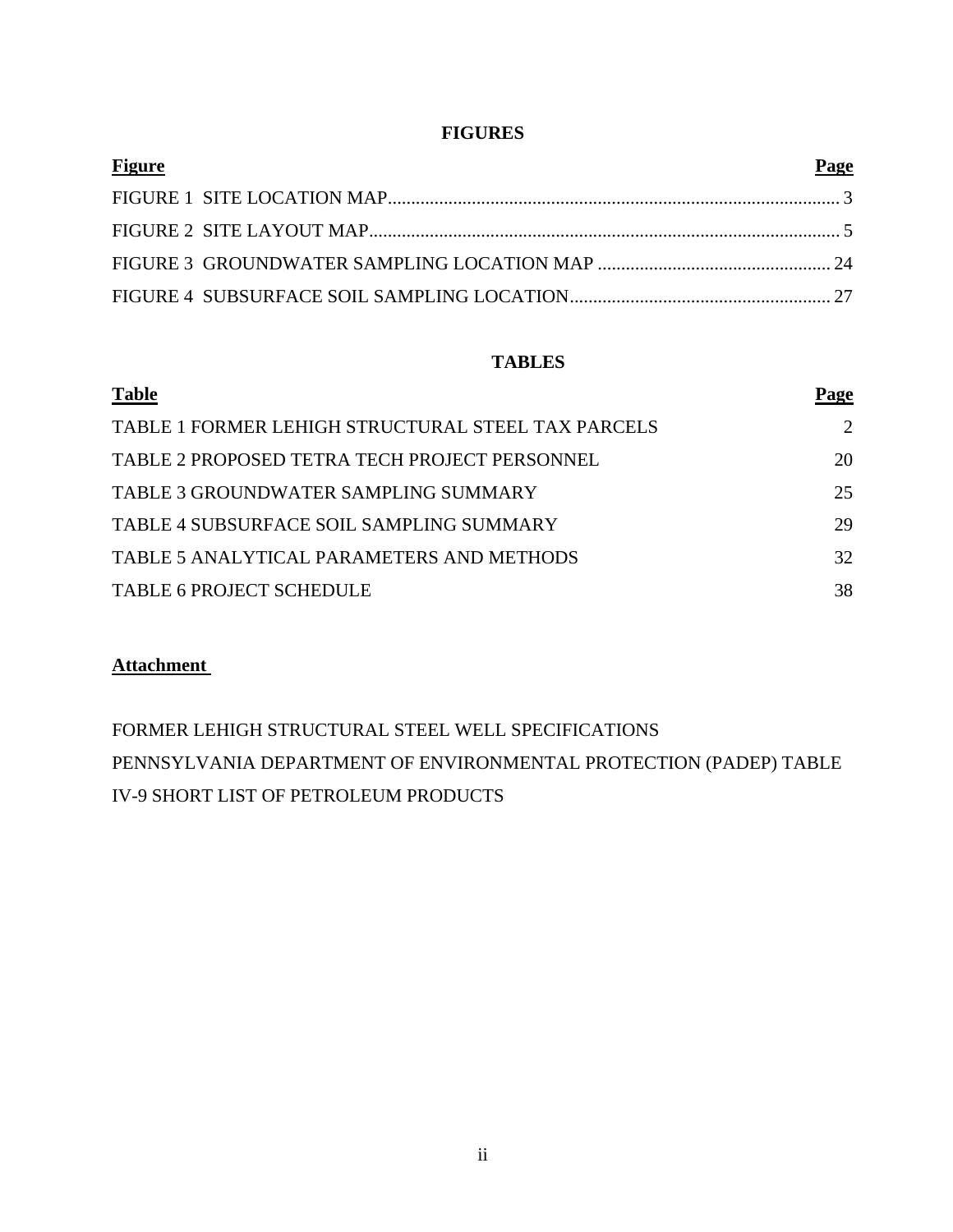### **1.0 INTRODUCTION**

Under Eastern Area Superfund Technical Assessment and Response Team (START) Contract No. EP-S3-05-02, Technical Direction Document (TDD) Nos. E23-019-07-11-001 and E33-025- 08-07-002, U.S. Environmental Protection Agency (EPA) Region 3 tasked Tetra Tech EM Inc. (Tetra Tech) to conduct a targeted brownfield's assessment (TBA) of the Former Lehigh Structural Steel site located at the intersection of Tilghman and Front Streets in the City of Allentown, Lehigh County, Pennsylvania. Implementation of this sampling and analysis plan (SAP) will be performed in an effort to: (1) verify or eliminate recognized environmental conditions (REC) and business environmental risks associated with the property identified by Moonstone Properties, LLC (Moonstone) Phase I Environmental Site Assessment (ESA) dated April 25, 2007 and Moonstone's Report of Findings dated July 5, 2007: (2) adequately characterize and address potential contamination at the site in accordance with the Pennsylvania Department of Environmental Protection (PADEP) regulations so that the data may be used to obtain a Release of Liability under the Pennsylvania Land Recycling and Remediation Standards Act (Act 2); and (3) support the proposed redevelopment plan, know as "The Waterfront". "The Waterfront*"* proposes a phased (over 10 years) high-end, mixed use development including 25 townhomes, 535 residential condominiums and apartments, marinas, an amphitheater, a pedestrian and bicycle "river walk", office space, a hotel with reception and conference facilities, public plazas and retail space.

The groundwater sampling described in this SAP was implemented by Tetra Tech in July 2008, in accordance with the Final Groundwater SAP for the Former Lehigh Structural Steel Site submitted to EPA on July 3, 2008. This amended SAP revises the previously submitted SAP to include a description of soil sampling activities to be conducted at the site. This SAP provides site background information in Section 2.0; presents the project objective and data use, proposed field investigation, analytical parameters in Sections 3.0, 4.0, and 5.0; summarizes quality assurance (QA) and quality control (QC) procedures in Section 6.0; identifies project deliverables in Section 7.0; and provides a project schedule in Section 8.0. All references cited in this plan are listed in Section 9.0. Tetra Tech developed this SAP in accordance with the "Quality Assurance Project Plan (QAPP) for START" (Reference [Ref.] 1).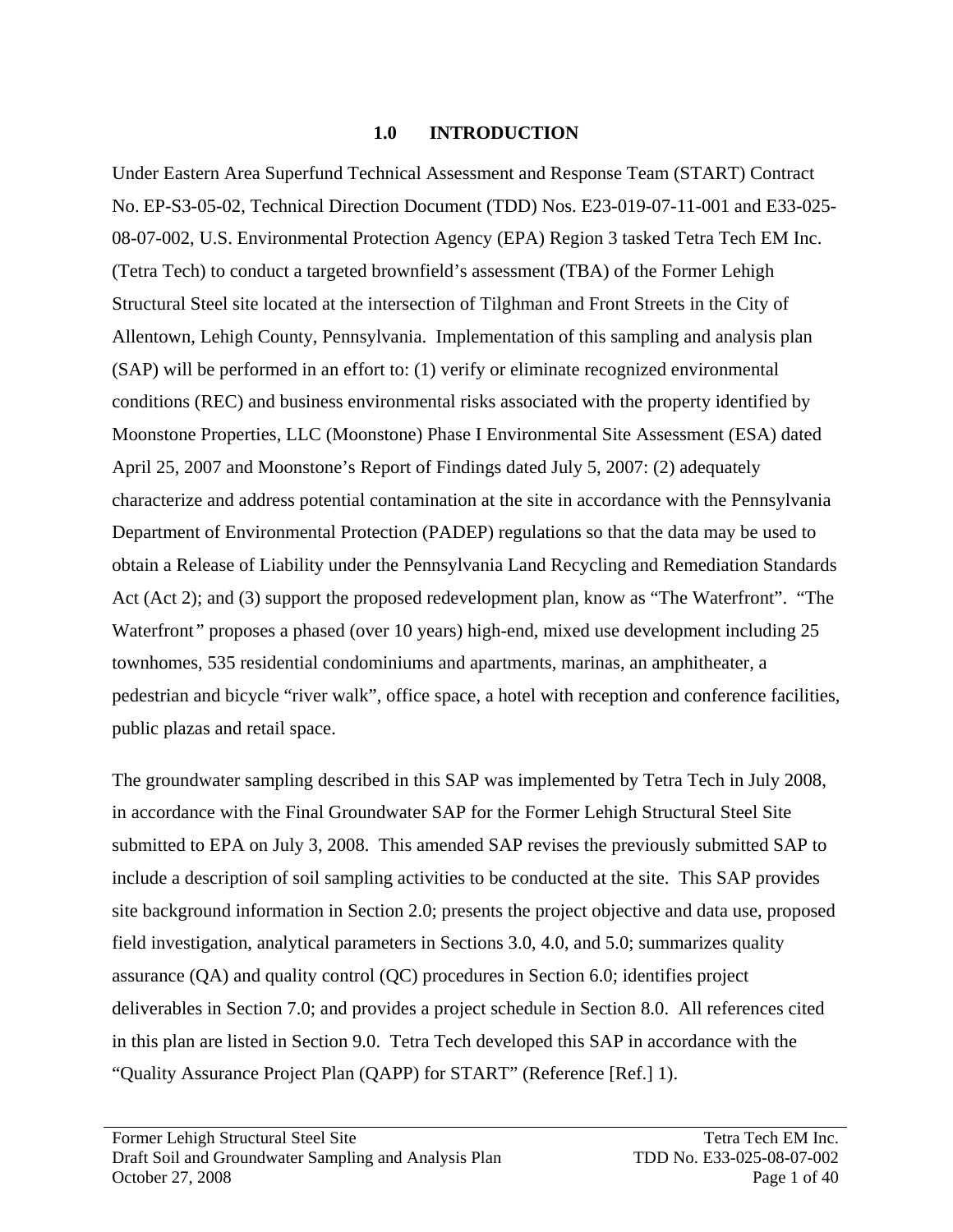### **2.0 BACKGROUND**

This section describes the site location, presents a description and history of the property, and summarizes previous investigation activities conducted on the Former Lehigh Structural Steel site.

### **2.1 SITE LOCATION/LAYOUT**

The Former Lehigh Structural Steel site is located on the west bank of the Lehigh River, east of Front Street and north and south of the Tilghman Street bridge, in the City of Allentown, Lehigh County, Pennsylvania, as shown in Figure 1, Site Location Map. The geographic coordinates of the center of the property are 40°37'06" north latitude and 75°27'30" west longitude (Ref. 2).

The Former Lehigh Structural Steel site is approximately 26 acres in size and consists of eight legal tax parcels, according to the Lehigh County, Pennsylvania Office of Assessment (Ref. 3). The parcels included in the site are listed in Table 1 below.

| <b>Assessment</b><br>Parcel ID No.<br>(PIN) | <b>Size</b>                               | <b>Property Address / Map Tile</b>            |  |  |
|---------------------------------------------|-------------------------------------------|-----------------------------------------------|--|--|
| 640747392954-1                              | 193' x 390'; irregular                    | W S Lehigh River Bridge / G09NE2C-003-013     |  |  |
| 640747522290-1                              | $3.45$ acres                              | N Front St Rear / G09NE3B-003-037             |  |  |
| 640746662165-1                              | 4.13 acres                                | 1 Furnace Street / G09NE3B-003-036            |  |  |
| 640746713805-1                              | 4.5 acres                                 | Foot of Tilghman St. Bridge / G10NW4D-007-001 |  |  |
| 640745795680-1                              | $1.26$ acres                              | Tilghman Street / G10NW4D-007-002             |  |  |
| 640745957064-1                              | 9.83 acres (deed)<br>$10.376$ acres (tax) | Foot of Tilghman / G10NW4D-001-001            |  |  |
| 640745538601-1                              | $164'$ x $216'$ ; irregular               | 3 W Sycamore Street / G09NE3C-020-001         |  |  |
| 640745552838-1                              | $95'$ x 219'                              | 6 W Tilghman Street / G09NE3C-016-003         |  |  |

**TABLE 1** 

| Assessment<br>Parcel ID No.<br>(PIN) | <b>Size</b>                               | <b>Property Address / Map Tile</b>            |  |  |
|--------------------------------------|-------------------------------------------|-----------------------------------------------|--|--|
| 640747392954-1                       | 193' x 390'; irregular                    | W S Lehigh River Bridge / G09NE2C-003-013     |  |  |
| 640747522290-1                       | $3.45$ acres                              | N Front St Rear / G09NE3B-003-037             |  |  |
| 640746662165-1                       | $4.13$ acres                              | 1 Furnace Street / G09NE3B-003-036            |  |  |
| 640746713805-1                       | 4.5 acres                                 | Foot of Tilghman St. Bridge / G10NW4D-007-001 |  |  |
| 640745795680-1                       | $1.26$ acres                              | Tilghman Street / G10NW4D-007-002             |  |  |
| 640745957064-1                       | 9.83 acres (deed)<br>$10.376$ acres (tax) | Foot of Tilghman / G10NW4D-001-001            |  |  |
| 640745538601-1                       | $164'$ x $216'$ ; irregular               | 3 W Sycamore Street / G09NE3C-020-001         |  |  |
| 640745552838-1                       | $95'$ x 219'                              | 6 W Tilghman Street / G09NE3C-016-003         |  |  |

## **FORMER LEHIGH STRUCTURAL STEEL TAX PARCELS**

The site is occupied by multiple commercial and industrial occupants, including a steel fabrication shop, an automotive stripping facility, a scrap yard and equipment maintenance facility, two cryogenic tank refurbishing companies, a billboard painting company, a truck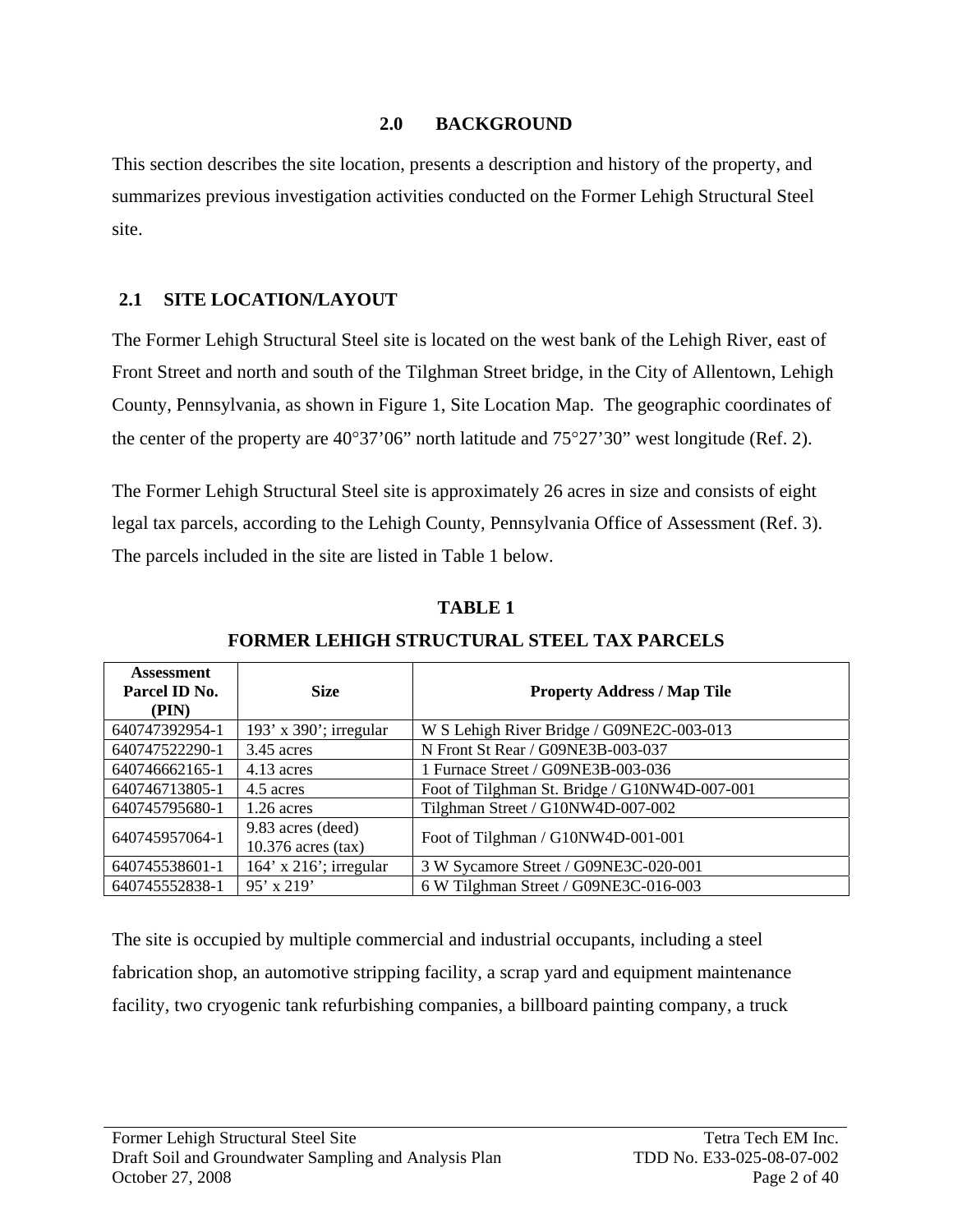### **FIGURE 1 SITE LOCATION MAP**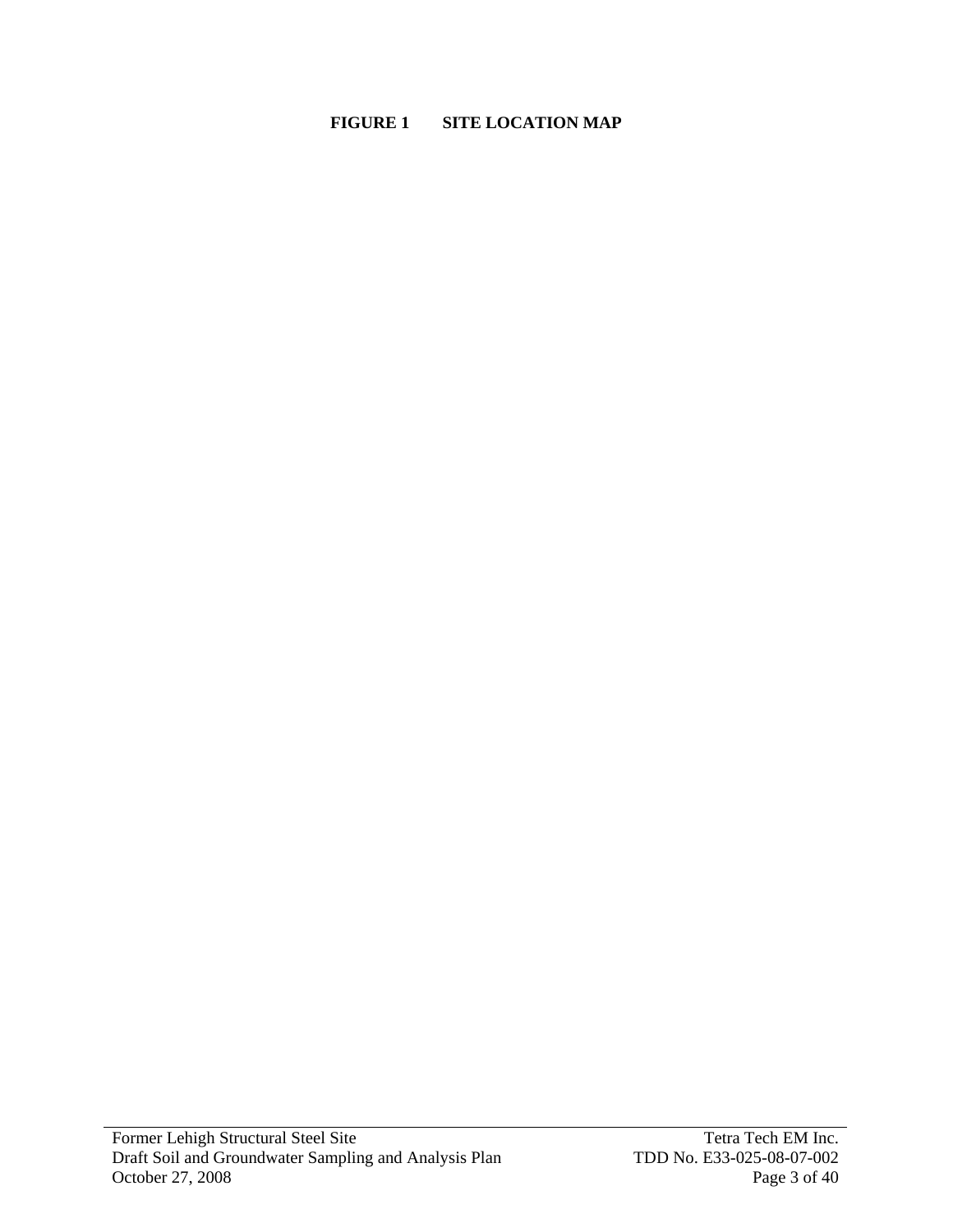leasing company, a tire warehouse, a fencing warehouse and a dog boarding facility. The site is heavily developed with steel frame and/or concrete block buildings and paved and unpaved access roadways and parking areas. Rail lines access the site from the west, with several spurs entering the property. Large empty aboveground storage tanks (tank farms) are present on the northern and southern portions of the site due to the presence of two cryogenic tank refurbishing companies occupying a portion of the property. As shown on Figure 2, the Lehigh River borders the eastern portion of the site.

## **2.2 OPERATION HISTORY**

According to historical Sanborn maps reviewed within Moonstone's April 25, 2007 Phase I ESA, the site was occupied by the Allentown Rolling Mills facility, the Rail Mill, the Pudding Mill, the E. Gough Brass & Iron Foundry and several rail spurs from at least 1885 to 1897. The Lehigh Valley Structural Steel Company and associated galvanizing plant, a fire brick manufacturing facility, the Blanc Stainless Cement Company and several oil tanks occupied the site from at least 1911 through 1932. In 1932, a junkyard also appeared and apparently operated on a portion of the site. From at least 1950 through 1977, the Lehigh Structural Steel Company and associated galvanizing plants, sulfuric acid and fuel oil tanks and the J. J. Hanlen Iron Works facility occupied the site. According to Moonstone, historical galvanizing operations at the site reportedly used sulfuric acid, hydrofluoric acid, zinc ammonium chloride and potassium chloride and ceased in 1978. In addition, anhydrous aluminum chloride was also reportedly manufactured at the site (Ref. 4).

At the time of Moonstone's Phase I ESA, all site parcels were owned by LSS Realty Corporation, Inc. and the site was occupied by the following tenants:

- E. Schnieder & Sons, Inc, an equipment maintenance and scrap storage/handling facility;
- Banner Tire, a tire warehouse;
- Gardner Cryogenic, a pressure tank refurbishing facility;
- A fencing warehouse;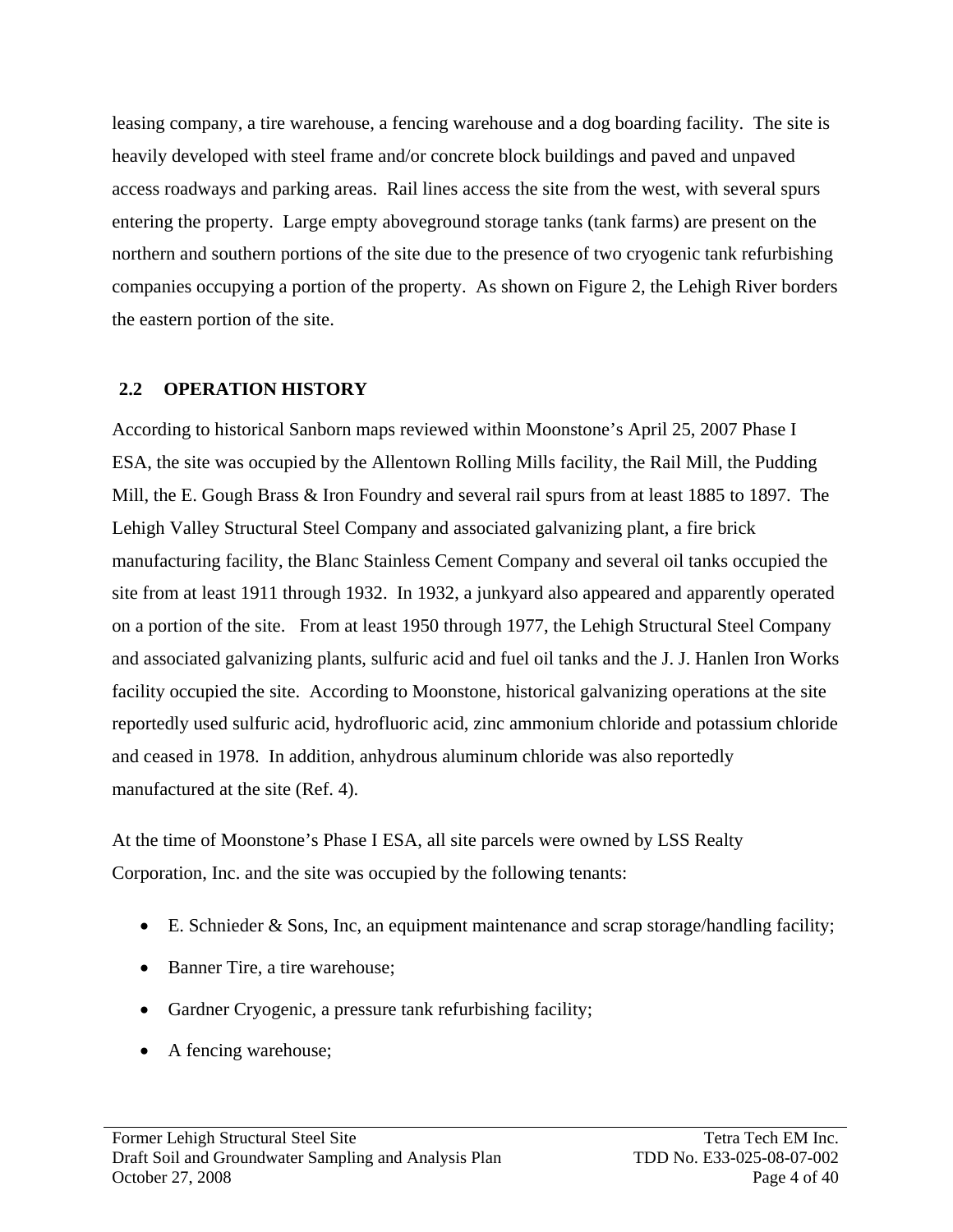### **FIGURE 2 SITE LAYOUT MAP**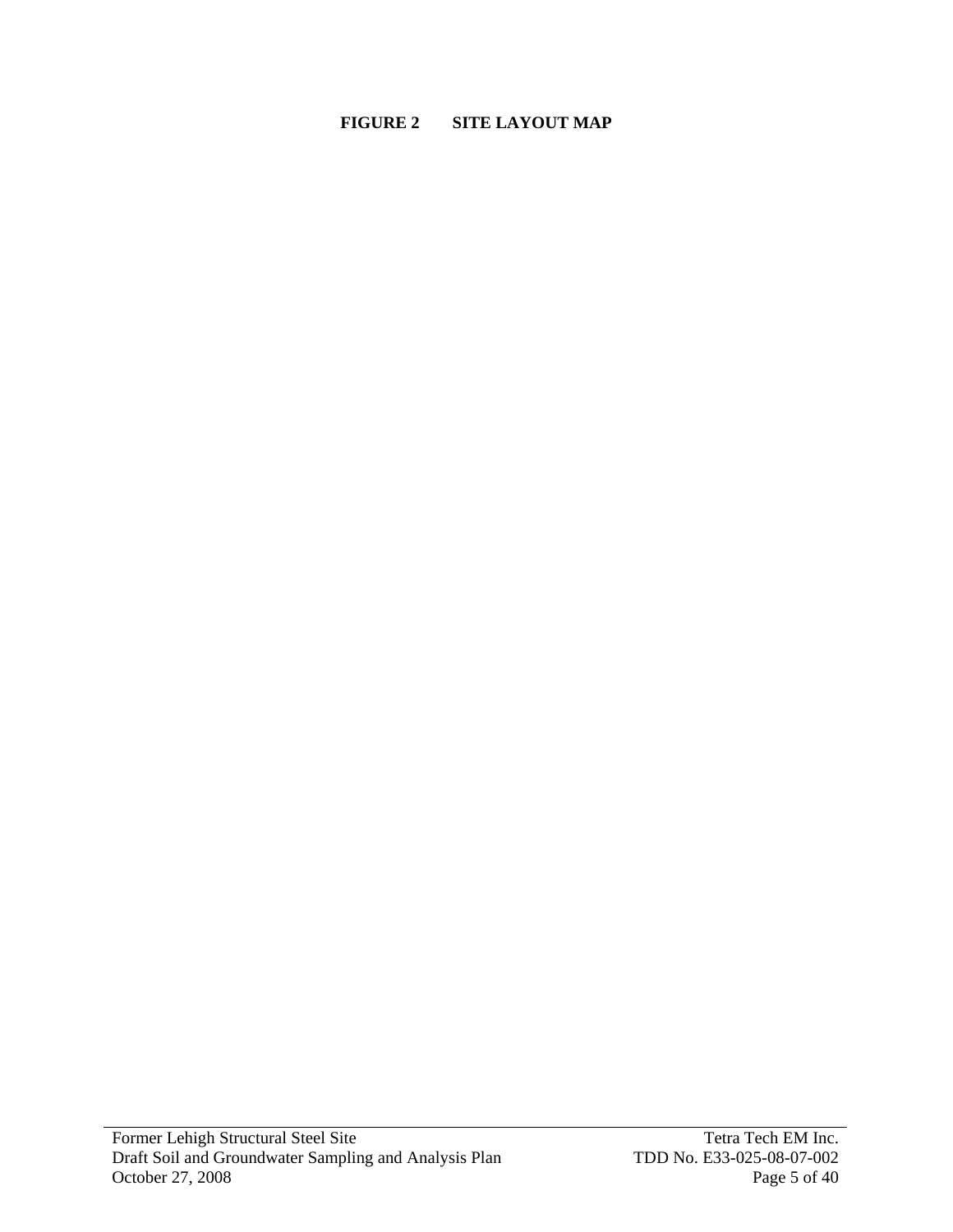- Woof World, a dog boarding and day care facility;
- RediStrip, an automotive paint stripping establishment;
- Acme Cryogenics, a pressure tank refurbishing facility;
- AIM National Lease, a truck leasing company; and
- Fedor Signs, a billboard design and painting establishment.

According to Moonstone, the Redistrip facility had large, open dip tanks which contained acid and caustic materials. Moonstone stated that these tanks appeared to be maintained in accordance with applicable regulations at the time of their ESA; however, the due to the nature of the stripping process and the poor condition of the concrete floor provided the potential for spills to enter the subsurface. Moonstone stated that the facility's bake-off oven discharged inside the building which could result in the accumulation of heavy metals in the sediments and soil inside and just outside the Redistrip building (Ref. 4).

As part of the Phase I ESA, Moonstone reviewed site-specific records maintained by the City of Allentown Fire Department (AFD). The file review confirmed the historical presence of the following tenants at the site:

- Welland Chemical Ltd 1 West Allen Street;
- Vanchlor Catalyst 1 West Allen Street, Unit 11;
- Elementis Catalyst 1 Allen Street;
- U.S. Catalyst 1 Allen Street;
- Fiba Mid-Atlantic 1 Allen Street;
- Lehigh Valley Cryogenics 1 Allen Street;
- American Carbonation 1 Allen Street; and
- Harcross Chemicals (a.k.a. Harcross Durham Chemical Inc.) 1 West Allen Street.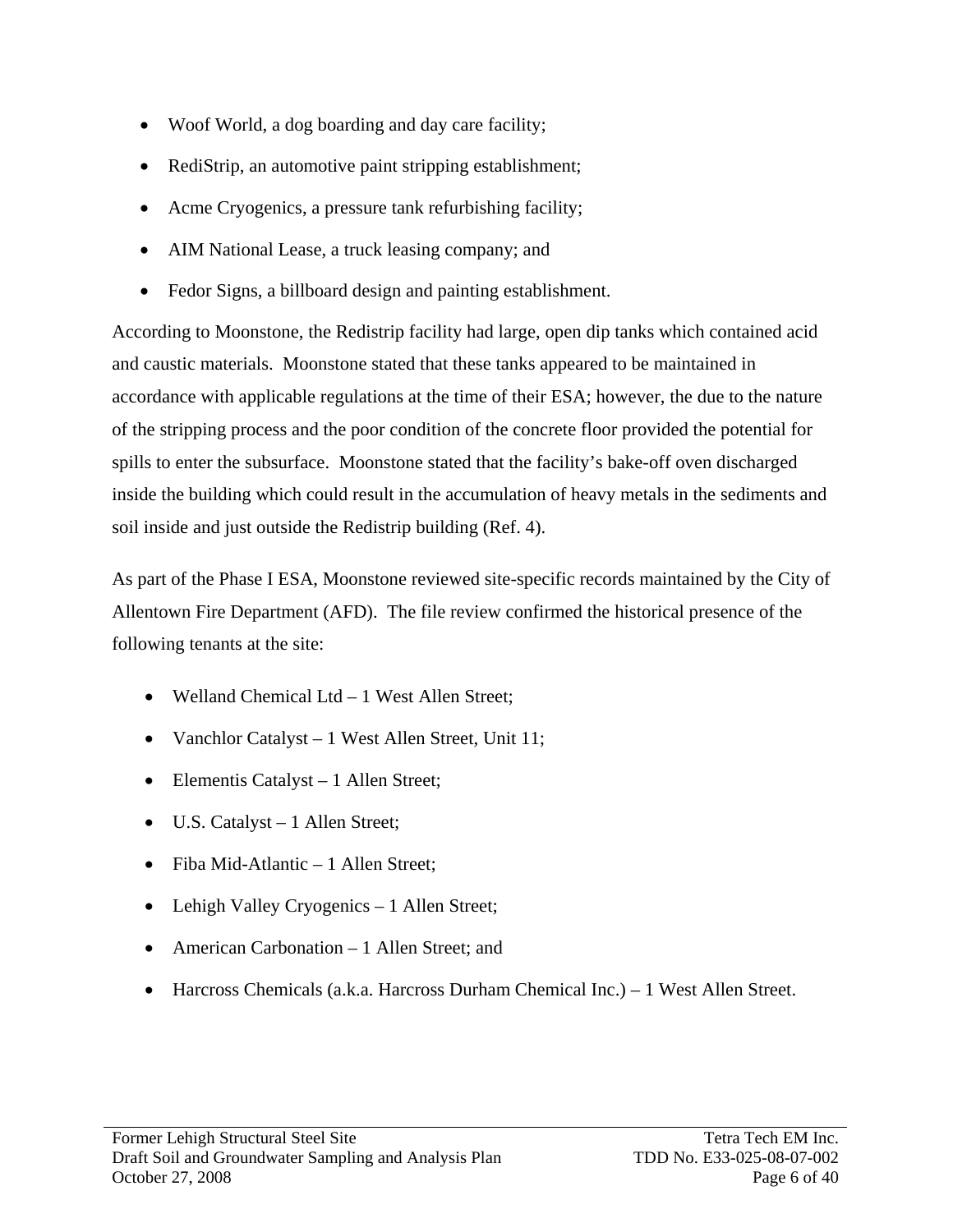AFD records from May 1999 through May 2002 for Elementis Catalysts reportedly indicated that the facility stored anhydrous aluminum chloride, which was hazardous due to its reactivity with water. The facility reportedly piped "chlorine liquid" into the structure and vaporized it to react with pure aluminum ingots to manufacture the anhydrous aluminum chloride. No releases were reported within AFD files for Elementis. AFD records for Vanchlor Catalyst indicated that this facility also used chlorine and stored anhydrous aluminum chloride; however, Vanchlor Catalyst and Elementis were determined to be the same facility. According to Moonstone, U.S. Catalyst Inc. appeared to have manufactured anhydrous aluminum chloride, the same product as Elementis and Vanchlor. AFD records for U.S. Catalyst Inc. indicated that an incident regarding excessive exhausting of chlorine fumes due to a blockage in a bin during the manufacturing process was documented in February 1993 and an incident relating to a reactor explosion resulting in the release of aluminum chloride gas was documented in March 1994. AFD records for the Redistrip of Allentown facility from December 1995, April 1998 and January 2005 document odors and/or smoke being discharged from the paint-stripping oven or boiler of the Redistrip facility. AFD records for the Lehigh Structural Steel Company documented an incident related to burning railroad ties at the Lehigh Structural Steel facility. Moonstone stated that fumes and ashes from burning railroad ties could contain hazardous substances due to the preservative, usually creosote-based, used in the ties. AFD records for unspecified locations associated with the LSS Realty Company property include a February 1991 operations report which indicated that fuel oil was discharged on the site and into the Lehigh River. According to the February 1991 operations report, the appropriate regulatory agencies were notified and the regulatory agencies conducted a site inspection to document conditions following the incident. An August 2000 report for the facility indicated that a shed near the railroad trestle on the northern portion of the site caught fire and burned completely. According to the report, the shed reportedly contained old electrical boxes that may have contained hazardous substances (i.e. polychlorinated biphenyls (PCB) and metals) (Ref. 4).

Moonstone also reviewed site-specific records maintained by the PADEP. A letter within the file dated November 7, 1989 from Lehigh Structural Steel Company to PADEP indicated that all underground storage tanks (UST) had been removed from the facility and that aboveground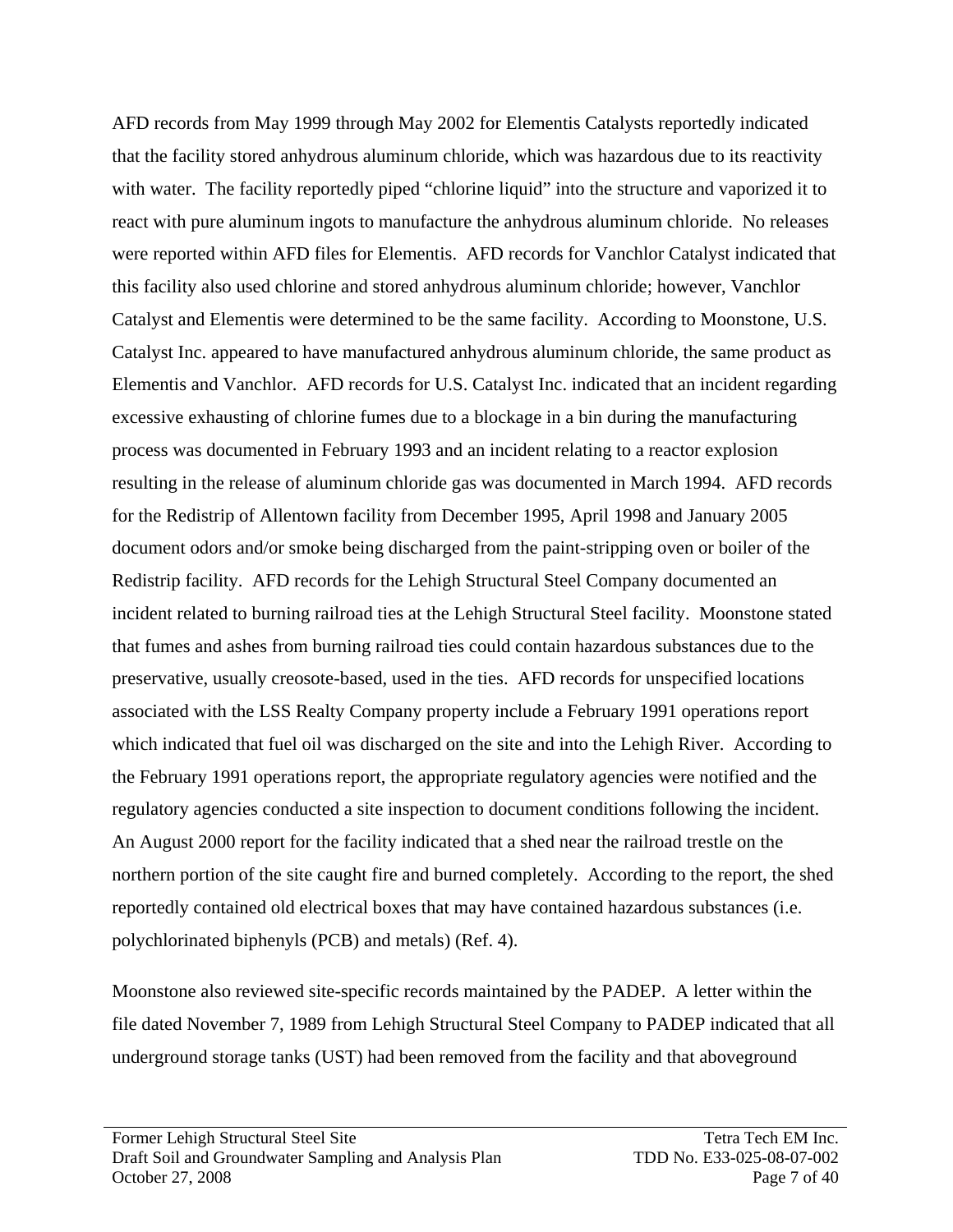storage tanks (AST) would either be removed or registered by February 5, 1990. A second letter included in the file dated February 5, 1990 indicated that Lehigh Structural Steel had sold two ASTs and that all the remaining ASTs at their facility were for heating oil consumed on site. Routine inspection reports maintained within the PADEP file dated April 10, 1995, April 21, 1994 and September 24, 1993 for the Redistrip of Allentown facility were also reviewed by Moonstone. The inspection reports indicated that no hazardous wastes had been generated by the facility as of 1995 and the facility's Resource Conservation and Recovery Act (RCRA) status had been changed from a Large Quantity Generator (LQG) to a Small Quantity Generator (SQG). Moonstone stated that the 1993 and 1994 reports described the processes used at the facility and waste streams generated. The 1994 report indicated that liquid discharges, if any occurred, from the facility's dip tanks were directed to Allentown's publicly owned treatment works (POTW). According to the 1994 report, no waste shipment had been made from the facility as of the 1994 inspection; however, the kiln ash was determined to be non-hazardous based on analysis by Hess Environmental's laboratory. Moonstone noted within their Phase I ESA that Hess Environmental has been under investigation by the PADEP for falsifying data and therefore, the ash results may not be reliable. PADEP files indicated that when the dip tanks would require servicing, the sludge from the tanks would have to be analyzed to determine whether it was hazardous waste. The 1995 inspection report indicated that the Redistrip facility had started keeping a log of weekly inspections of the dip tanks (Ref. 4).

## **2.3 PREVIOUS INVESTIGATIONS**

According to a report entitled Environmental Site Assessment for the Lehigh Structural Steel Property*,* prepared by Environmental Resources Management (ERM) and dated September 20, 1989, ERM conducted a Phase I/Limited Phase II ESA at the Former Lehigh Structural Steel Property. ERM's Phase II portion of the assessment included the collection of soil samples and performance of an asbestos survey. The Phase I portion of ERM's report indicated that the site was built on fill material composed of steel slag. ERM stated that in 1977, the Lehigh Structural Steel Company was cited by PADEP for allowing demolition waste to be disposed of in the northern portion of the property as a permit for such action was not obtained. In addition, Lehigh Structural Steel Company was cited in 1985 for discharging fuel oil, cooling water and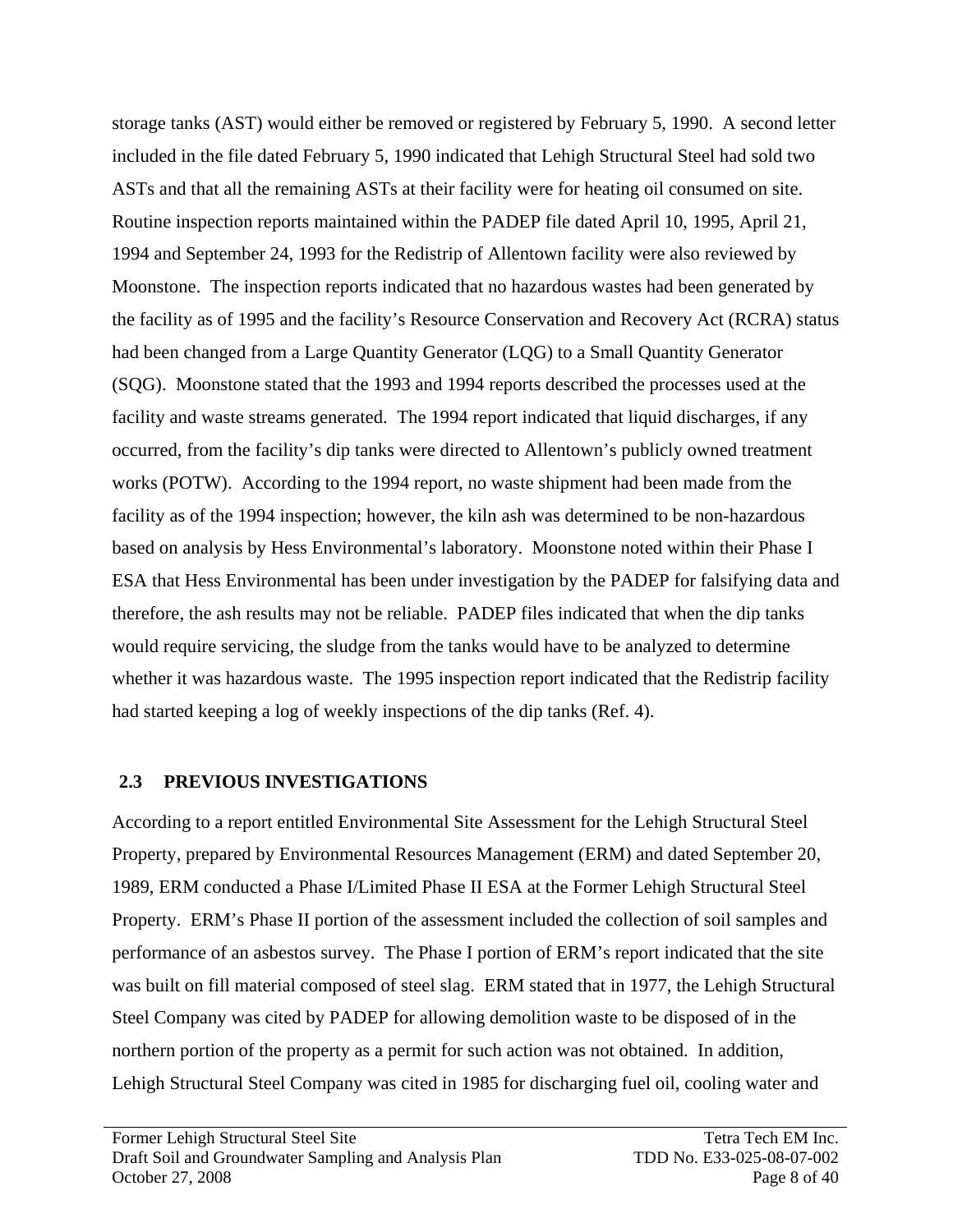boiler blowdown into the adjacent Lehigh River. PADEP indicated that a 500-gallon fuel oil UST was to be removed and inspected for evidence of compromised integrity. According to ERM, the 500-gallon fuel oil UST issue was addressed to PADEP's satisfaction. A total of seven historical USTs containing petroleum products including gasoline, diesel, heating oil, kerosene and naphtha were documented at the site, all of which were reportedly removed in 1989. Historical galvanizing operations at the Former Lehigh Structural Steel site reportedly used sulfuric acid, hydrofluoric acid, zinc ammonium chloride and potassium chloride. Galvanizing operations reportedly ceased at the site in 1978. Qualitative field tests were performed by ERM to evaluate surface soils for the presence of chlorinated organic compounds such as PCBs and solvents. Results of the field tests indicated that chlorinated organic compounds were not present at concentrations above approximately 50 parts per million (ppm). ERM field screened soil gas using an organic vapor analyzer (OVA). The test borings were located in the vicinity of the landfill, the painting area, the sandblasting area, the hot galvanizing area, around a diesel AST situated near the southern end of Fabrication Shop #3, a stained area near a self-propelled crane within the northern end of the Site and the storage area south of the landfill. ERM stated that seventeen of the sampling points produced little OVA response; however, areas of concern were identified south of the landfill (two areas with OVA readings of 1,000 ppm at each location) and at Crane Runway D, located under the Tilghman Street Bridge (OVA reading of 100 ppm). ERM considered the three areas of concern to be localized areas of contamination (Ref. 5).

ERM collected composite soil samples for analysis of Priority Pollutant List (PPL) metals from the following three areas: paint spray area, sand blasting area (Crane Runway D) and the hot galvanizing area. Background samples were collected from the area south of the reported "landfill" within the northern portion of the site, which according to ERM, appeared to be an area which was filled with slag and soil. Analytical results indicated the presence of elevated background concentrations of lead and zinc in soil, possibly a result of slag fill material. Concentrations of chromium, lead, zinc and arsenic were elevated within surface samples collected from the paint spray area. Concentrations of chromium, lead and zinc were elevated within surface soil samples collected from the sand blasting area (Crane Runway D). Elevated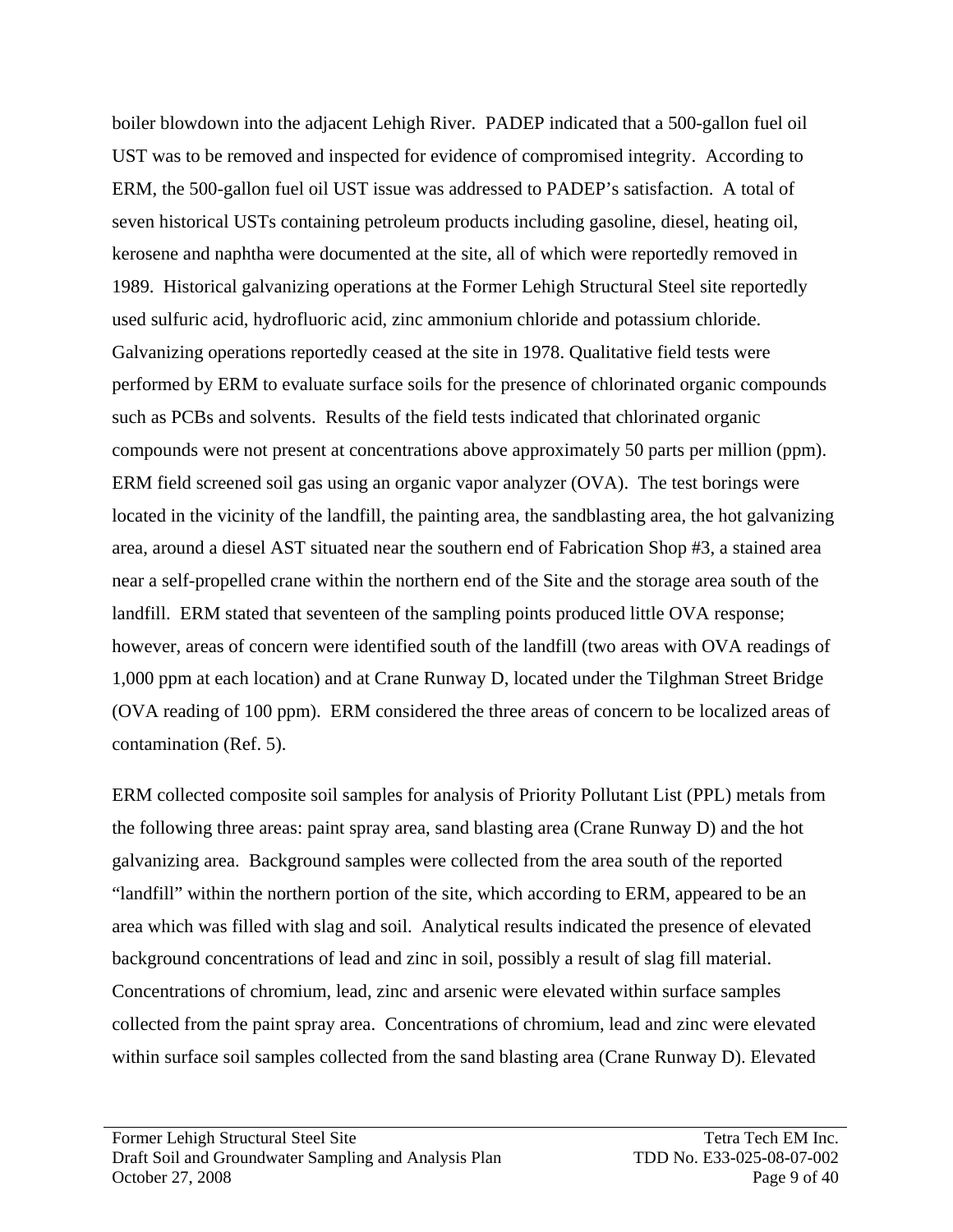levels of zinc and lead were found within samples collected from the hot galvanizing area; however, ERM stated that this portion of the site was paved and that there was not completed exposure pathway (Ref. 5).

ERM collected post-excavation samples from petroleum UST excavations following the removal of the USTs and analyzed for total petroleum hydrocarbons (TPH) for all excavations with the exception of the naphtha excavation, which was analyzed for semi-volatile organic compounds (SVOC). ERM stated that two 3,000-gallon gasoline USTs were removed from the west side of the manufacturing shop. Based on analytical results of the post-excavation samples, TPH was present in soil and had reached the water table. As a result, the results were forwarded to PADEP for review. A 4,750-gallon fuel oil UST was removed from the northern end of manufacturing building #51 and a 500-gallon fuel oil UST was removed from an area near Building #2. Soil sample analytical results for both fuel oil USTs indicated minor concentrations of TPH remained in the post-excavation samples. A 5,000-gallon diesel UST was removed from the north side of the Tilghman Street Bridge. Based on the analytical results, TPH remained in the post-excavation samples which were composited prior to analysis. A 500-gallon kerosene UST was removed from an area adjacent to the northeast corner of the site's Fabrication Shop #1. According to ERM, analytical results indicated "relatively small" to "elevated levels" of TPH remained in post-excavation samples collected from the kerosene UST excavation. ERM stated that post-excavation samples collected from the 500-gallon naphtha UST pit indicated low-levels of residual SVOCs and very low OVA readings, typically less than 5 ppm. ERM did not identify the former location of the naphtha UST. ERM recommended leachability testing for metals in soil from the paint spray and sand blasting areas based on the findings of their September 1989 report (Ref. 5).

According to a report entitled Phase II Environmental Site Assessment for the Lehigh Structural Steel Property, prepared by ERM and dated October 20, 1989, ERM conducted a leachability analysis for soils within the site's sand blast area and paint spray area. ERM collected composite soil samples from both locations for EP-toxicity leaching analysis. A composite soil sample collected from the sand blasting area was also submitted for total metals analysis which included lead, cadmium, chromium, zinc and arsenic. Leachability test results indicated that the site's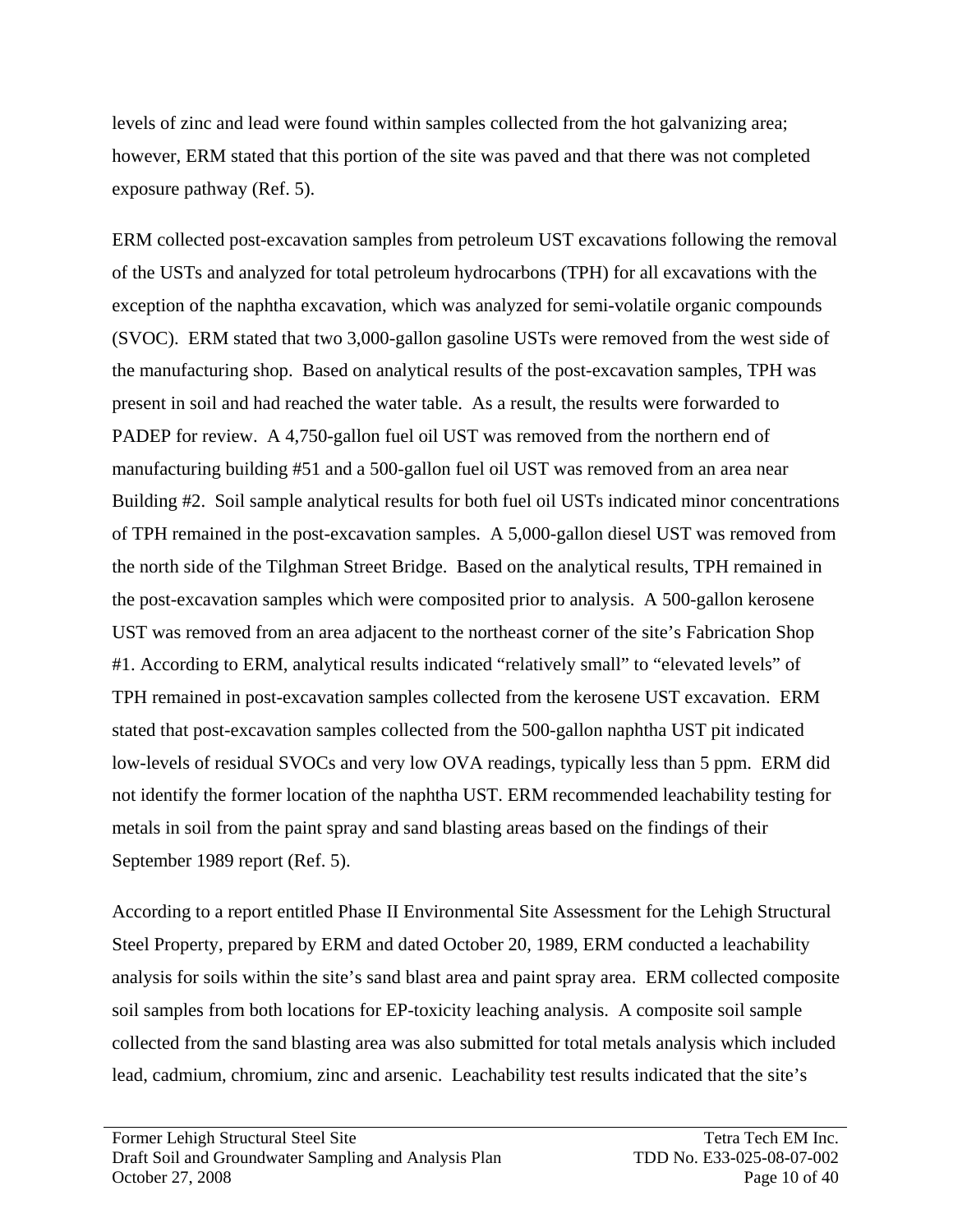blast sand was not a hazardous waste while the results of total metals analysis indicated that the blast sand would be categorized as Class III non-hazardous residual waste. Leachability test results for samples collected form the paint spray area indicated that the leachate contained significantly elevated levels of lead (Ref. 6).

According to a report entitled Phase III Environmental Site Assessment for the Lehigh Structural Steel Property, prepared by ERM and dated November 2, 1989, ERM conducted a Phase III environmental assessment which consisted of the collection of additional soil samples from the paint spray area for analysis to delineate the extent of characteristically hazardous soils. ERM collected a total of six soil samples from the paint spray area which were analyzed for all EPtoxicity metals, total lead, chromium and zinc. It was determined that surface soils in the paint spray area produced leachate that contained elevated concentrations of lead. In addition, total metals analysis indicated that lead concentrations within the soils may exceed direct contact standards (Ref. 7).

According to a report entitled Groundwater Investigation at the Lehigh Structural Steel Property, prepared by ERM and dated April 5, 1990, ERM conducted a groundwater investigation at the Former Lehigh Structural Steel Site which included the installation of two monitoring wells. One monitoring well (MW-1) was installed slightly downgradient from the site's former gasoline UST pit while the second monitoring well (MW-2) was reportedly installed within the paint spray area. Groundwater samples collected from the wells were analyzed for purgeable aromatics and hydrocarbons, TPH and RCRA metals. Purgeable aromatics and hydrocarbons, TPH and RCRA metals were not detected within the groundwater sample collected from MW-1. However, the groundwater sample collected from MW-2 contained trichloroethylene (TCE) at a concentration exceeding EPA's maximum contaminant level (MCL) and contained detectable concentrations of tetrachloroethylene (PCE), trans 1, 2-dichloroethene and chromium. The concentrations of PCE, trans 1, 2-dichloroethene and chromium detected within the sample were below applicable MCLs (Ref. 8).

According to a report entitled Report of Findings, Former Lehigh Structural Steel Site, City of Allentown, Lehigh County, Pennsylvania*,* prepared by Moonstone and dated July 5, 2007,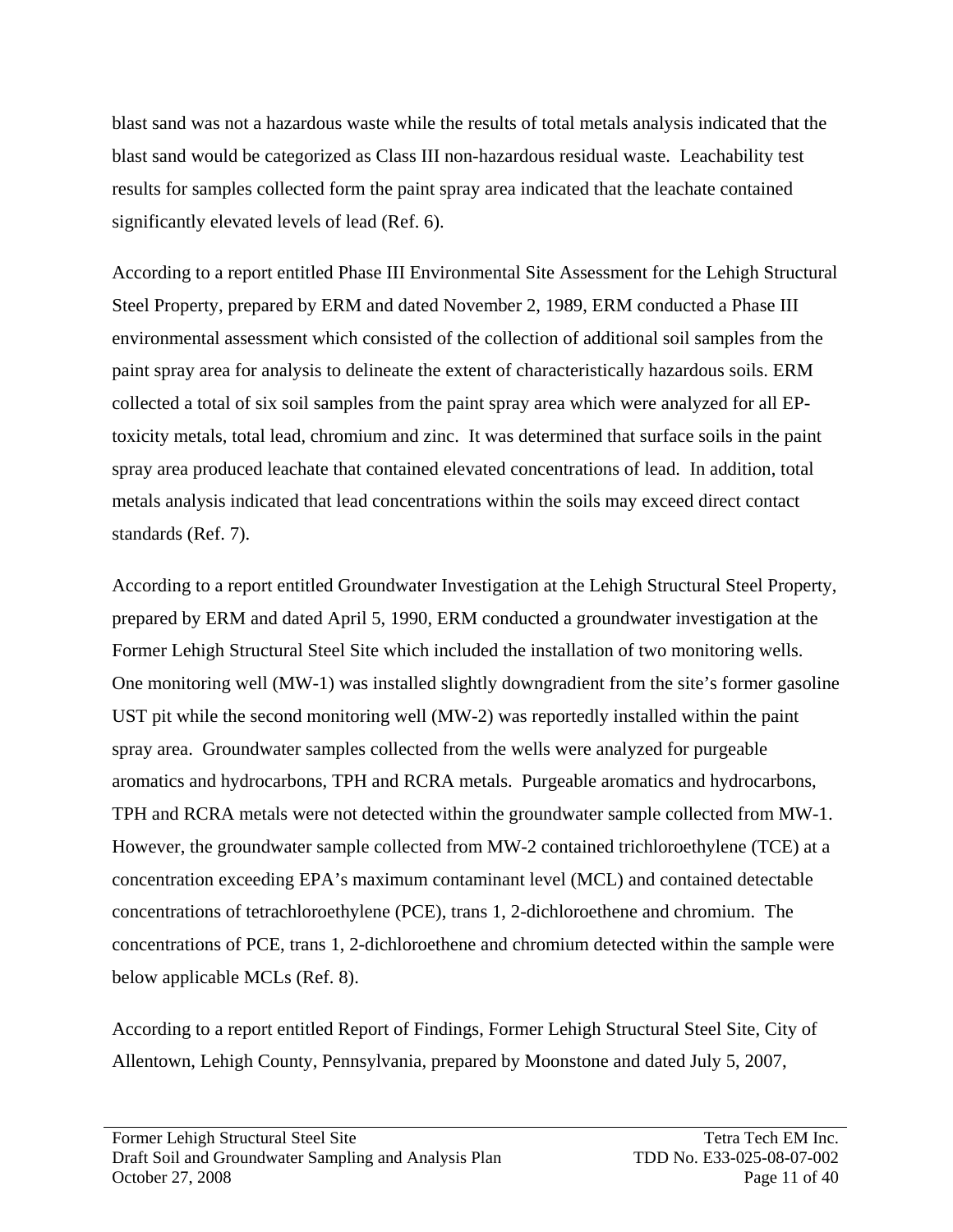Moonstone performed a preliminary Phase II site characterization in an effort to evaluate reported releases in six former UST excavations, evaluate soil conditions below two ASTs which are not provided with secondary containment, evaluate soil conditions within the RediStrip facility, evaluate soil quality in areas not specifically known to be affected by a release of regulated substances, evaluate groundwater quality at the site based on grab groundwater samples collected from temporary well points, determine if detected impacts to soil and groundwater were above the PADEP non-residential soil and groundwater medium specific concentrations (MSC) and determine if any immediate threat to human health and/or the environment exists at the site. Moonstone established priority areas of potential environmental concern (APEC) at the site based on the findings contained within their Phase I ESA. Moonstone considered the site's former USTs APEC #1, existing ASTs within Building #2 APEC #2, the RediStrip facility APEC #3, site-wide soils APEC #4 and site-wide groundwater APEC #5 (Ref. 9).

Moonstone advanced a total of six soil borings on the site to investigate former on-site UST locations. Two 3,000-gallon gasoline USTs were removed from the west side of the site's manufacturing shop. Analytical results associated with samples collected during previous investigations indicated that petroleum hydrocarbons were present in soil and had reached the water table. One 4,750-gallon fuel oil UST was reportedly removed from the northern end of manufacturing building #51. Analytical results associated with samples collected during previous investigations indicated that minor concentrations of petroleum hydrocarbons remained in post-excavation samples. One 500-gallon fuel oil UST was removed from an area in the vicinity of Building #2. Analytical results associated with samples collected during previous investigations indicated minor concentrations of petroleum hydrocarbons remained in postexcavation samples. One 500-gallon kerosene UST was removed form the northeast corner of Fabrication Shop #1. Analytical results associated with samples collected during previous investigations indicated "relatively small" to "elevated levels" of petroleum hydrocarbons remained in the post-excavation samples. One 500-gallon naphtha UST was removed from an area at the northwest corner of Building #2. Analytical results associated with post-excavation samples collected during a previous investigation indicated low levels of SVOCs in one sample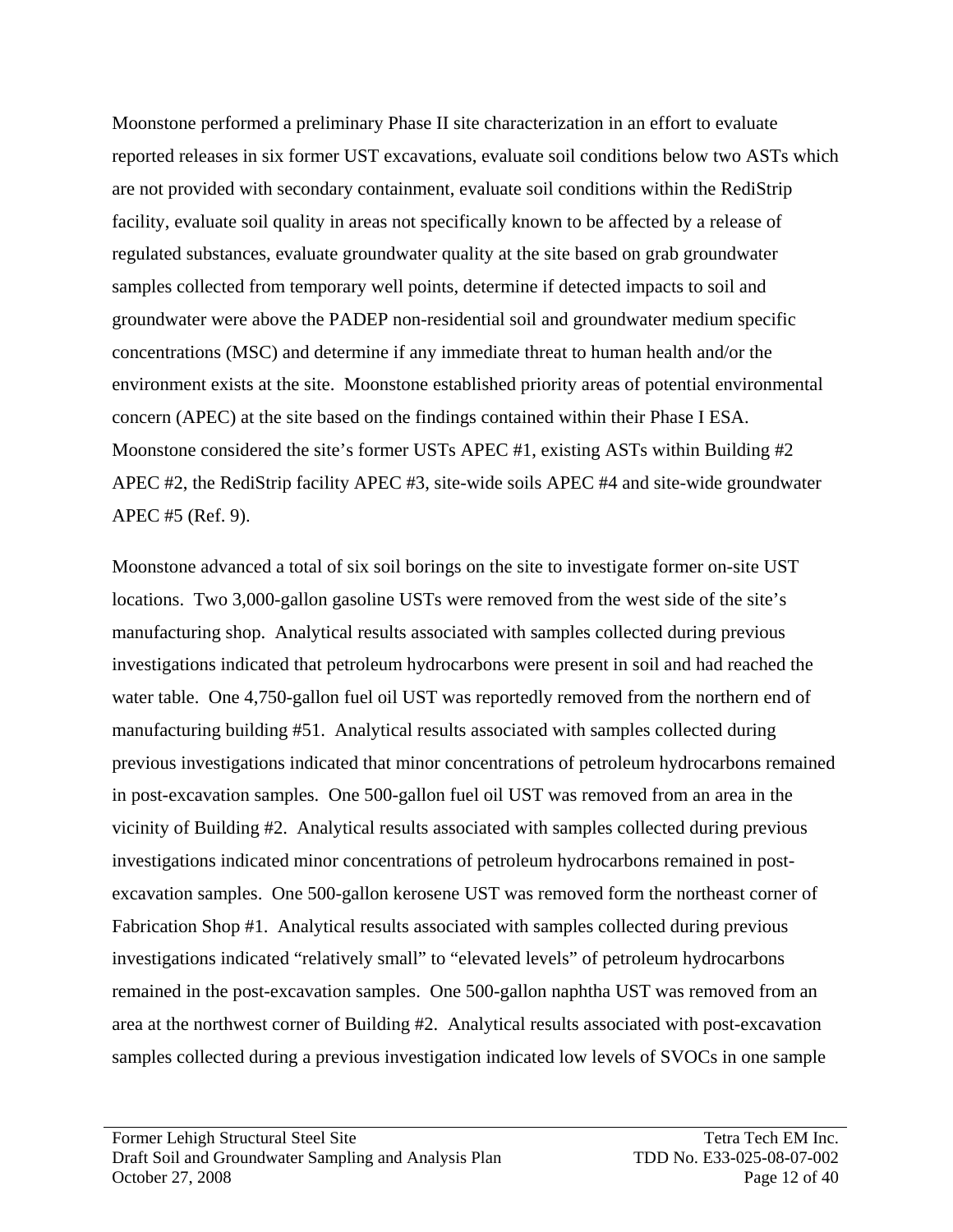and no detectable SVOCs in a second post-excavation sample collected from the UST pit (Ref. 9).

Moonstone advanced one boring within each of the six former UST excavations. Soil samples collected from each of the borings in the area of the former 3,000-gallon gasoline USTs and screened in the field using a photo-ionization detector (PID) showed that PID readings increasing with depth, to a maximum of 2.3 ppm. A petroleum odor was detected.. Moonstone collected a soil sample at eight feet below the ground surface (bgs) within the boring advanced in the vicinity of the former gasoline USTs. Analytical results of the soil sample indicated that benzene was present within the soil at a concentration of 1.1 milligrams per kilogram (mg/kg), which exceeds the PADEP non-residential statewide health standard (NR-SHS) of 0.5 mg/kg and the USEPA-PA default screening value for nonresidential volatilization to indoor air listed in the PADEP's Land Recycling Program Technical Guidance Manual-Section IV.A.4 – Vapor Intrusion into Buildings from Groundwater and Soil under the Act 2 Statewide Health Standard, effective January 24, 2004. Additional gasoline-related compounds including toluene, ethyl benzene and xylene were also detected, but at concentrations below the NR-SHS and the default screening value for nonresidential volatilization to indoor air. Following soil sample collection, Moonstone extended this borehole to 20 feet bgs and installed a temporary well point (MW-1). Following the extension of the borehole to 20 feet bgs, PID readings in the borehole exceeded the instrument's limits and a strong petroleum odor was noted by Moonstone. Field screening by Moonstone in the area of the former 5,000-gallon diesel UST indicated no PID response and no odors/staining were noted. Moonstone collected a soil sample from a borehole advanced within the former location of the diesel tank. Analytical results of the soil sample indicated that no diesel-related compounds were detected. Field screening by Moonstone in the areas of the former 4,750-gallon and 500-gallon fuel oil USTs indicated no PID responses and no odors/staining were noted. Moonstone collected a soil sample from boreholes advanced within the former location of the 4,750-gallon and 500-gallon fuel oil USTs. Analytical results of the soil samples indicated that no fuel oil-related compounds were detected. Field screening by Moonstone in the area of the former 500-gallon kerosene UST indicated no PID response and no odors/staining were noted. Moonstone collected a soil sample from a borehole advanced within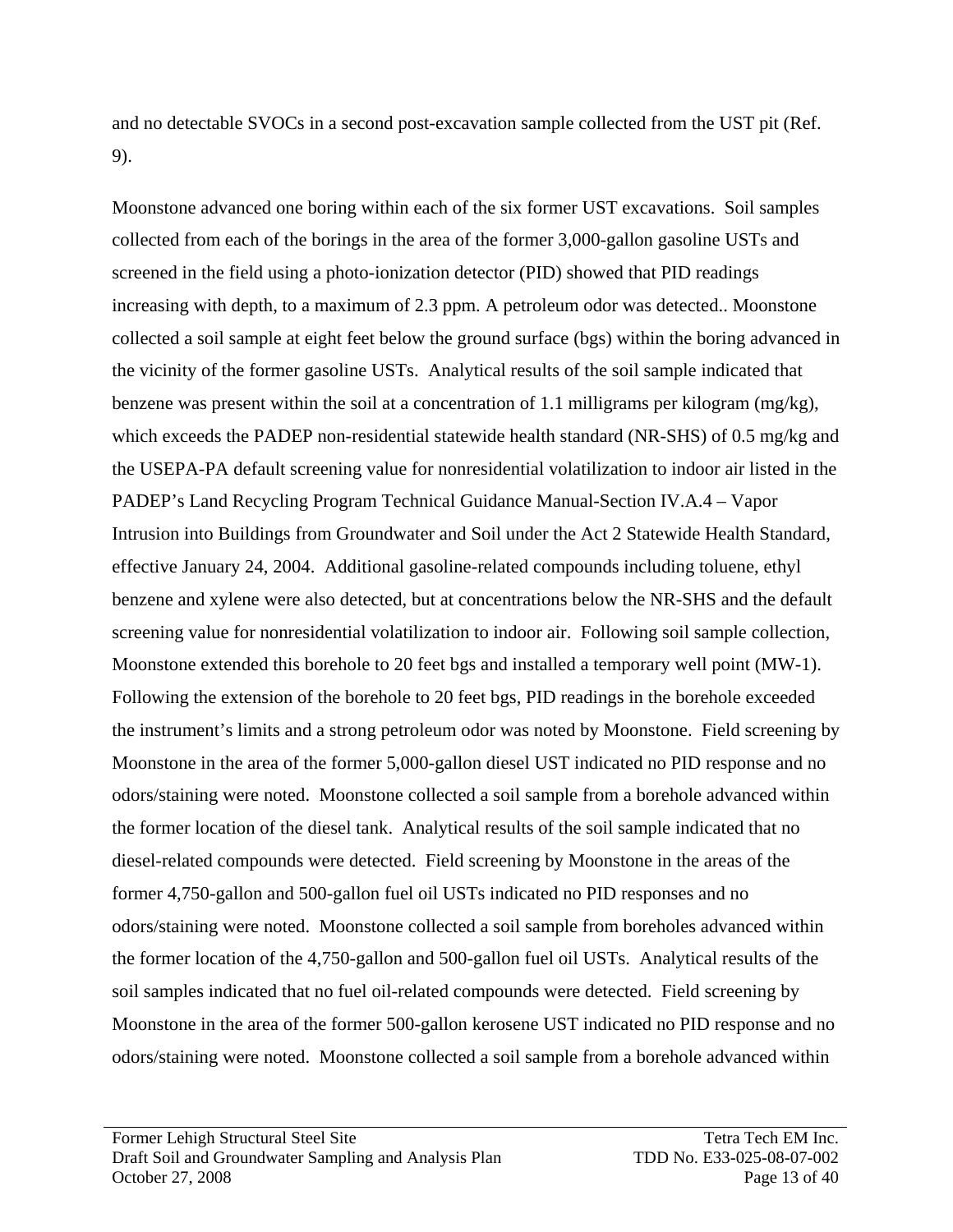the former location of the kerosene tank. Analytical results of the soil sample indicated that no kerosene-related compounds were detected. Field screening in the area of the former 500-gallon naphtha UST indicated a maximum PID response of 0.6 ppm. No odors or staining were noted by Moonstone. Moonstone collected a soil sample from a borehole advanced within the former location of the naphtha tank. Analytical results of the soil sample indicated that no PADEP petroleum-related compounds were detected (Ref. 9).

Moonstone advanced a single boring near one 275-gallon diesel AST and one 275-gallon waste oil AST in Building #2. The sample collected from the diesel AST borehole was analyzed for PADEP short list diesel compounds and the sample collected from the waste oil AST borehole was analyzed for PADEP short list used motor oil compounds. Field screening in the area of the diesel and waste oil ASTs indicated minimal PID responses near the ground surface where staining was visible to Moonstone, with a maximum PID reading of 0.8 ppm at one foot bgs for the diesel AST and a maximum PID reading of 0.5 ppm at two feet bgs for the waste oil AST. Analytical results of the soil sample collected from the diesel AST borehole indicated that no diesel-related compounds were detected. Analytical results of the soil sample collected from the diesel AST borehole indicated that several SVOCs were detected, but at concentrations below NR-SHS (Ref. 9).

Moonstone advanced two soil borings within the RediStrip facility. From each boring, one soil sample was collected from the shallow zone (0 to 2 feet bgs) and one sample was collected from the deep zone (2 to 15 feet bgs). All four RediStrip soil samples were analyzed for pH to determine whether soil pH had been impacted by a release of acidic or basic solution from the facility's dip tanks. Surface soil samples (0 to 2 feet bgs) were also analyzed for PPL metals in an effort to determine whether exhaust from the facility's burn-off oven had resulted in an accumulation of heavy metals within the building. Field screening associated with boreholes advanced within the northern portion of the RediStrip building indicated no PID response and no odors or staining were noted. Field screening associated with boreholes advanced within the southern portion of the RediStrip building indicated PID responses over the instrument's limit at depths greater than 14 feet bgs. Moonstone stated that the maximum recordable PID reading was 40 ppm at 14 feet bgs. In addition, a visible sheen and strong odor were noted on soils from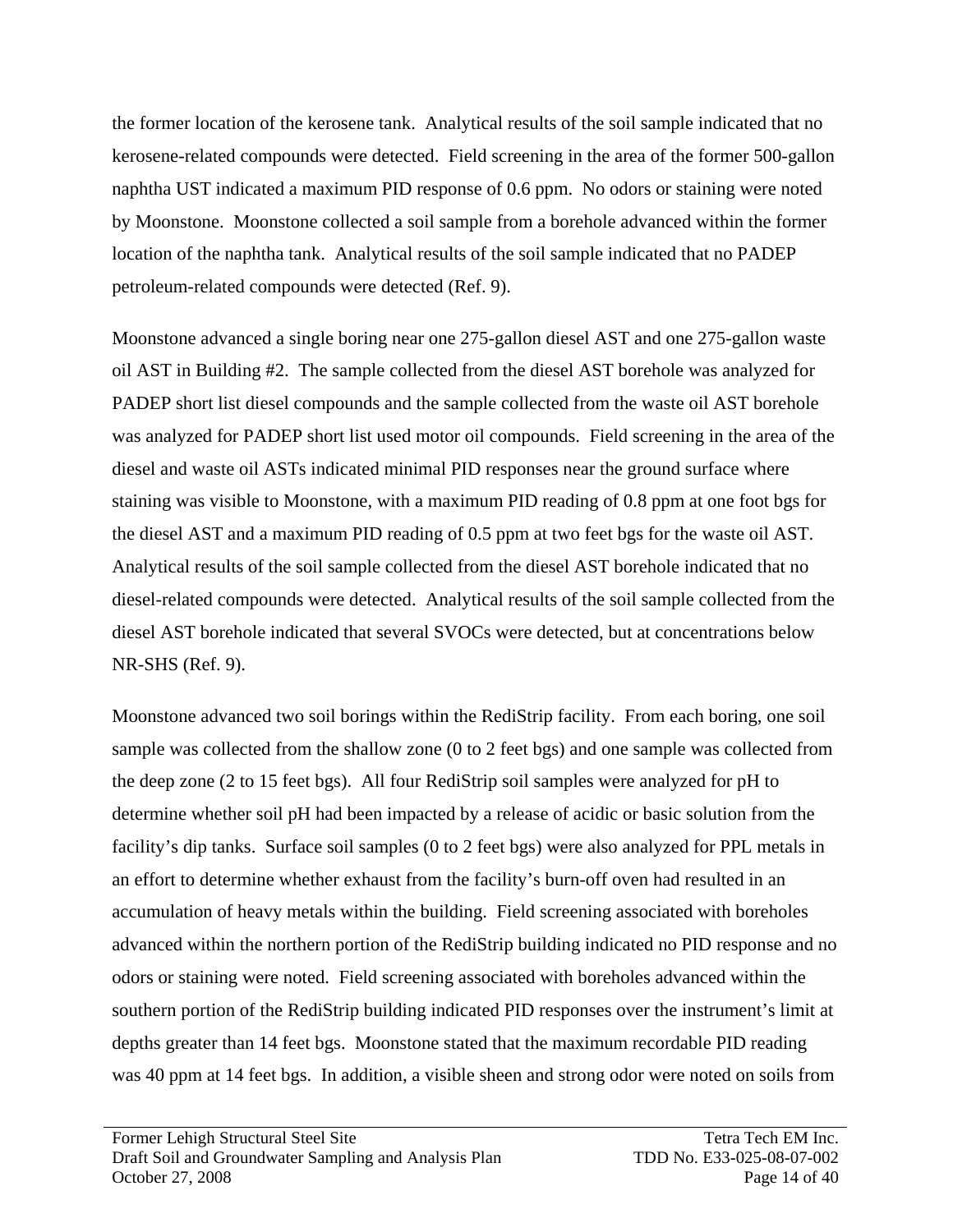15 to 16 feet bgs. However, sampling the deeper interval where odors and sheen were noted was beyond the scope of Moonstone's investigation. The analytical results of the soil sample (1 foot bgs) collected from the northern portion of the RediStrip building indicated that PPL metals were detected, but at concentrations below NR-SHS. The soil sample collected from the 1 foot bgs interval had a pH of 8.04 while the soil sample collected from the 15 foot bgs interval had a pH of 7.33. The analytical results of the soil sample (1 foot bgs) collected from the southern portion of the RediStrip building indicated that cadmium was present at a concentration slightly above the NR-SHS. Additional PPL metals were detected within the soil sample but below their applicable NR-SHS. Analytical results for soil pH within the sample showed pH at 11.2 at 1 foot bgs and pH at 7.09 at 15 feet bgs which indicated that the pH of the surface soil had been elevated within this area of the RediStrip building (Ref. 9).

Moonstone advanced five soil borings across the site as a preliminary screening to determine the extent and nature of soil and fill material at the site. Soil samples were collected from the tank storage area north of Acme Cryogenics, the area southeast of the Acme Cryogenics building, the area southwest of the Acme Cryogenics building, the area north of Building #1 and an area southeast of Building #2. Moonstone stated that the soil sampling locations were selected to cover areas of the site not otherwise included in a specific APEC. From each of the five borings, one soil sample was collected from the 0 to 2 feet bgs interval (shallow zone) and one soil sample was collected from the 2 to 15 feet bgs interval (deep zone) to provide vertical delineation data. The ten soil samples collected from the site-wide locations were analyzed for VOCs, SVOCs and PPL metals. Field screening of the site-wide soils resulted in little to no PID response and no odors or staining was noted. Fill material, consisting primarily of slag and gravel, was observed to be 6 to 8 feet deep along the western portion of the site and 10 to 14 feet deep along the eastern portion of the site, near the Lehigh River. Analytical results for site-wide soil samples indicated that no VOCs or SVOCs were present at concentrations above the NR-SHS. Several VOCs, including benzene, carbon disulfide, PCE and toluene, were detected within soil samples at concentrations which were several orders of magnitude below the NR-SHS. Several SVOCs, including anthracene, benzo(a)anthracene, benzo(a)pyrene, benzo(b)fluoranthene, benzo(g,h,i)perylene, benzo(k)fluoranthene, chrysene, 2,4-dinitrotoluene,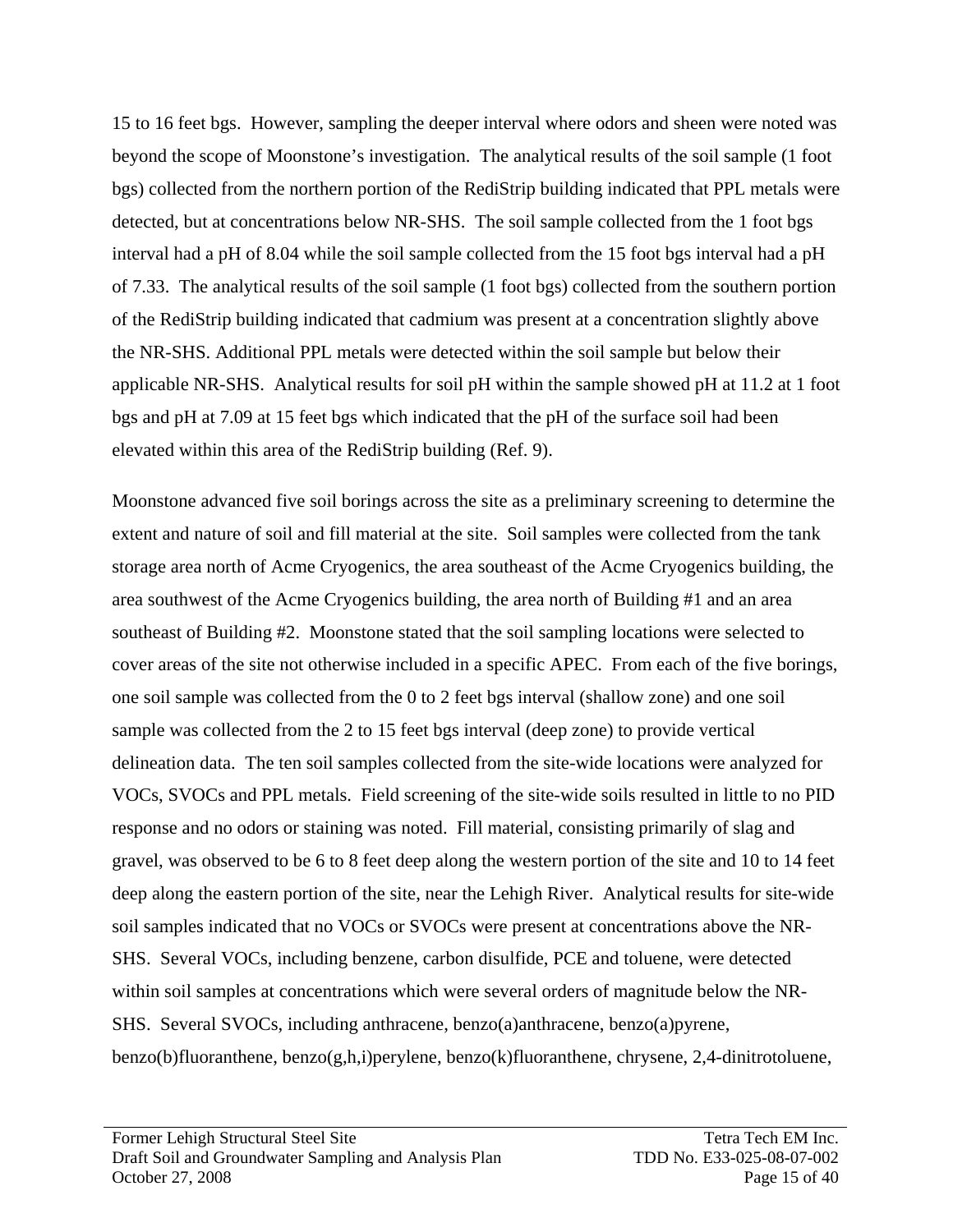fluoranthene, indeno (1,2,3-cd)pyrene, phenanthrene, and pyrene, were detected at concentrations below the NR-SHS. Several PPL metals, including antimony, arsenic and lead, were detected in three soil samples at concentrations exceeding the NR-SHS. Moonstone stated that none of the samples that produced an exceedance of the NR-SHS contained slag. Additional PPL metals were detected in site-wide soil samples, however, the PPL metals were detected at concentrations below the NR-SHS (Ref. 9).

Moonstone conducted site-wide groundwater sampling at the site as a preliminary screening to determine the presence or absence of site-wide groundwater contamination. Moonstone collected groundwater grab samples from five locations across the site by installing temporary poly vinyl chloride (pvc) well points (MW-1 through MW-5) in soil boreholes. Four of the five temporary well points (MW-2 through MW-5) were installed in site-wide soil boreholes previously advanced by Moonstone. Specifically, MW-2 was installed within a site-wide soil borehole located on the west side of the site while MW-3, MW-4 and MW-5 were installed within site-wide soil boreholes located along the eastern side of the site. The fifth temporary well point (MW-1) was installed in the former gasoline UST location (APEC-01). Groundwater grab samples were analyzed for VOCs, SVOCs and PPL metals (dissolved). Groundwater was typically 15 to 16 feet bgs within the temporary well points during well sampling. Groundwater grab samples collected from well points MW-3, MW-4 and MW-5 contained no detectable VOCs or SVOCs. The groundwater grab sample collected from well point MW-2 contained no detectable VOCs, but contained several SVOCs at concentrations slightly above the NR-SHS. The blind duplicate of the sample collected from well point MW-2 showed only one SVOC, benzo(a)pyrene, at a concentration in exceedance of the NR-SHS. The groundwater grab sample collected from MW-1 contained two VOCs, benzene (5 micrograms per liter [µg/L]) and ethylbenzene (1,300  $\mu$ g/L), at concentrations equal to or exceeding the NR-SHS of 5  $\mu$ g/L for benzene and 700 µg/L for ethylbenzene. Xylenes and methy tert butyl ether (MTBE) were detected at concentrations below the NR-SHS in the grab groundwater sample collected from MW-1. None of the VOCs identified in the MW-1 sample were present at concentrations exceeding the USEPA-PA default screening value for nonresidential volatilization to indoor air listed in the Vapor Intrusion guidance. However, three SVOCs (benzo(g,h,i)perylene,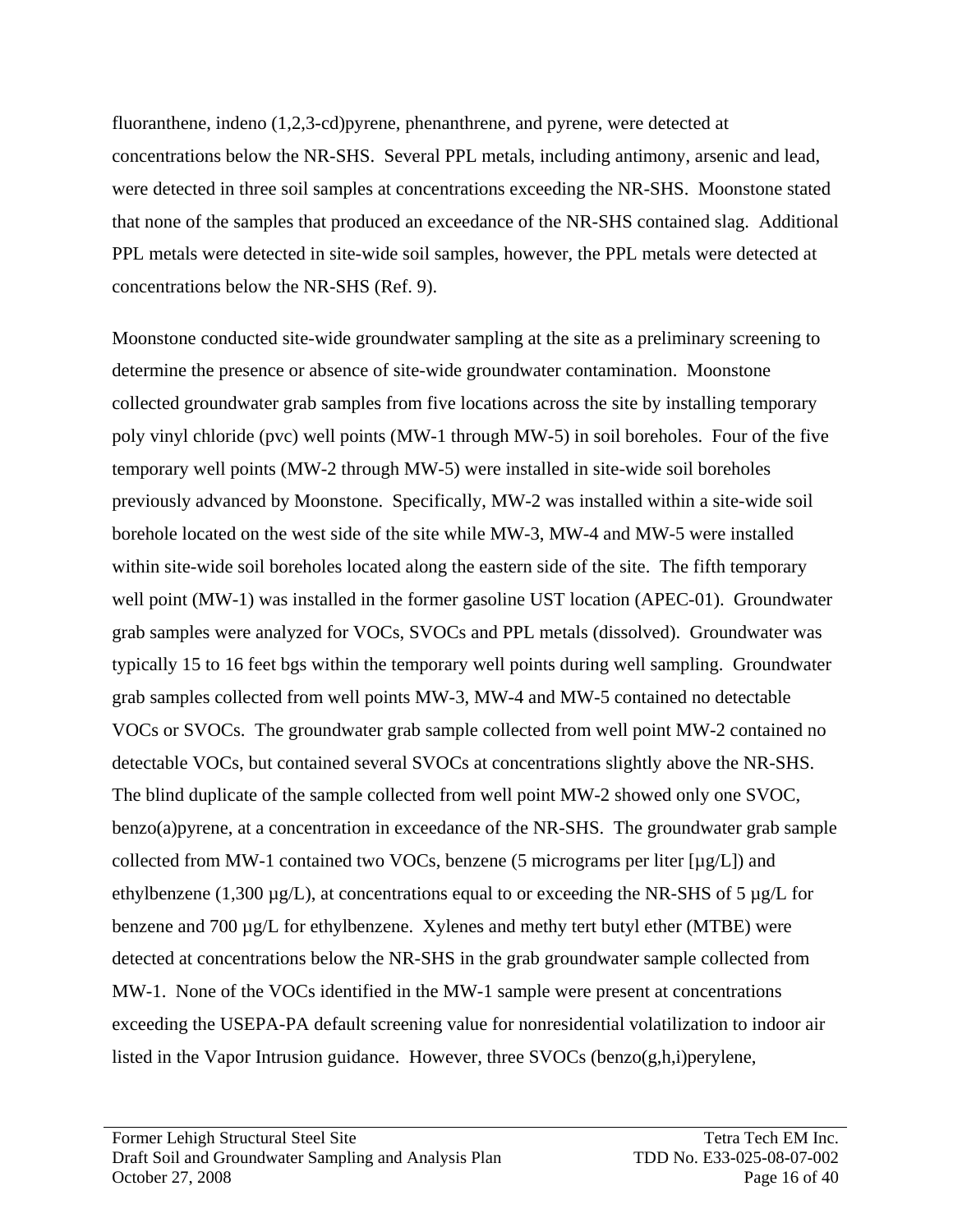dibenzo(a,h)anthracene and naphthalene) were detected within MW-1 at concentrations exceeding the NR-SHS. Groundwater samples contained detectable concentrations of arsenic, copper, lead, nickel selenium and zinc. The only exceedances identified were for lead in samples MW-1, MW-4 and the duplicate of MW-2, MW-22. Concentrations of lead and arsenic in MW-1 were significantly higher than in other groundwater samples (Ref. 9).

Based on Moonstone's investigation, Moonstone formulated the following recommendations and/or conclusions:

- Further investigation would be needed to fully characterize the extent of soil and groundwater affected by the release from the site's former gasoline USTs (APEC-01) and to determine whether VOCs present in soils may impact indoor air quality;
- The soil interval below 14 feet bgs at the RediStrip Facility (APEC-03), where PID readings exceeded the instrument's limits and a strong odor and sheen were observed should be further investigated in an effort to determine the nature and extent of impact;
- Heavy metals in site-wide soils (APEC-04) appeared to have been wide spread but not consistently elevated across the areas which were sampled by Moonstone. As a result, Moonstone recommended additional sampling and analysis for metals to demonstrate a complete site characterization and obtain an Act 2 Release of Liability. Moonstone stated the additional characterization may be required for areas that will not be covered by impermeable surfaces following the redevelopment of the site; and
- Moonstone stated that based on the limited groundwater sampling conducted as part of their preliminary characterization, there does not appear to be a wide-spread groundwater contamination issue at the site. Moonstone stated that pockets of affected groundwater may be present throughout the site in localized areas where releases have occurred (i.e. MW-1). Moonstone stated that in order to obtain an Act 2 Release of Liability for groundwater, properly constructed monitoring wells should be installed in or near known areas of concern, including the area of the former gasoline UST excavation and the RediStrip facility, and in strategic locations along the Lehigh River (downgradient property boundary) and groundwater would have to be sampled using acceptable protocols (Ref. 9).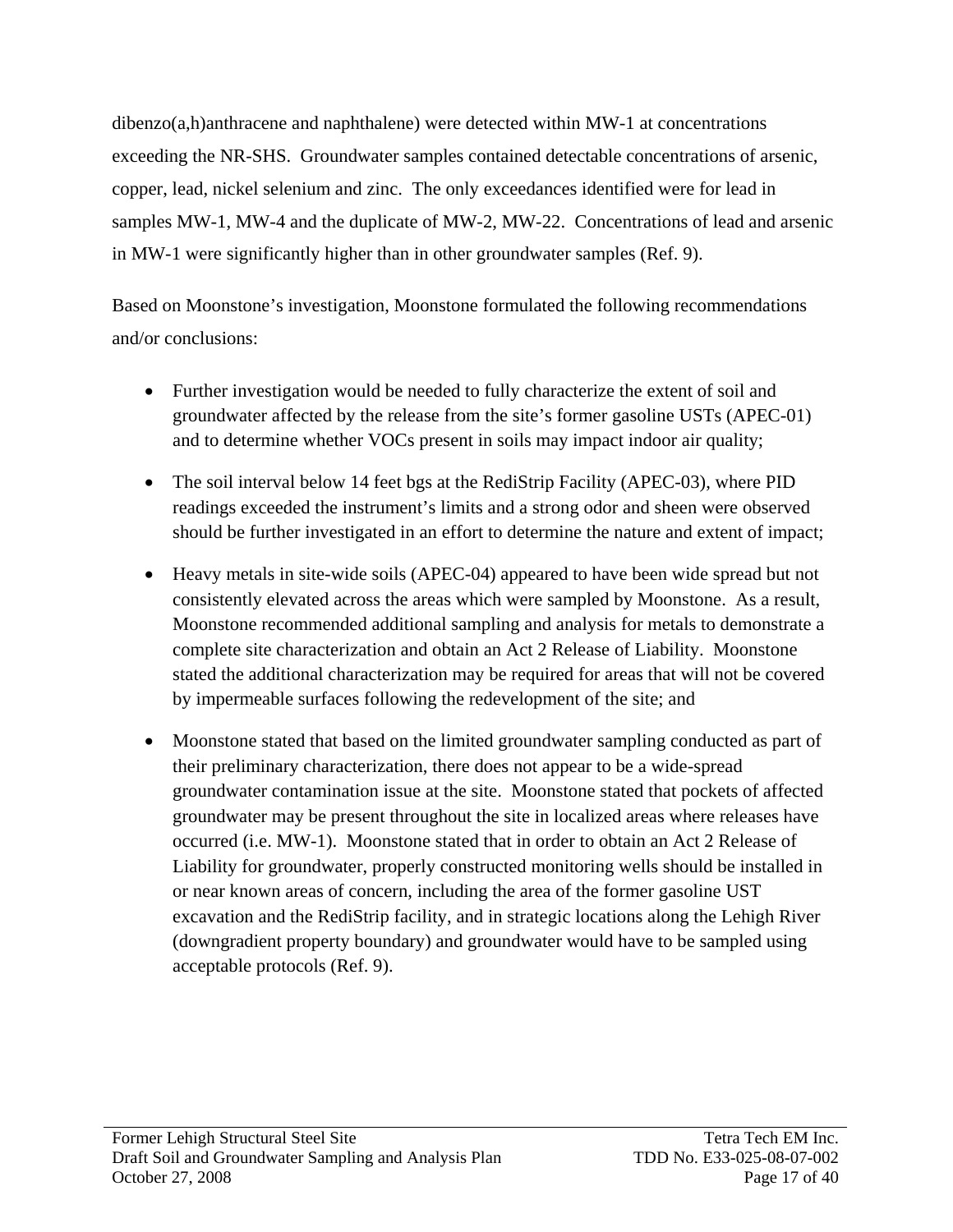### **3.0 OBJECTIVE AND DATA USE**

The objective of this SAP is to determine the presence or absence of soil and groundwater contamination issues at the Former Lehigh Structural Steel property.

## **4.0 PROPOSED ACTIVITIES**

This section describes the scope of work; project personnel; methods and procedures for sample collection, sample handling, and delivery to the approved laboratory; and equipment decontamination procedures.

## **4.1 SCOPE OF WORK**

During this sampling investigation, Tetra Tech will be responsible for the coordination and oversight of the installation of eight permanent monitoring wells, the performance of two rounds of groundwater sampling following well development, coordination and oversight during the advancement of approximately 51 soil borings and collection of subsurface soil samples from the soil borings. The groundwater portion of the sampling event will involve the following actions by Tetra Tech:

- Acquire a State of Pennsylvania licensed well drilling contractor to drill, install, complete and develop eight permanent single-screened flush-mounted groundwater monitoring wells to a maximum depth of approximately 20 feet bgs at the site.
- Supervise the well drilling contractor during installation, completion and development of the eight groundwater monitoring wells (MW-1 through MW-8) at the site.
- Collect groundwater level measurements from MW-1, MW-2, MW-3, MW-4, MW-5, MW-6, MW-7 and MW-8 at the commencement of each round of groundwater sampling.
- Purge groundwater from the eight groundwater monitoring wells using low-flow groundwater sampling techniques, which include periodically measuring discharge rates and groundwater levels, and monitoring water quality parameters (pH, temperature, dissolved oxygen, specific conductance, reduction-oxidation potential, and turbidity) during two rounds of groundwater sampling.
- Collect groundwater samples from the eight monitoring wells during two sampling events.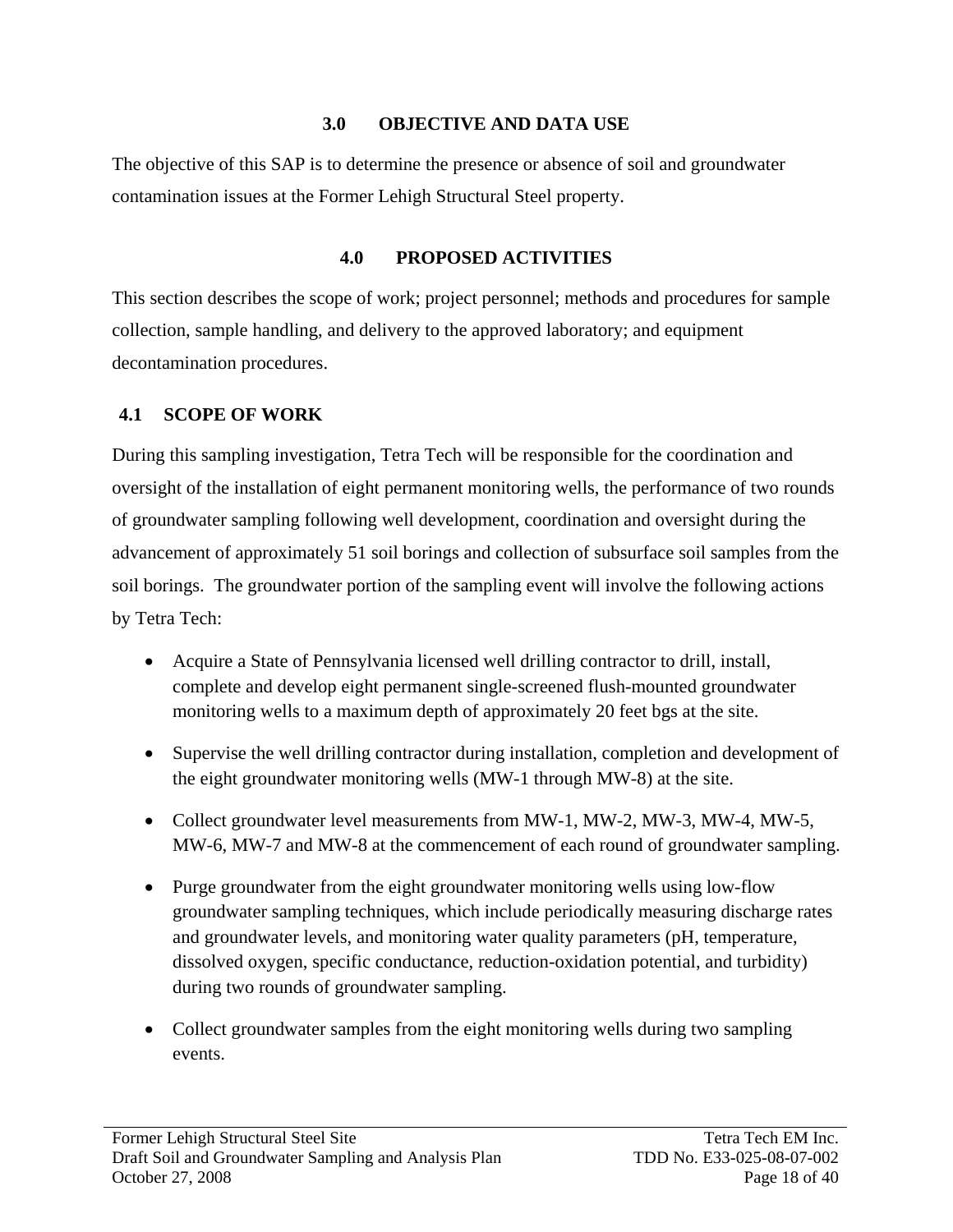- Collect one rinsate blank (if applicable) and one field duplicate, one field blank, one trip blank and a triple sample volume for one assigned matrix spike/matrix pike duplicate (MS/MSD) sample per round of groundwater sampling for QA/QC purposes.
- Collect soil samples from soil cuttings generated and drummed on site as a result of well installation activities during the first round of groundwater sampling for waste characterization and disposal purposes.
- Photo document and record in the site logbook well installation, completion and development activities, sampling activities and sampling locations.
- Package and ship samples for analysis to an approved EPA laboratory assigned through EPA's contract laboratory program (CLP).

The site-wide soil portion of the sampling event will involve the following actions by Tetra

Tech:

- Acquire a Geoprobe® contractor to conduct a soil boring investigation consisting of the advancement of 51 soil borings (SB-01 through SB-51) to a maximum depth of approximately 20 feet bgs at the site.
- Supervise the Geoprobe® contractor during the advancement of site-wide soil borings at the site.
- Maintain a log and conduct volatile organic vapor monitoring of soil borings during the subsurface soil investigation.
- Collect a minimum of 100 subsurface soil samples, five field duplicate samples (one per 20 samples, minimum of one per day), a field blank, trip blanks, a rinsate blank (if applicable) and triple sample volume for five assigned matrix spike/matrix pike duplicate (MS/MSD) samples for QA/QC purposes.
- Photo document and record in the site logbook soil boring advancement activities, sampling activities and sampling locations.
- Package and ship soil samples to the assigned EPA CLP laboratory for analysis.

Following the completion of the sampling event and receipt of validated analytical groundwater and soil analytical data, Tetra Tech will submit a trip report which will describe all actions taken and summarize validated groundwater and soil analytical data.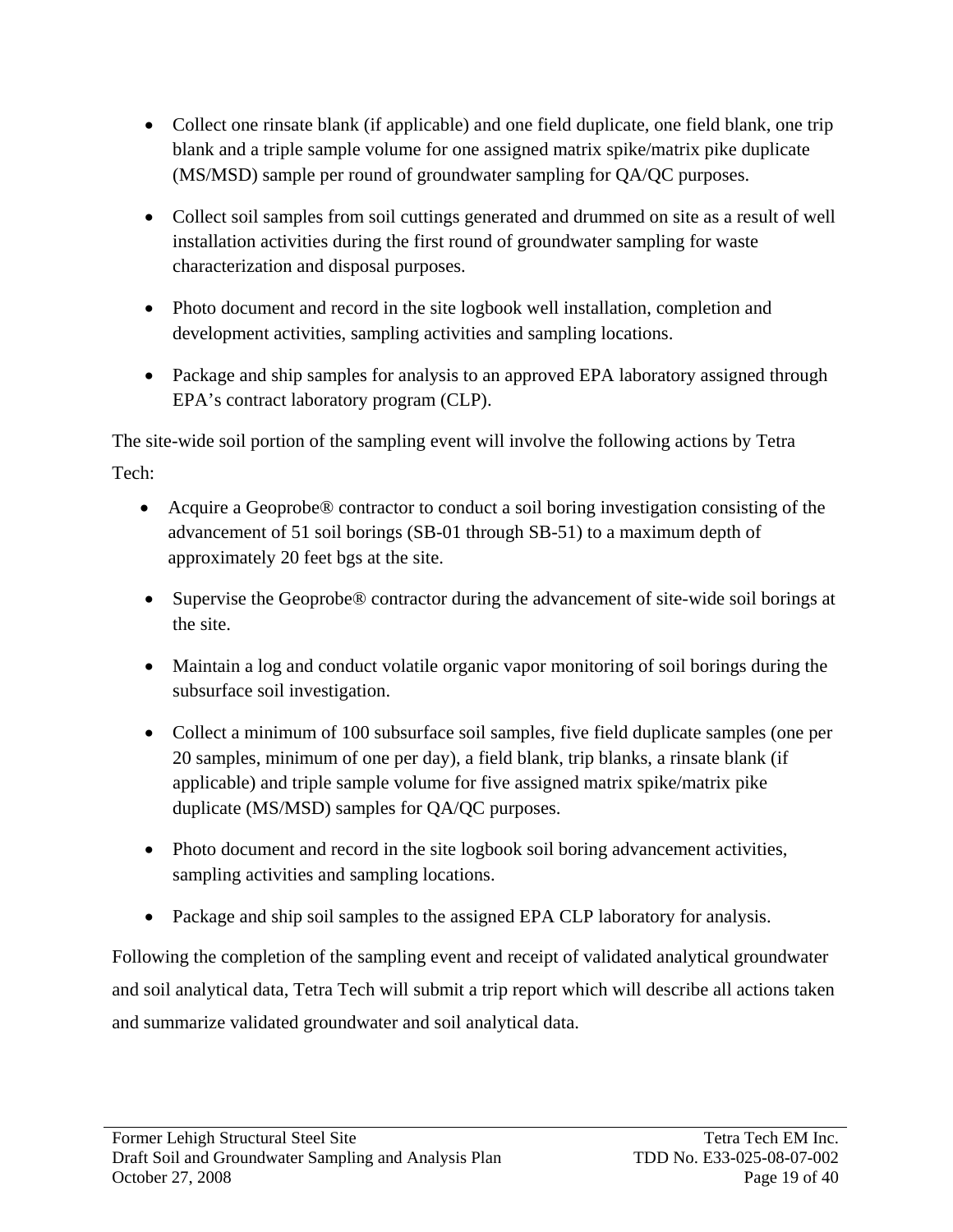The well drilling subcontractor will provide the necessary materials and personnel to operate the drill rig(s) and install, complete and develop the eight flush-mount permanent monitoring wells. Monitoring well installation and development will be conducted in accordance with Tetra Tech Standard Operating Procedure (SOP) Nos. 020, "Monitoring Well Installation" (Ref. 10), 021, "Monitoring Well Development" (Ref. 11) and the PADEP "Groundwater Monitoring Manual" (Ref. 12). Well specifications for the monitoring wells are included as an attachment to this SAP. The Geoprobe® contractor will provide the necessary materials and personnel to operate the Geoprobe and extract the soil borings.

## **4.2 KEY PROJECT PERSONNEL**

The Tetra Tech project manager for the TDD is Beth Williams. As project manager, Ms. Williams is responsible and accountable for all aspects of the project scope of work, including achieving the technical, financial, and scheduling objectives for the project. Ms. Williams will communicate directly with the EPA Work Assignment Manager (WAM) for this project, Mr. Michael Taurino. Other Tetra Tech personnel proposed for the project are presented in Table 2. The technical or field support personnel working on the project may vary depending on the specific needs of the project, as well as on-site conditions and availability of staff.

## **TABLE 2**

| <b>Project Function</b> | <b>Name</b>          | Role                                                                                                                                                                                                                                                                                                                                                                                          |  |  |
|-------------------------|----------------------|-----------------------------------------------------------------------------------------------------------------------------------------------------------------------------------------------------------------------------------------------------------------------------------------------------------------------------------------------------------------------------------------------|--|--|
| Project Manager         | <b>Beth Williams</b> | Responsible for implementing all activities identified in the TDD;<br>responsible for developing and implementing the site health and safety<br>plan; has authority to commit resources necessary to complete the work;<br>prepares deliverables required by the TDD; communicates directly with<br>the EPA WAM, the project team, and any other personnel needed to<br>complete the project. |  |  |
| <b>Field Support</b>    | Dave                 | Performs necessary sampling or monitoring, as well as other tasks                                                                                                                                                                                                                                                                                                                             |  |  |
| Personnel               | Scerbo/Lori          | defined in the TDD or assigned by the EPA WAM or the Tetra Tech                                                                                                                                                                                                                                                                                                                               |  |  |
|                         | Coleman/Beth         | project manager; communicates directly with the Tetra Tech project                                                                                                                                                                                                                                                                                                                            |  |  |
|                         | Williams/            | manager and, when appropriate, the EPA WAM.                                                                                                                                                                                                                                                                                                                                                   |  |  |
|                         | Jordan               |                                                                                                                                                                                                                                                                                                                                                                                               |  |  |
|                         | Vaughn               |                                                                                                                                                                                                                                                                                                                                                                                               |  |  |
| Health and Safety       | Chris Draper         | Oversees and supports development of the site health and safety plan;                                                                                                                                                                                                                                                                                                                         |  |  |
| Officer                 |                      | communicates directly with the Tetra Tech project manager to ensure                                                                                                                                                                                                                                                                                                                           |  |  |
|                         |                      | that all corporate health and safety protocols applicable to the Site are                                                                                                                                                                                                                                                                                                                     |  |  |
|                         |                      | being followed.                                                                                                                                                                                                                                                                                                                                                                               |  |  |

### **PROPOSED TETRA TECH PROJECT PERSONNEL**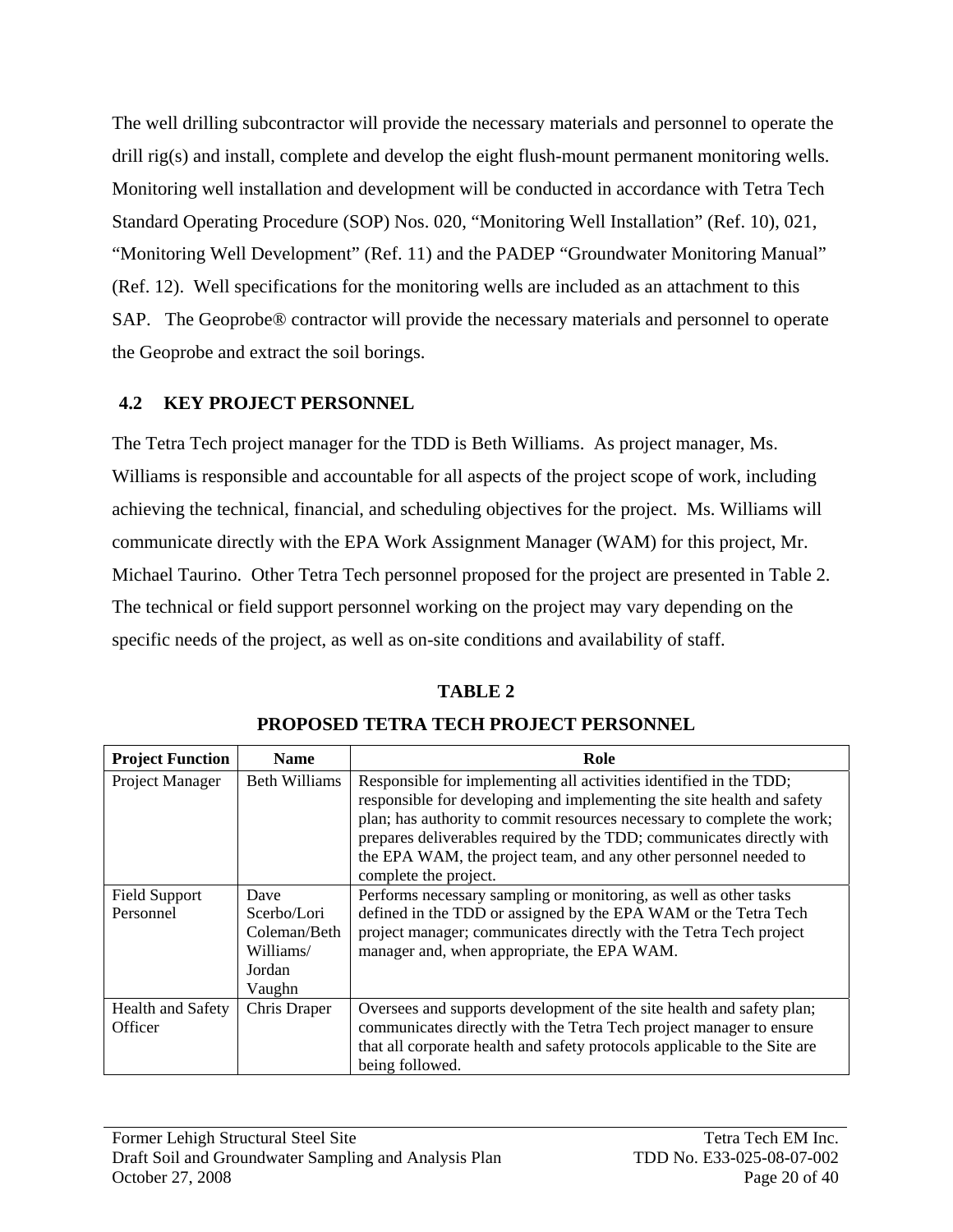#### **TABLE 2**

| <b>Project Function</b>         | <b>Name</b>       | Role                                                                                                                                                                                                                                                                                                                                                                 |  |  |
|---------------------------------|-------------------|----------------------------------------------------------------------------------------------------------------------------------------------------------------------------------------------------------------------------------------------------------------------------------------------------------------------------------------------------------------------|--|--|
| Chemist                         | Josh Cope         | Coordinates with the Tetra Tech project manager regarding the analytical<br>requirements for the project; solicits and procures necessary laboratory<br>services; reviews and validates analytical data, if necessary;<br>communicates directly with the Tetra Tech project manager, field<br>support personnel, EPA WAM, and START program manager as<br>necessary. |  |  |
| Graphics and                    | Dan Call          | Generates maps and other figures for project deliverables or                                                                                                                                                                                                                                                                                                         |  |  |
| Mapping<br>Specialist           |                   | presentations; assists the Tetra Tech project manager or other personnel<br>when global positioning system activities are required.                                                                                                                                                                                                                                  |  |  |
| Financial<br>Manager            | <b>Bob Rynkar</b> | Works with the Tetra Tech project manager in planning related to the<br>TDD budget and completion date; enters financial information on the<br>project into the Tetra Tech management information system; prepares<br>regular and special reports to assist the Tetra Tech project manager in<br>managing the project.                                               |  |  |
| Program<br>Manager              | Donna Davies      | Assists the Tetra Tech project manager as necessary to implement the<br>project; commits or helps obtain all necessary company resources to<br>meet the objectives of the TDD; provides document quality control<br>reviews; addresses and helps resolve project management issues with the<br>Tetra Tech project manager.                                           |  |  |
| Quality<br>Assurance<br>Manager | Andy Mazzeo       | Responsible for all quality assurance/quality control aspects of the<br><b>START</b> contract.                                                                                                                                                                                                                                                                       |  |  |

Notes:

EPA = U.S. Environmental Protection Agency Tetra Tech = Tetra Tech EM Inc.

START = Superfund Technical Assessment and Response Team WAM = Work Assignment Manager

TDD = Technical Direction Document

### **4.3 SAMPLE COLLECTION**

This section describes the sampling proposed and summarizes the identifiers, quantities, and locations for each sample to be collected as part of this soil and groundwater sampling event. Figure 3 shows the proposed groundwater sampling locations and Figure 4 shows the proposed subsurface soil sampling locations. Groundwater samples will be collected from the eight monitoring wells located on the Former Lehigh Structural Steel site. Two rounds of well sampling will be conducted, a minimum of two weeks apart, as part of this investigation. A minimum of 100 subsurface soil samples, five field duplicate samples (one per 20 samples, minimum of one per day), a field blank, trip blanks a rinsate blank (if applicable) and triple sample volume for five assigned MS/MSD samples, for QA/QC purposes, will be collected during this investigation.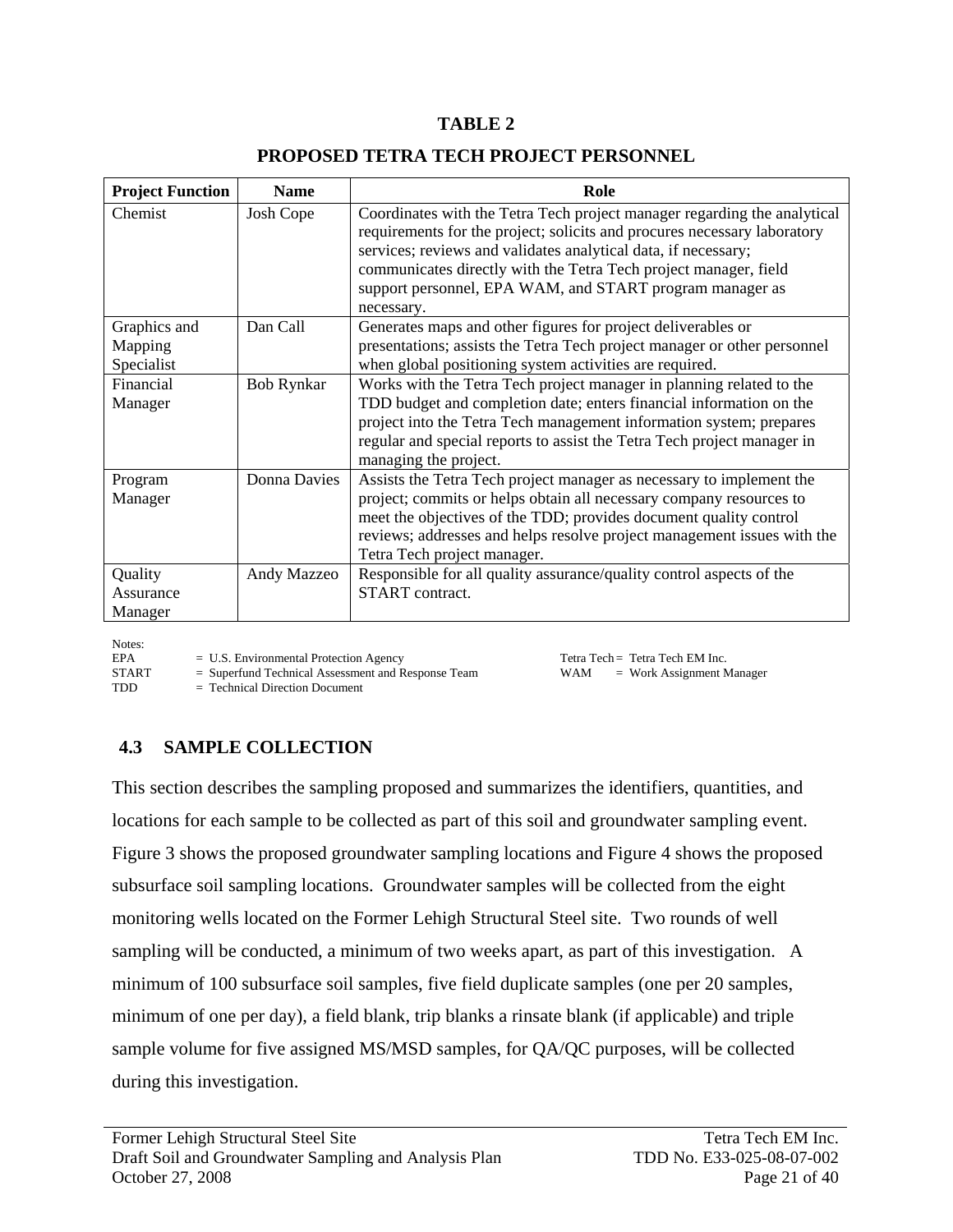### **4.3.1 Groundwater sampling**

Approximately two weeks after well installation, Tetra Tech will conduct the first round of groundwater sampling to include the collection of groundwater samples from the eight groundwater monitoring wells. Two weeks following the completion of the first round of groundwater sampling, Tetra Tech will conduct the second round of groundwater sampling. Tetra Tech will use a bladder or peristaltic pump to conduct low-flow micropurge groundwater sampling in accordance with Tetra Tech SOP No. 015, "Groundwater Sample Collection Using Micropurge Technology" (Ref. 13). Typically, the discharge rate will be less than 0.5 liter per minute  $(L/min)$  (0.13 gallon per minute [gpm]). The maximum purge rate shall not exceed 1 L/min (0.25 gpm) and will be adjusted to achieve minimal drawdown. The purge and rinsate water used at the site will be collected, containerized, and properly disposed of as investigativederived waste (IDW). The purge and rinsate water will be stored in drums on site until final disposal is determined by EPA. Analytical results of groundwater samples collected from the site will determine the appropriate disposal method for the IDW.

Water quality and purge stabilization parameters (including pH, temperature, dissolved oxygen, specific conductance, and reduction-oxidation potential) will be measured using a water quality meter, such as a Horiba, YSI, or other multi-parameter meter coupled with a flow-through cell.

Turbidity measurements will be recorded concurrently with the other water quality parameters using a portable turbidity meter, such as a LaMotte or HF Scientific turbidity meter in accordance with Tetra Tech SOP No. 88, "Field Measurement of Water Turbidity" (Ref. 14). The water level in the well and effluent flow rate will be periodically monitored throughout the purging of the well at 5-minute intervals.

In accordance with Tetra Tech SOP No. 015, well purging will continue until water quality parameters stabilize so that the monitored chemistry values do not fluctuate by more than the following ranges over three successive readings at 5-minute intervals:  $\pm 0.1$  pH unit;  $\pm 3$  percent for specific conductance;  $\pm 10$  millivolts for reduction-oxidation; and  $\pm 10$  percent for turbidity and dissolved oxygen (Ref. 13). Once water quality parameters have stabilized, Tetra Tech will collect a groundwater sample directly from the sample/purging tubing after disconnecting the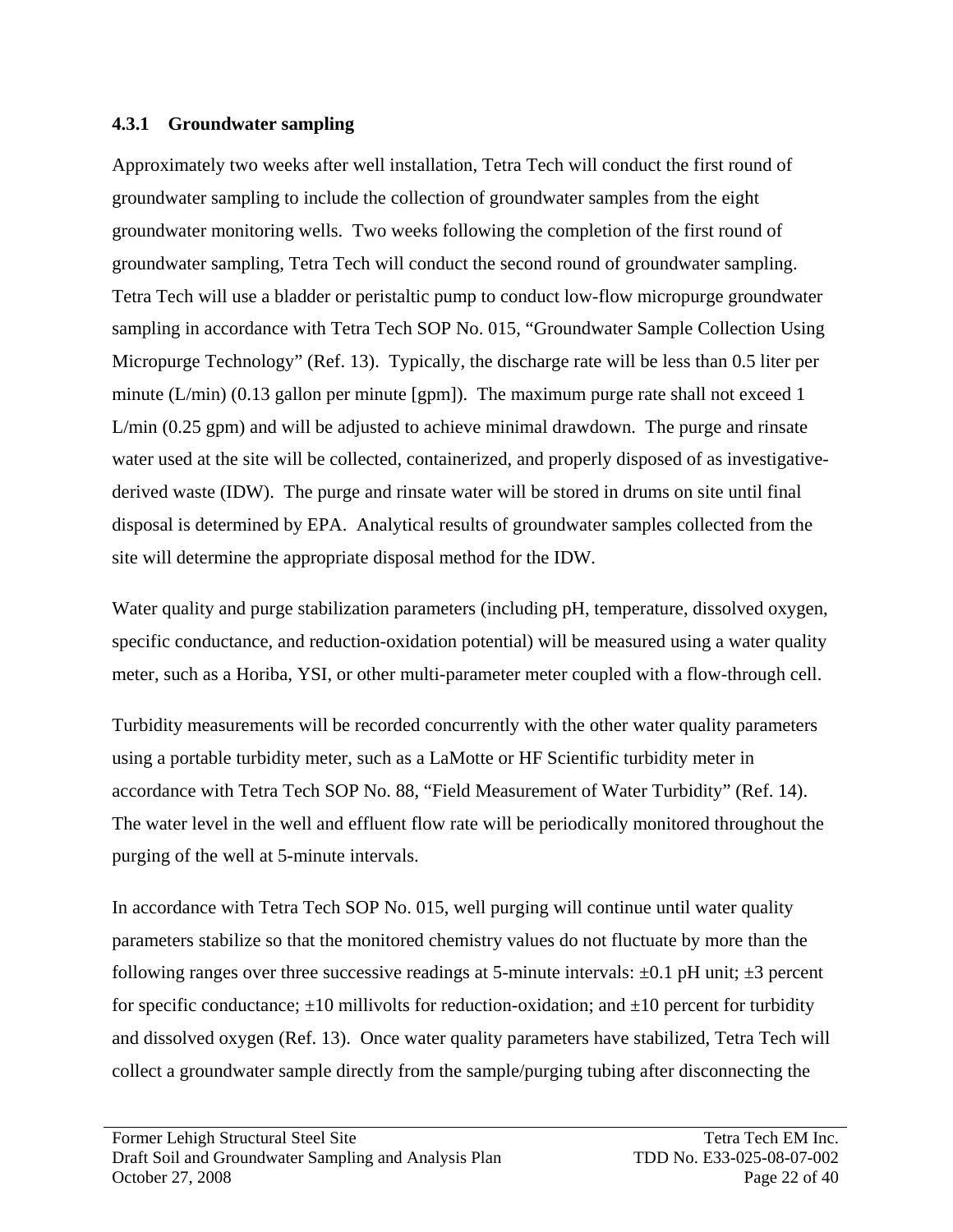tubing from the flow-through cell. The groundwater sample will be immediately collected from the tubing into the appropriate certified-clean sample containers identified for each analysis.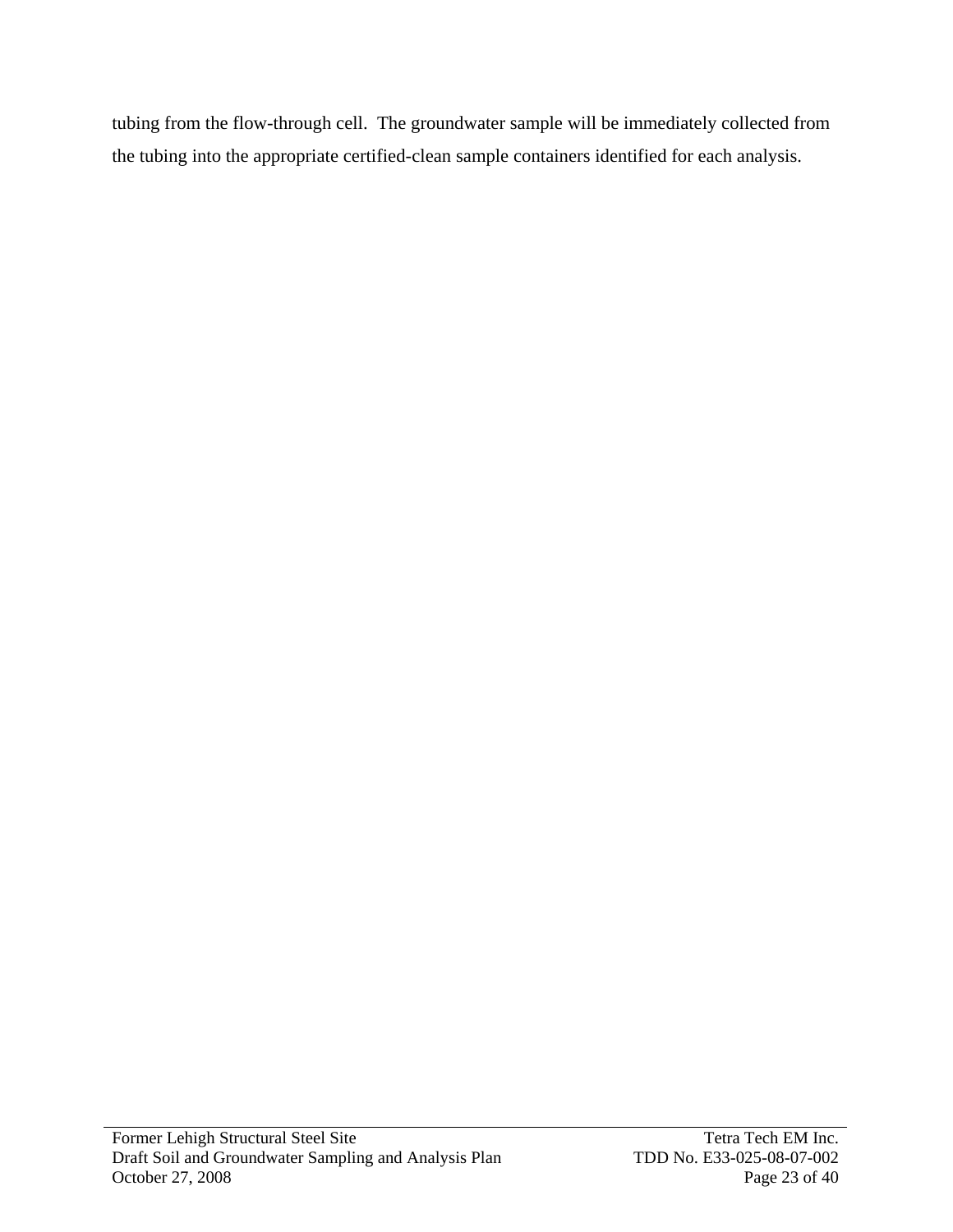### **FIGURE 3 GROUNDWATER SAMPLING LOCATION MAP**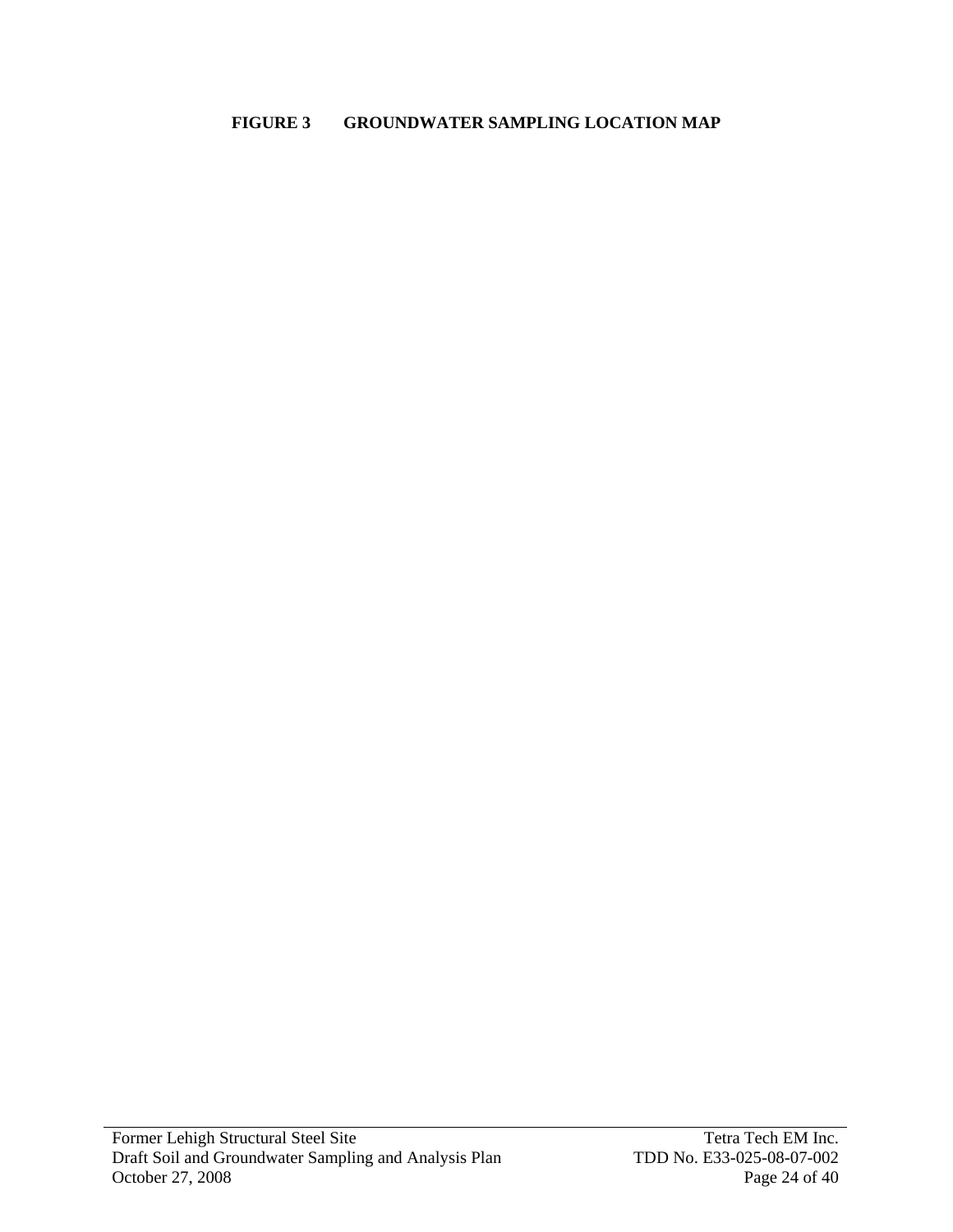Immediately after collection, the samples will be transferred to a cooler containing ice and maintained at 4 °C,  $\pm$  2 °C, for shipment to the laboratory. Sample shipment will be conducted in accordance with Tetra Tech SOP No. 019, "Packaging and Shipping Samples" (Ref. 15). The total well depth will be measured after sampling at each well.

Groundwater samples will be sent to an EPA CLP laboratory for Target Compound List (TCL) VOC, TCL SVOC, and Target Analyte List (TAL) metals analyses. The groundwater sample identifier will be designated in accordance with the following format:

## FLSS-GW-XXA and FLSS-GW-XXB

The "FLSS" portion of the sample designation refers to the property, Former Lehigh Structural Steel. The "GW" portion identifies the sample as a groundwater sample. The "XX" represents the particular sampling location at the property for this sampling event. The "A" represents a sample collected during the first round of sampling. The "B" represents a sample collected during the second round of sampling.

Table 3 provides a groundwater sampling summary, including sample identifiers, matrix, type, and location description.

| <b>TABLE 3</b>                                                                                                                      |             |      |                                |  |  |  |  |
|-------------------------------------------------------------------------------------------------------------------------------------|-------------|------|--------------------------------|--|--|--|--|
| <b>GROUNDWATER SAMPLING SUMMARY</b>                                                                                                 |             |      |                                |  |  |  |  |
| <b>Sample</b><br><b>Sample</b><br><b>Sample</b><br><b>Location Description</b><br><b>Identifier</b><br><b>Matrix</b><br><b>Type</b> |             |      |                                |  |  |  |  |
| FLSS-GW-01A                                                                                                                         | Groundwater | Grab | MW-1; first round of sampling  |  |  |  |  |
| FLSS-GW-01B                                                                                                                         | Groundwater | Grab | MW-1; second round of sampling |  |  |  |  |
| FLSS-GW-02A<br>Groundwater<br>Grab                                                                                                  |             |      | MW-2; first round of sampling  |  |  |  |  |
| FLSS-GW-02B                                                                                                                         | Groundwater | Grab | MW-2; second round of sampling |  |  |  |  |
| FLSS-GW-03A<br>Groundwater<br>Grab                                                                                                  |             |      | MW-3; first round of sampling  |  |  |  |  |
| MW-3; second round of sampling<br>FLSS-GW-03B<br>Groundwater<br>Grab                                                                |             |      |                                |  |  |  |  |
| FLSS-GW-04A                                                                                                                         | Groundwater | Grab | MW-4; first round of sampling  |  |  |  |  |
| FLSS-GW-04B                                                                                                                         | Groundwater | Grab | MW-4; second round of sampling |  |  |  |  |
| FLSS-GW-05A<br>MW-5; first round of sampling<br>Groundwater<br>Grab                                                                 |             |      |                                |  |  |  |  |
| MW-5; second round of sampling<br>FLSS-GW-05B<br>Groundwater<br>Grab                                                                |             |      |                                |  |  |  |  |
| FLSS-GW-06A<br>Groundwater<br>MW-6; first round of sampling<br>Grab                                                                 |             |      |                                |  |  |  |  |
| FLSS-GW-06B<br>MW-6; second round of sampling<br>Groundwater<br>Grab                                                                |             |      |                                |  |  |  |  |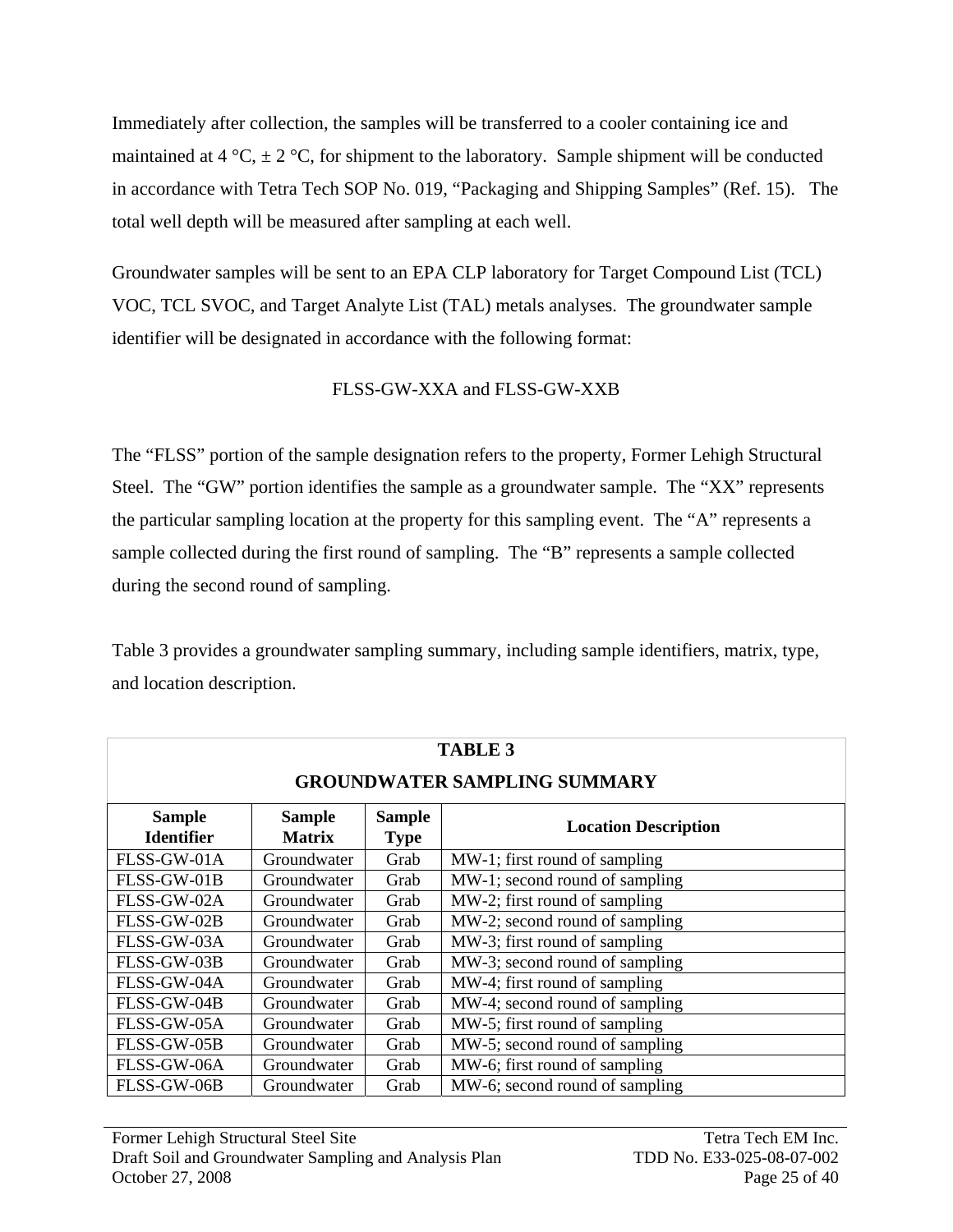| <b>TABLE 3</b>                                                                        |                                     |                                                     |                                                                    |  |  |  |  |  |
|---------------------------------------------------------------------------------------|-------------------------------------|-----------------------------------------------------|--------------------------------------------------------------------|--|--|--|--|--|
|                                                                                       | <b>GROUNDWATER SAMPLING SUMMARY</b> |                                                     |                                                                    |  |  |  |  |  |
| <b>Sample</b><br><b>Identifier</b>                                                    | <b>Location Description</b>         |                                                     |                                                                    |  |  |  |  |  |
| FLSS-GW-07A                                                                           | Groundwater                         | Grab                                                | MW-7; first round of sampling                                      |  |  |  |  |  |
| FLSS-GW-07B                                                                           | Groundwater                         | Grab                                                | MW-7; second round of sampling                                     |  |  |  |  |  |
| FLSS-GW-08A                                                                           | Groundwater                         | Grab                                                | MW-8; first round of sampling                                      |  |  |  |  |  |
| FLSS-GW-08B<br>Groundwater<br>Grab                                                    |                                     |                                                     | MW-8; second round of sampling                                     |  |  |  |  |  |
| FLSS-GW-09A                                                                           | Groundwater                         | Grab                                                | Duplicate sample, exact location to be determined in the<br>field. |  |  |  |  |  |
| FLSS-GW-09B                                                                           | Groundwater                         | Grab                                                | Duplicate sample, exact location to be determined in the<br>field. |  |  |  |  |  |
| FLSS-FB-01                                                                            | Aqueous                             | Grab                                                | Field blank – First round of groundwater sampling                  |  |  |  |  |  |
| FLSS-TB-01<br>Grab<br>Aqueous                                                         |                                     |                                                     | Trip blank – First round of groundwater sampling                   |  |  |  |  |  |
| FLSS-RB-01<br>Grab<br>Aqueous                                                         |                                     | Rinsate blank – First round of groundwater sampling |                                                                    |  |  |  |  |  |
| FLSS-FB-02<br>Grab<br>Aqueous                                                         |                                     | Field blank – Second round of groundwater sampling  |                                                                    |  |  |  |  |  |
| Trip blank – Second round of groundwater sampling<br>FLSS-TB-02<br>Grab<br>Aqueous    |                                     |                                                     |                                                                    |  |  |  |  |  |
| FLSS-RB-02<br>Rinsate blank – Second round of groundwater sampling<br>Grab<br>Aqueous |                                     |                                                     |                                                                    |  |  |  |  |  |

Notes:

FLSS = Former Lehigh Structural Steel

 $FB = Field blank sample$ 

 $RB = Rinsate blank sample$ 

 $TB = Trip$  blank sample

 $GW = Groundwater$ 

## **4.3.2 SOIL SAMPLING**

As shown on Figure 4, borings will be advanced within and soil samples will be collected from the following seven APECs, identified by Moonstone:

- APEC-001: Former 3,000-gallon Gasoline USTs;
- APEC-002: Sussman Bros. UST Removals;
- APEC-003: Existing AST Outside Acme Cryogenics;
- APEC-004: Historical Acid/Chloride Use;
- APEC-005: RediStrip Facility;
- APEC-006: Storm Drains; and,
- APEC-007: Site-Wide Soil.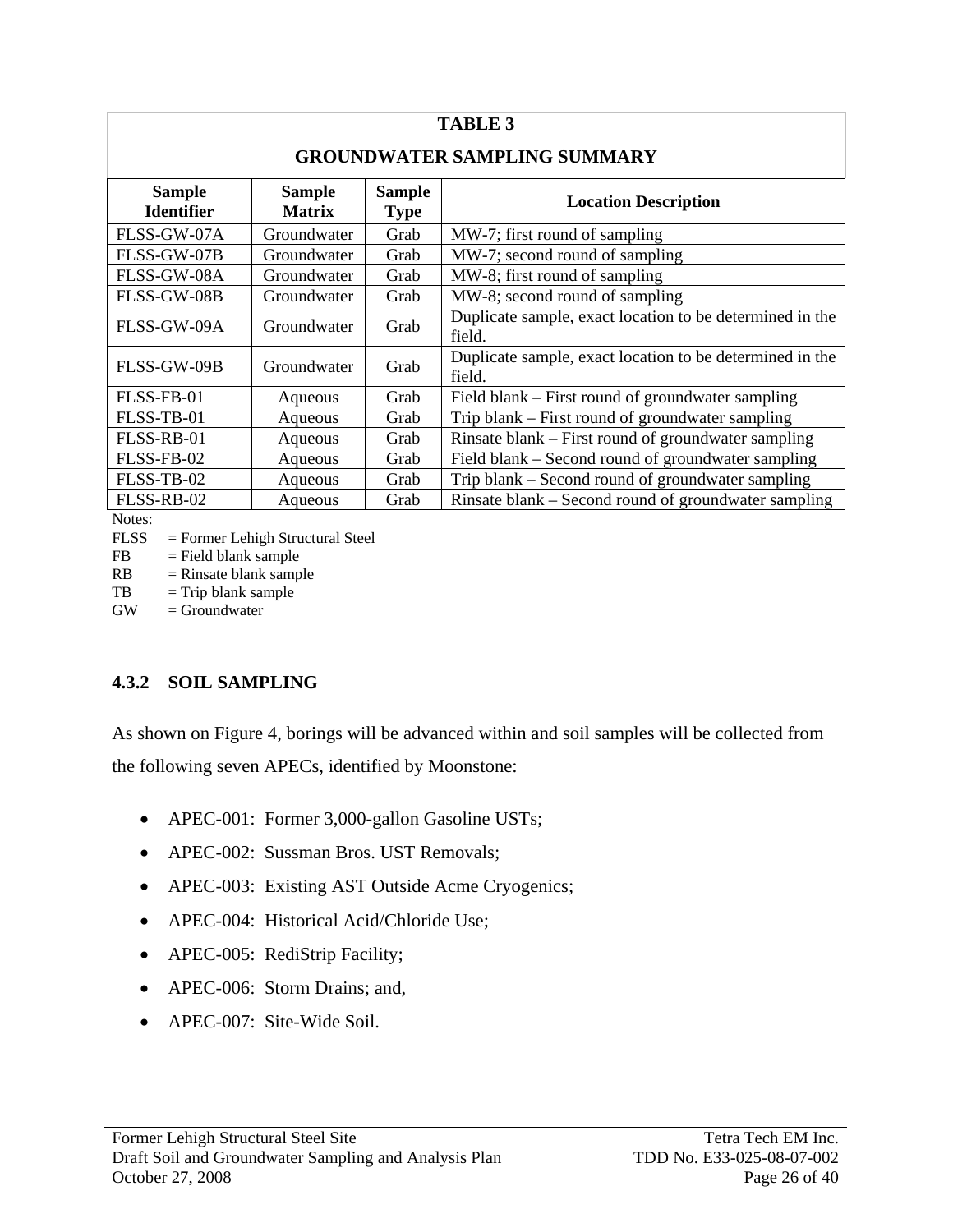### **FIGURE 4 SUBSURFACE SOIL SAMPLING LOCATION**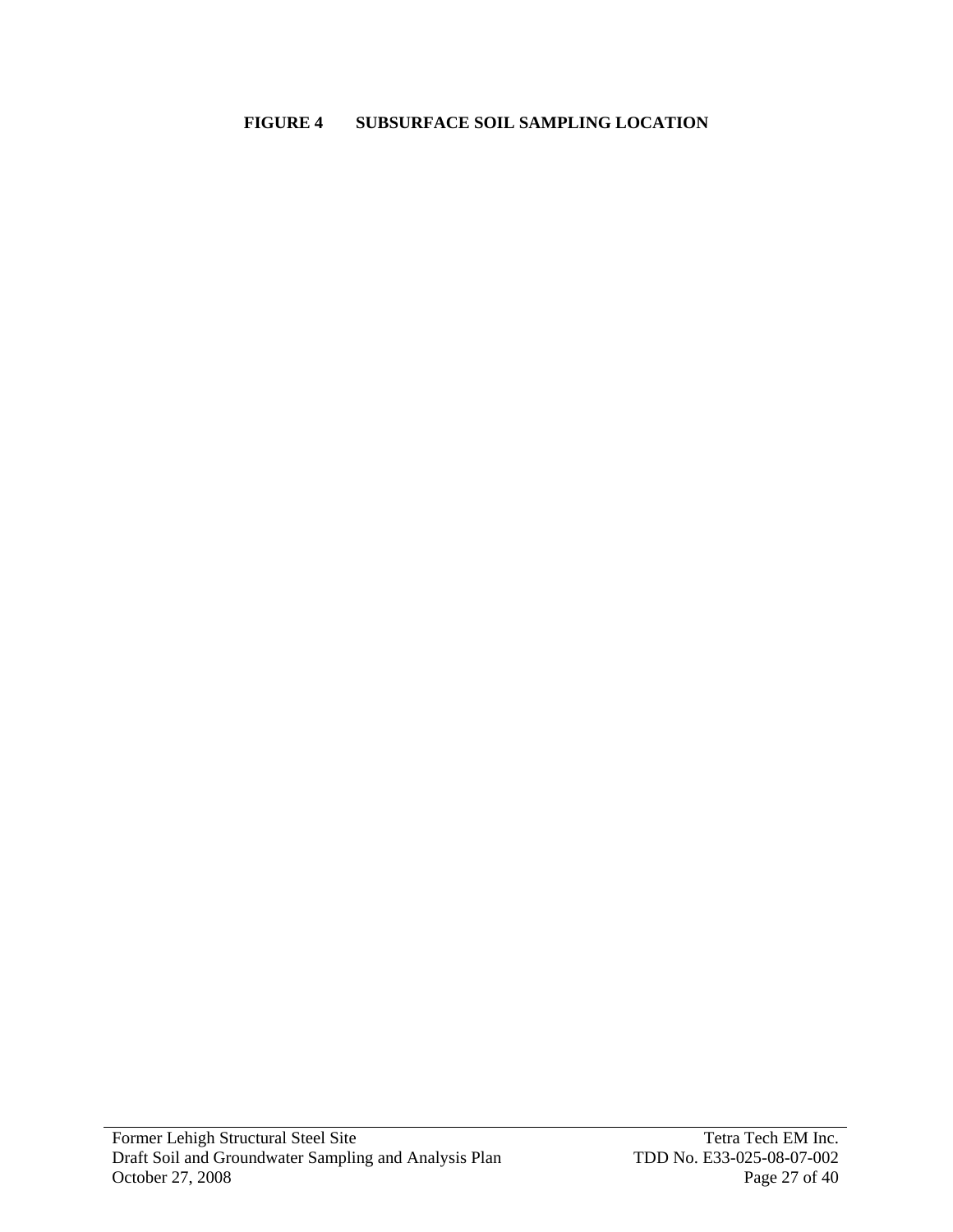Soil samples will be collected in accordance with Tetra Tech SOP No. 005 "Soil Sampling" (Ref. 16) and Tetra Tech SOP No. 054 "Using the Geoprobe System" (Ref. 17). The samples will be collected directly from the disposable acetate sleeves generated during the installation of the boring using disposable sampling equipment to minimize the potential for crosscontamination. If the sample is to be analyzed for TCL VOC, Tetra Tech will first collect soil using an Encore® sampling device. After collecting the Encore® samples, Tetra Tech will collect additional soil for the remaining analytical parameters. This soil will be homogenized in a dedicated aluminum pan prior to placement into the appropriate bottleware. The analytical parameters each soil sample will be analyzed for is based on the location of the boring and the potential contamination identified in that area of the site. Section 5 of this SAP details the laboratory analysis of the samples. The subsurface soil boring sample identifiers will be designated in accordance with the following format:

## FLSS-SBXX-A or FLSS-SBXX-B

The "FLSS" portion of the sample designation refers to the property, Former Lehigh Structural Steel. The "SB" portion identifies the sample as a subsurface soil boring sample. The "XX" portion identifies the soil borehole from which the soil sample was collected for this sampling event. For boring locations where two samples will be collected, the "A" portion of the sample designation identifies the sample collected from the shallow zone (0-2 feet bgs) and the "B" portion of the sample designation identified the sample collected from the deep zone (2-15 feet bgs).

Soil samples will also be collected from the containerized soil cuttings previously generated during monitoring well installation for waste characterization and disposal. The collection of a maximum of eight soil samples is anticipated as part of the sampling event.

The soil sample identifiers will be designated in accordance with the following format:

## FLSS-SS-XX

The "FLSS" portion of the sample designation refers to the property, Former Lehigh Structural Steel. The "SS" portion identifies the sample as a subsurface soil sample. The "XX" portion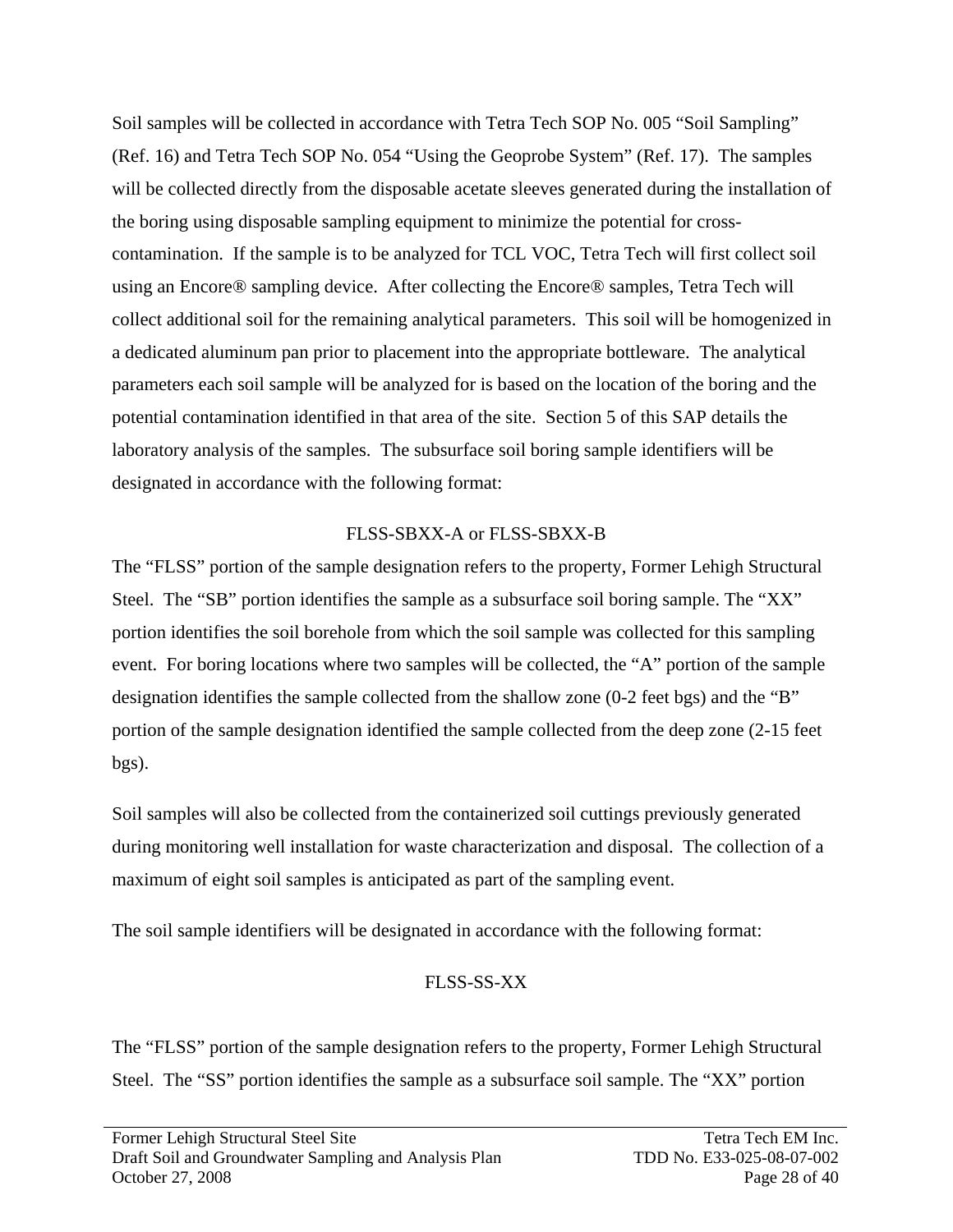identifies the soil borehole from which the soil cuttings were generated for this sampling event. The soil samples collected from the soil cutting drums will be sent to an EPA CLP laboratory for TCL VOC, TCL SVOC, PCBs and TAL metals analyses.

Table 4 provides a subsurface soil sampling summary, including sample identifiers, matrix, type, and location description.

| <b>TABLE 4</b>                          |                                |                             |                                                          |  |  |  |
|-----------------------------------------|--------------------------------|-----------------------------|----------------------------------------------------------|--|--|--|
| <b>SUBSURFACE SOIL SAMPLING SUMMARY</b> |                                |                             |                                                          |  |  |  |
| <b>Sample Identifier</b>                | <b>Sample</b><br><b>Matrix</b> | <b>Location Description</b> |                                                          |  |  |  |
| FLSS-SS-01                              | Subsurface soil                | Grab                        | Drummed soil cuttings                                    |  |  |  |
| <b>FLSS-SS-02</b>                       | Subsurface soil                | Grab                        | Drummed soil cuttings                                    |  |  |  |
| FLSS-SS-03                              | Subsurface soil                | Grab                        | Drummed soil cuttings                                    |  |  |  |
| FLSS-SS-04                              | Subsurface soil                | Grab                        | Drummed soil cuttings                                    |  |  |  |
| FLSS-SS-05                              | Subsurface soil                | Grab                        | Drummed soil cuttings                                    |  |  |  |
| <b>FLSS-SS-06</b>                       | Subsurface soil                | Grab                        | Drummed soil cuttings                                    |  |  |  |
| FLSS-SS-07                              | Subsurface soil                | Grab                        | Drummed soil cuttings                                    |  |  |  |
| FLSS-SS-08                              | Subsurface soil                | Grab                        | Drummed soil cuttings                                    |  |  |  |
| FLSS-SB01-A / FLSS-SB01-B               | Subsurface soil                | Grab                        | SB-01; APEC-001: Former 3,000-gallon<br>Gasoline USTs    |  |  |  |
| FLSS-SB02-A / FLSS-SB02-B               | Subsurface soil                | Grab                        | SB-02; APEC-001: Former 3,000-gallon<br>Gasoline USTs    |  |  |  |
| FLSS-SB03-A / FLSS-SB03-B               | Subsurface soil                | Grab                        | SB-03; APEC-001: Former 3,000-gallon<br>Gasoline USTs    |  |  |  |
| FLSS-SB04-A / FLSS-SB04-B               | Subsurface soil                | Grab                        | SB-04; APEC-001: Former 3,000-gallon<br>Gasoline USTs    |  |  |  |
| FLSS-SB05-A / FLSS-SB05-B               | Subsurface soil                | Grab                        | SB-05; APEC-001: Former 3,000-gallon<br>Gasoline USTs    |  |  |  |
| FLSS-SB06-A / FLSS-SB06-B               | Subsurface soil                | Grab                        | SB-06; APEC-001: Former 3,000-gallon<br>Gasoline USTs    |  |  |  |
| FLSS-SB07-A / FLSS-SB07-B               | Subsurface soil                | Grab                        | SB-07; APEC-001: Former 3,000-gallon<br>Gasoline USTs    |  |  |  |
| FLSS-SB08-A / FLSS-SB08-B               | Subsurface soil                | Grab                        | SB-08; APEC-001: Former 3,000-gallon<br>Gasoline USTs    |  |  |  |
| FLSS-SB09                               | Subsurface soil                | Grab                        | SB-09; APEC-002: Sussman Bros. UST<br>Removals           |  |  |  |
| FLSS-SB10                               | Subsurface soil                | Grab                        | SB-10; APEC-002: Sussman Bros. UST<br>Removals           |  |  |  |
| $FLSS-SB11-A / FLSS-SB11-B$             | Subsurface soil                | Grab                        | SB-11; APEC-003: Existing AST Outside<br>Acme Cryogenics |  |  |  |
| $FLSS-SB12-A / FLSS-SB12-B$             | Subsurface soil                | Grab                        | SB-12; APEC-003: Existing AST Outside<br>Acme Cryogenics |  |  |  |
| FLSS-SB13-A / FLSS-SB13-B               | Subsurface soil                | Grab                        | SB-13; APEC-004: Historical Acid/Chloride<br>Use         |  |  |  |
| $FLSS-SB14-A / FLSS-SB14-B$             | Subsurface soil                | Grab                        | SB-14; APEC-004: Historical Acid/Chloride<br>Use         |  |  |  |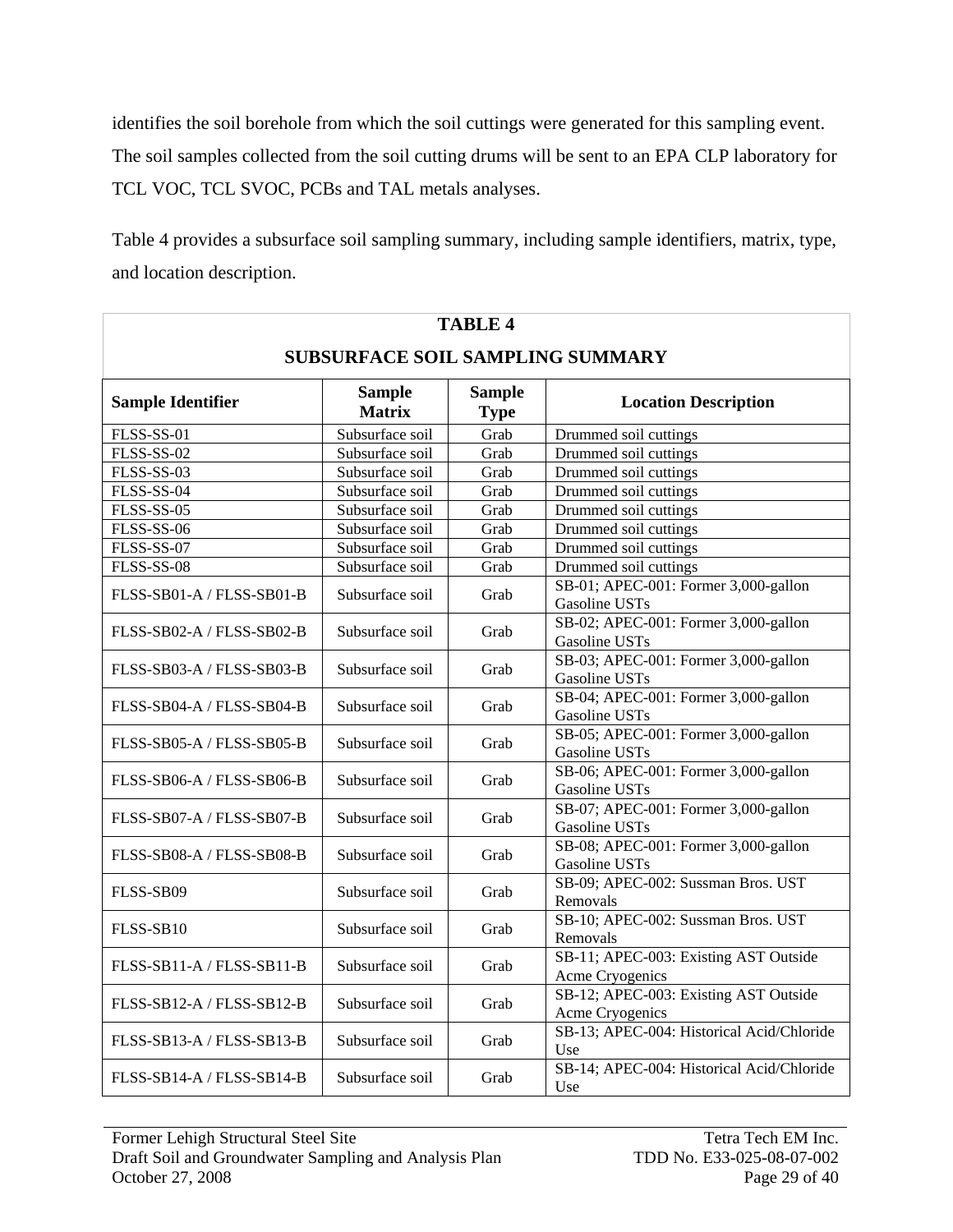| <b>SUBSURFACE SOIL SAMPLING SUMMARY</b><br><b>Sample</b><br><b>Sample</b><br><b>Sample Identifier</b><br><b>Location Description</b><br><b>Matrix</b><br><b>Type</b><br>SB-15; APEC-004: Historical Acid/Chloride<br>Subsurface soil<br>FLSS-SB15-A / FLSS-SB15-B<br>Grab<br>Use<br>SB-16; APEC-004: Historical Acid/Chloride<br>Subsurface soil<br>FLSS-SB16-A / FLSS-SB16-B<br>Grab<br>Use<br>SB-17; APEC-004: Historical Acid/Chloride<br>FLSS-SB17-A / FLSS-SB17-B<br>Subsurface soil<br>Grab<br>Use<br>SB-18; APEC-004: Historical Acid/Chloride<br>FLSS-SB18-A / FLSS-SB18-B<br>Subsurface soil<br>Grab<br>Use<br>SB-19; APEC-004: Historical Acid/Chloride<br>FLSS-SB19-A / FLSS-SB19-B<br>Subsurface soil<br>Grab<br>Use<br>SB-20; APEC-004: Historical Acid/Chloride<br>FLSS-SB20-A / FLSS-SB20-B<br>Subsurface soil<br>Grab<br>Use<br>SB-21; APEC-004: Historical Acid/Chloride<br>FLSS-SB21-A / FLSS-SB21-B<br>Subsurface soil<br>Grab<br>Use<br>SB-22; APEC-004: Historical Acid/Chloride<br>FLSS-SB22-A / FLSS-SB22-B<br>Subsurface soil<br>Grab<br>Use<br>Subsurface soil<br>Grab<br>SB-23; APEC-005: RediStrip Facility<br>FLSS-SB23-A / FLSS-SB23-B<br>Subsurface soil<br>Grab<br>SB-24; APEC-005: RediStrip Facility<br>FLSS-SB24-A / FLSS-SB24-B<br>Subsurface soil<br>Grab<br>SB-25; APEC-005: RediStrip Facility<br>FLSS-SB25-A / FLSS-SB25-B<br>Subsurface soil<br>FLSS-SB26-A / FLSS-SB26-B<br>Grab<br>SB-26; APEC-005: RediStrip Facility<br>Subsurface soil<br>FLSS-SB27-A / FLSS-SB27-B<br>Grab<br>SB-27; APEC-006: Storm Drains<br>Subsurface soil<br>SB-28; APEC-006: Storm Drains<br>FLSS-SB28-A / FLSS-SB28-B<br>Grab<br>Subsurface soil<br>Grab<br>SB-29; APEC-006: Storm Drains<br>FLSS-SB29-A / FLSS-SB29-B<br>Subsurface soil<br>FLSS-SB30-A / FLSS-SB30-B<br>Grab<br>SB-30; APEC-006: Storm Drains<br>FLSS-SB31-A / FLSS-SB31-B<br>Subsurface soil<br>Grab<br>SB-31; APEC-006: Storm Drains<br>FLSS-SB32-A / FLSS-SB32-B<br>Subsurface soil<br>Grab<br>SB-32; APEC-007: Site-Wide Soil<br>FLSS-SB33-A / FLSS-SB33-B<br>Subsurface soil<br>Grab<br>SB-33; APEC-007: Site-Wide Soil<br>SB-34; APEC-007: Site-Wide Soil<br>FLSS-SB34-A / FLSS-SB34-B<br>Subsurface soil<br>Grab<br>FLSS-SB35-A / FLSS-SB35-B<br>SB-35; APEC-007: Site-Wide Soil<br>Subsurface soil<br>Grab<br>FLSS-SB36-A / FLSS-SB36-B<br>SB-36; APEC-007: Site-Wide Soil<br>Subsurface soil<br>Grab<br>Subsurface soil<br>SB-37; APEC-007: Site-Wide Soil<br>FLSS-SB37-A / FLSS-SB37-B<br>Grab<br>Subsurface soil<br>Grab<br>FLSS-SB38-A / FLSS-SB38-B<br>SB-38; APEC-007: Site-Wide Soil<br>SB-39; APEC-007: Site-Wide Soil<br>FLSS-SB39-A / FLSS-SB39-B<br>Subsurface soil<br>Grab<br>FLSS-SB40-A / FLSS-SB40-B<br>Subsurface soil<br>Grab<br>SB-40; APEC-007: Site-Wide Soil<br>Subsurface soil<br>Grab<br>SB-41; APEC-007: Site-Wide Soil<br>FLSS-SB41-A / FLSS-SB41-B<br>FLSS-SB42-A / FLSS-SB42-B<br>Subsurface soil<br>Grab<br>SB-42; APEC-007: Site-Wide Soil<br>FLSS-SB43-A / FLSS-SB43-B<br>Subsurface soil<br>Grab<br>SB-43; APEC-007: Site-Wide Soil<br>FLSS-SB44-A / FLSS-SB44-B<br>Subsurface soil<br>Grab<br>SB-44; APEC-007: Site-Wide Soil<br>Subsurface soil<br>FLSS-SB45-A / FLSS-SB45-B<br>Grab<br>SB-45; APEC-007: Site-Wide Soil<br>Subsurface soil<br>FLSS-SB46-A / FLSS-SB46-B<br>Grab<br>SB-46; APEC-007: Site-Wide Soil<br>Subsurface soil<br>FLSS-SB47-A / FLSS-SB47-B<br>Grab<br>SB-47; APEC-007: Site-Wide Soil<br>Subsurface soil<br>FLSS-SB48-A / FLSS-SB48-B<br>Grab<br>SB-48; APEC-007: Site-Wide Soil<br>Subsurface soil<br>SB-49; APEC-007: Site-Wide Soil<br>FLSS-SB49-A / FLSS-SB49-B<br>Grab<br>Subsurface soil<br>FLSS-SB50-A / FLSS-SB50-B<br>Grab<br>SB-50; APEC-007: Site-Wide Soil<br>FLSS-SB51-A / FLSS-SB51-B<br>Subsurface soil<br>SB-51; APEC-007: Site-Wide Soil<br>Grab | <b>TABLE 4</b> |  |  |  |  |  |  |
|---------------------------------------------------------------------------------------------------------------------------------------------------------------------------------------------------------------------------------------------------------------------------------------------------------------------------------------------------------------------------------------------------------------------------------------------------------------------------------------------------------------------------------------------------------------------------------------------------------------------------------------------------------------------------------------------------------------------------------------------------------------------------------------------------------------------------------------------------------------------------------------------------------------------------------------------------------------------------------------------------------------------------------------------------------------------------------------------------------------------------------------------------------------------------------------------------------------------------------------------------------------------------------------------------------------------------------------------------------------------------------------------------------------------------------------------------------------------------------------------------------------------------------------------------------------------------------------------------------------------------------------------------------------------------------------------------------------------------------------------------------------------------------------------------------------------------------------------------------------------------------------------------------------------------------------------------------------------------------------------------------------------------------------------------------------------------------------------------------------------------------------------------------------------------------------------------------------------------------------------------------------------------------------------------------------------------------------------------------------------------------------------------------------------------------------------------------------------------------------------------------------------------------------------------------------------------------------------------------------------------------------------------------------------------------------------------------------------------------------------------------------------------------------------------------------------------------------------------------------------------------------------------------------------------------------------------------------------------------------------------------------------------------------------------------------------------------------------------------------------------------------------------------------------------------------------------------------------------------------------------------------------------------------------------------------------------------------------------------------------------------------------------------------------------------------------------------------------------------------------------------------------------------------------------------------------------------------------------------------------------------------------------------------------------------------------------------------------------------------------------------------------------------------------------------------------------|----------------|--|--|--|--|--|--|
|                                                                                                                                                                                                                                                                                                                                                                                                                                                                                                                                                                                                                                                                                                                                                                                                                                                                                                                                                                                                                                                                                                                                                                                                                                                                                                                                                                                                                                                                                                                                                                                                                                                                                                                                                                                                                                                                                                                                                                                                                                                                                                                                                                                                                                                                                                                                                                                                                                                                                                                                                                                                                                                                                                                                                                                                                                                                                                                                                                                                                                                                                                                                                                                                                                                                                                                                                                                                                                                                                                                                                                                                                                                                                                                                                                                                                           |                |  |  |  |  |  |  |
|                                                                                                                                                                                                                                                                                                                                                                                                                                                                                                                                                                                                                                                                                                                                                                                                                                                                                                                                                                                                                                                                                                                                                                                                                                                                                                                                                                                                                                                                                                                                                                                                                                                                                                                                                                                                                                                                                                                                                                                                                                                                                                                                                                                                                                                                                                                                                                                                                                                                                                                                                                                                                                                                                                                                                                                                                                                                                                                                                                                                                                                                                                                                                                                                                                                                                                                                                                                                                                                                                                                                                                                                                                                                                                                                                                                                                           |                |  |  |  |  |  |  |
|                                                                                                                                                                                                                                                                                                                                                                                                                                                                                                                                                                                                                                                                                                                                                                                                                                                                                                                                                                                                                                                                                                                                                                                                                                                                                                                                                                                                                                                                                                                                                                                                                                                                                                                                                                                                                                                                                                                                                                                                                                                                                                                                                                                                                                                                                                                                                                                                                                                                                                                                                                                                                                                                                                                                                                                                                                                                                                                                                                                                                                                                                                                                                                                                                                                                                                                                                                                                                                                                                                                                                                                                                                                                                                                                                                                                                           |                |  |  |  |  |  |  |
|                                                                                                                                                                                                                                                                                                                                                                                                                                                                                                                                                                                                                                                                                                                                                                                                                                                                                                                                                                                                                                                                                                                                                                                                                                                                                                                                                                                                                                                                                                                                                                                                                                                                                                                                                                                                                                                                                                                                                                                                                                                                                                                                                                                                                                                                                                                                                                                                                                                                                                                                                                                                                                                                                                                                                                                                                                                                                                                                                                                                                                                                                                                                                                                                                                                                                                                                                                                                                                                                                                                                                                                                                                                                                                                                                                                                                           |                |  |  |  |  |  |  |
|                                                                                                                                                                                                                                                                                                                                                                                                                                                                                                                                                                                                                                                                                                                                                                                                                                                                                                                                                                                                                                                                                                                                                                                                                                                                                                                                                                                                                                                                                                                                                                                                                                                                                                                                                                                                                                                                                                                                                                                                                                                                                                                                                                                                                                                                                                                                                                                                                                                                                                                                                                                                                                                                                                                                                                                                                                                                                                                                                                                                                                                                                                                                                                                                                                                                                                                                                                                                                                                                                                                                                                                                                                                                                                                                                                                                                           |                |  |  |  |  |  |  |
|                                                                                                                                                                                                                                                                                                                                                                                                                                                                                                                                                                                                                                                                                                                                                                                                                                                                                                                                                                                                                                                                                                                                                                                                                                                                                                                                                                                                                                                                                                                                                                                                                                                                                                                                                                                                                                                                                                                                                                                                                                                                                                                                                                                                                                                                                                                                                                                                                                                                                                                                                                                                                                                                                                                                                                                                                                                                                                                                                                                                                                                                                                                                                                                                                                                                                                                                                                                                                                                                                                                                                                                                                                                                                                                                                                                                                           |                |  |  |  |  |  |  |
|                                                                                                                                                                                                                                                                                                                                                                                                                                                                                                                                                                                                                                                                                                                                                                                                                                                                                                                                                                                                                                                                                                                                                                                                                                                                                                                                                                                                                                                                                                                                                                                                                                                                                                                                                                                                                                                                                                                                                                                                                                                                                                                                                                                                                                                                                                                                                                                                                                                                                                                                                                                                                                                                                                                                                                                                                                                                                                                                                                                                                                                                                                                                                                                                                                                                                                                                                                                                                                                                                                                                                                                                                                                                                                                                                                                                                           |                |  |  |  |  |  |  |
|                                                                                                                                                                                                                                                                                                                                                                                                                                                                                                                                                                                                                                                                                                                                                                                                                                                                                                                                                                                                                                                                                                                                                                                                                                                                                                                                                                                                                                                                                                                                                                                                                                                                                                                                                                                                                                                                                                                                                                                                                                                                                                                                                                                                                                                                                                                                                                                                                                                                                                                                                                                                                                                                                                                                                                                                                                                                                                                                                                                                                                                                                                                                                                                                                                                                                                                                                                                                                                                                                                                                                                                                                                                                                                                                                                                                                           |                |  |  |  |  |  |  |
|                                                                                                                                                                                                                                                                                                                                                                                                                                                                                                                                                                                                                                                                                                                                                                                                                                                                                                                                                                                                                                                                                                                                                                                                                                                                                                                                                                                                                                                                                                                                                                                                                                                                                                                                                                                                                                                                                                                                                                                                                                                                                                                                                                                                                                                                                                                                                                                                                                                                                                                                                                                                                                                                                                                                                                                                                                                                                                                                                                                                                                                                                                                                                                                                                                                                                                                                                                                                                                                                                                                                                                                                                                                                                                                                                                                                                           |                |  |  |  |  |  |  |
|                                                                                                                                                                                                                                                                                                                                                                                                                                                                                                                                                                                                                                                                                                                                                                                                                                                                                                                                                                                                                                                                                                                                                                                                                                                                                                                                                                                                                                                                                                                                                                                                                                                                                                                                                                                                                                                                                                                                                                                                                                                                                                                                                                                                                                                                                                                                                                                                                                                                                                                                                                                                                                                                                                                                                                                                                                                                                                                                                                                                                                                                                                                                                                                                                                                                                                                                                                                                                                                                                                                                                                                                                                                                                                                                                                                                                           |                |  |  |  |  |  |  |
|                                                                                                                                                                                                                                                                                                                                                                                                                                                                                                                                                                                                                                                                                                                                                                                                                                                                                                                                                                                                                                                                                                                                                                                                                                                                                                                                                                                                                                                                                                                                                                                                                                                                                                                                                                                                                                                                                                                                                                                                                                                                                                                                                                                                                                                                                                                                                                                                                                                                                                                                                                                                                                                                                                                                                                                                                                                                                                                                                                                                                                                                                                                                                                                                                                                                                                                                                                                                                                                                                                                                                                                                                                                                                                                                                                                                                           |                |  |  |  |  |  |  |
|                                                                                                                                                                                                                                                                                                                                                                                                                                                                                                                                                                                                                                                                                                                                                                                                                                                                                                                                                                                                                                                                                                                                                                                                                                                                                                                                                                                                                                                                                                                                                                                                                                                                                                                                                                                                                                                                                                                                                                                                                                                                                                                                                                                                                                                                                                                                                                                                                                                                                                                                                                                                                                                                                                                                                                                                                                                                                                                                                                                                                                                                                                                                                                                                                                                                                                                                                                                                                                                                                                                                                                                                                                                                                                                                                                                                                           |                |  |  |  |  |  |  |
|                                                                                                                                                                                                                                                                                                                                                                                                                                                                                                                                                                                                                                                                                                                                                                                                                                                                                                                                                                                                                                                                                                                                                                                                                                                                                                                                                                                                                                                                                                                                                                                                                                                                                                                                                                                                                                                                                                                                                                                                                                                                                                                                                                                                                                                                                                                                                                                                                                                                                                                                                                                                                                                                                                                                                                                                                                                                                                                                                                                                                                                                                                                                                                                                                                                                                                                                                                                                                                                                                                                                                                                                                                                                                                                                                                                                                           |                |  |  |  |  |  |  |
|                                                                                                                                                                                                                                                                                                                                                                                                                                                                                                                                                                                                                                                                                                                                                                                                                                                                                                                                                                                                                                                                                                                                                                                                                                                                                                                                                                                                                                                                                                                                                                                                                                                                                                                                                                                                                                                                                                                                                                                                                                                                                                                                                                                                                                                                                                                                                                                                                                                                                                                                                                                                                                                                                                                                                                                                                                                                                                                                                                                                                                                                                                                                                                                                                                                                                                                                                                                                                                                                                                                                                                                                                                                                                                                                                                                                                           |                |  |  |  |  |  |  |
|                                                                                                                                                                                                                                                                                                                                                                                                                                                                                                                                                                                                                                                                                                                                                                                                                                                                                                                                                                                                                                                                                                                                                                                                                                                                                                                                                                                                                                                                                                                                                                                                                                                                                                                                                                                                                                                                                                                                                                                                                                                                                                                                                                                                                                                                                                                                                                                                                                                                                                                                                                                                                                                                                                                                                                                                                                                                                                                                                                                                                                                                                                                                                                                                                                                                                                                                                                                                                                                                                                                                                                                                                                                                                                                                                                                                                           |                |  |  |  |  |  |  |
|                                                                                                                                                                                                                                                                                                                                                                                                                                                                                                                                                                                                                                                                                                                                                                                                                                                                                                                                                                                                                                                                                                                                                                                                                                                                                                                                                                                                                                                                                                                                                                                                                                                                                                                                                                                                                                                                                                                                                                                                                                                                                                                                                                                                                                                                                                                                                                                                                                                                                                                                                                                                                                                                                                                                                                                                                                                                                                                                                                                                                                                                                                                                                                                                                                                                                                                                                                                                                                                                                                                                                                                                                                                                                                                                                                                                                           |                |  |  |  |  |  |  |
|                                                                                                                                                                                                                                                                                                                                                                                                                                                                                                                                                                                                                                                                                                                                                                                                                                                                                                                                                                                                                                                                                                                                                                                                                                                                                                                                                                                                                                                                                                                                                                                                                                                                                                                                                                                                                                                                                                                                                                                                                                                                                                                                                                                                                                                                                                                                                                                                                                                                                                                                                                                                                                                                                                                                                                                                                                                                                                                                                                                                                                                                                                                                                                                                                                                                                                                                                                                                                                                                                                                                                                                                                                                                                                                                                                                                                           |                |  |  |  |  |  |  |
|                                                                                                                                                                                                                                                                                                                                                                                                                                                                                                                                                                                                                                                                                                                                                                                                                                                                                                                                                                                                                                                                                                                                                                                                                                                                                                                                                                                                                                                                                                                                                                                                                                                                                                                                                                                                                                                                                                                                                                                                                                                                                                                                                                                                                                                                                                                                                                                                                                                                                                                                                                                                                                                                                                                                                                                                                                                                                                                                                                                                                                                                                                                                                                                                                                                                                                                                                                                                                                                                                                                                                                                                                                                                                                                                                                                                                           |                |  |  |  |  |  |  |
|                                                                                                                                                                                                                                                                                                                                                                                                                                                                                                                                                                                                                                                                                                                                                                                                                                                                                                                                                                                                                                                                                                                                                                                                                                                                                                                                                                                                                                                                                                                                                                                                                                                                                                                                                                                                                                                                                                                                                                                                                                                                                                                                                                                                                                                                                                                                                                                                                                                                                                                                                                                                                                                                                                                                                                                                                                                                                                                                                                                                                                                                                                                                                                                                                                                                                                                                                                                                                                                                                                                                                                                                                                                                                                                                                                                                                           |                |  |  |  |  |  |  |
|                                                                                                                                                                                                                                                                                                                                                                                                                                                                                                                                                                                                                                                                                                                                                                                                                                                                                                                                                                                                                                                                                                                                                                                                                                                                                                                                                                                                                                                                                                                                                                                                                                                                                                                                                                                                                                                                                                                                                                                                                                                                                                                                                                                                                                                                                                                                                                                                                                                                                                                                                                                                                                                                                                                                                                                                                                                                                                                                                                                                                                                                                                                                                                                                                                                                                                                                                                                                                                                                                                                                                                                                                                                                                                                                                                                                                           |                |  |  |  |  |  |  |
|                                                                                                                                                                                                                                                                                                                                                                                                                                                                                                                                                                                                                                                                                                                                                                                                                                                                                                                                                                                                                                                                                                                                                                                                                                                                                                                                                                                                                                                                                                                                                                                                                                                                                                                                                                                                                                                                                                                                                                                                                                                                                                                                                                                                                                                                                                                                                                                                                                                                                                                                                                                                                                                                                                                                                                                                                                                                                                                                                                                                                                                                                                                                                                                                                                                                                                                                                                                                                                                                                                                                                                                                                                                                                                                                                                                                                           |                |  |  |  |  |  |  |
|                                                                                                                                                                                                                                                                                                                                                                                                                                                                                                                                                                                                                                                                                                                                                                                                                                                                                                                                                                                                                                                                                                                                                                                                                                                                                                                                                                                                                                                                                                                                                                                                                                                                                                                                                                                                                                                                                                                                                                                                                                                                                                                                                                                                                                                                                                                                                                                                                                                                                                                                                                                                                                                                                                                                                                                                                                                                                                                                                                                                                                                                                                                                                                                                                                                                                                                                                                                                                                                                                                                                                                                                                                                                                                                                                                                                                           |                |  |  |  |  |  |  |
|                                                                                                                                                                                                                                                                                                                                                                                                                                                                                                                                                                                                                                                                                                                                                                                                                                                                                                                                                                                                                                                                                                                                                                                                                                                                                                                                                                                                                                                                                                                                                                                                                                                                                                                                                                                                                                                                                                                                                                                                                                                                                                                                                                                                                                                                                                                                                                                                                                                                                                                                                                                                                                                                                                                                                                                                                                                                                                                                                                                                                                                                                                                                                                                                                                                                                                                                                                                                                                                                                                                                                                                                                                                                                                                                                                                                                           |                |  |  |  |  |  |  |
|                                                                                                                                                                                                                                                                                                                                                                                                                                                                                                                                                                                                                                                                                                                                                                                                                                                                                                                                                                                                                                                                                                                                                                                                                                                                                                                                                                                                                                                                                                                                                                                                                                                                                                                                                                                                                                                                                                                                                                                                                                                                                                                                                                                                                                                                                                                                                                                                                                                                                                                                                                                                                                                                                                                                                                                                                                                                                                                                                                                                                                                                                                                                                                                                                                                                                                                                                                                                                                                                                                                                                                                                                                                                                                                                                                                                                           |                |  |  |  |  |  |  |
|                                                                                                                                                                                                                                                                                                                                                                                                                                                                                                                                                                                                                                                                                                                                                                                                                                                                                                                                                                                                                                                                                                                                                                                                                                                                                                                                                                                                                                                                                                                                                                                                                                                                                                                                                                                                                                                                                                                                                                                                                                                                                                                                                                                                                                                                                                                                                                                                                                                                                                                                                                                                                                                                                                                                                                                                                                                                                                                                                                                                                                                                                                                                                                                                                                                                                                                                                                                                                                                                                                                                                                                                                                                                                                                                                                                                                           |                |  |  |  |  |  |  |
|                                                                                                                                                                                                                                                                                                                                                                                                                                                                                                                                                                                                                                                                                                                                                                                                                                                                                                                                                                                                                                                                                                                                                                                                                                                                                                                                                                                                                                                                                                                                                                                                                                                                                                                                                                                                                                                                                                                                                                                                                                                                                                                                                                                                                                                                                                                                                                                                                                                                                                                                                                                                                                                                                                                                                                                                                                                                                                                                                                                                                                                                                                                                                                                                                                                                                                                                                                                                                                                                                                                                                                                                                                                                                                                                                                                                                           |                |  |  |  |  |  |  |
|                                                                                                                                                                                                                                                                                                                                                                                                                                                                                                                                                                                                                                                                                                                                                                                                                                                                                                                                                                                                                                                                                                                                                                                                                                                                                                                                                                                                                                                                                                                                                                                                                                                                                                                                                                                                                                                                                                                                                                                                                                                                                                                                                                                                                                                                                                                                                                                                                                                                                                                                                                                                                                                                                                                                                                                                                                                                                                                                                                                                                                                                                                                                                                                                                                                                                                                                                                                                                                                                                                                                                                                                                                                                                                                                                                                                                           |                |  |  |  |  |  |  |
|                                                                                                                                                                                                                                                                                                                                                                                                                                                                                                                                                                                                                                                                                                                                                                                                                                                                                                                                                                                                                                                                                                                                                                                                                                                                                                                                                                                                                                                                                                                                                                                                                                                                                                                                                                                                                                                                                                                                                                                                                                                                                                                                                                                                                                                                                                                                                                                                                                                                                                                                                                                                                                                                                                                                                                                                                                                                                                                                                                                                                                                                                                                                                                                                                                                                                                                                                                                                                                                                                                                                                                                                                                                                                                                                                                                                                           |                |  |  |  |  |  |  |
|                                                                                                                                                                                                                                                                                                                                                                                                                                                                                                                                                                                                                                                                                                                                                                                                                                                                                                                                                                                                                                                                                                                                                                                                                                                                                                                                                                                                                                                                                                                                                                                                                                                                                                                                                                                                                                                                                                                                                                                                                                                                                                                                                                                                                                                                                                                                                                                                                                                                                                                                                                                                                                                                                                                                                                                                                                                                                                                                                                                                                                                                                                                                                                                                                                                                                                                                                                                                                                                                                                                                                                                                                                                                                                                                                                                                                           |                |  |  |  |  |  |  |
|                                                                                                                                                                                                                                                                                                                                                                                                                                                                                                                                                                                                                                                                                                                                                                                                                                                                                                                                                                                                                                                                                                                                                                                                                                                                                                                                                                                                                                                                                                                                                                                                                                                                                                                                                                                                                                                                                                                                                                                                                                                                                                                                                                                                                                                                                                                                                                                                                                                                                                                                                                                                                                                                                                                                                                                                                                                                                                                                                                                                                                                                                                                                                                                                                                                                                                                                                                                                                                                                                                                                                                                                                                                                                                                                                                                                                           |                |  |  |  |  |  |  |
|                                                                                                                                                                                                                                                                                                                                                                                                                                                                                                                                                                                                                                                                                                                                                                                                                                                                                                                                                                                                                                                                                                                                                                                                                                                                                                                                                                                                                                                                                                                                                                                                                                                                                                                                                                                                                                                                                                                                                                                                                                                                                                                                                                                                                                                                                                                                                                                                                                                                                                                                                                                                                                                                                                                                                                                                                                                                                                                                                                                                                                                                                                                                                                                                                                                                                                                                                                                                                                                                                                                                                                                                                                                                                                                                                                                                                           |                |  |  |  |  |  |  |
|                                                                                                                                                                                                                                                                                                                                                                                                                                                                                                                                                                                                                                                                                                                                                                                                                                                                                                                                                                                                                                                                                                                                                                                                                                                                                                                                                                                                                                                                                                                                                                                                                                                                                                                                                                                                                                                                                                                                                                                                                                                                                                                                                                                                                                                                                                                                                                                                                                                                                                                                                                                                                                                                                                                                                                                                                                                                                                                                                                                                                                                                                                                                                                                                                                                                                                                                                                                                                                                                                                                                                                                                                                                                                                                                                                                                                           |                |  |  |  |  |  |  |
|                                                                                                                                                                                                                                                                                                                                                                                                                                                                                                                                                                                                                                                                                                                                                                                                                                                                                                                                                                                                                                                                                                                                                                                                                                                                                                                                                                                                                                                                                                                                                                                                                                                                                                                                                                                                                                                                                                                                                                                                                                                                                                                                                                                                                                                                                                                                                                                                                                                                                                                                                                                                                                                                                                                                                                                                                                                                                                                                                                                                                                                                                                                                                                                                                                                                                                                                                                                                                                                                                                                                                                                                                                                                                                                                                                                                                           |                |  |  |  |  |  |  |
|                                                                                                                                                                                                                                                                                                                                                                                                                                                                                                                                                                                                                                                                                                                                                                                                                                                                                                                                                                                                                                                                                                                                                                                                                                                                                                                                                                                                                                                                                                                                                                                                                                                                                                                                                                                                                                                                                                                                                                                                                                                                                                                                                                                                                                                                                                                                                                                                                                                                                                                                                                                                                                                                                                                                                                                                                                                                                                                                                                                                                                                                                                                                                                                                                                                                                                                                                                                                                                                                                                                                                                                                                                                                                                                                                                                                                           |                |  |  |  |  |  |  |
|                                                                                                                                                                                                                                                                                                                                                                                                                                                                                                                                                                                                                                                                                                                                                                                                                                                                                                                                                                                                                                                                                                                                                                                                                                                                                                                                                                                                                                                                                                                                                                                                                                                                                                                                                                                                                                                                                                                                                                                                                                                                                                                                                                                                                                                                                                                                                                                                                                                                                                                                                                                                                                                                                                                                                                                                                                                                                                                                                                                                                                                                                                                                                                                                                                                                                                                                                                                                                                                                                                                                                                                                                                                                                                                                                                                                                           |                |  |  |  |  |  |  |
|                                                                                                                                                                                                                                                                                                                                                                                                                                                                                                                                                                                                                                                                                                                                                                                                                                                                                                                                                                                                                                                                                                                                                                                                                                                                                                                                                                                                                                                                                                                                                                                                                                                                                                                                                                                                                                                                                                                                                                                                                                                                                                                                                                                                                                                                                                                                                                                                                                                                                                                                                                                                                                                                                                                                                                                                                                                                                                                                                                                                                                                                                                                                                                                                                                                                                                                                                                                                                                                                                                                                                                                                                                                                                                                                                                                                                           |                |  |  |  |  |  |  |
|                                                                                                                                                                                                                                                                                                                                                                                                                                                                                                                                                                                                                                                                                                                                                                                                                                                                                                                                                                                                                                                                                                                                                                                                                                                                                                                                                                                                                                                                                                                                                                                                                                                                                                                                                                                                                                                                                                                                                                                                                                                                                                                                                                                                                                                                                                                                                                                                                                                                                                                                                                                                                                                                                                                                                                                                                                                                                                                                                                                                                                                                                                                                                                                                                                                                                                                                                                                                                                                                                                                                                                                                                                                                                                                                                                                                                           |                |  |  |  |  |  |  |
|                                                                                                                                                                                                                                                                                                                                                                                                                                                                                                                                                                                                                                                                                                                                                                                                                                                                                                                                                                                                                                                                                                                                                                                                                                                                                                                                                                                                                                                                                                                                                                                                                                                                                                                                                                                                                                                                                                                                                                                                                                                                                                                                                                                                                                                                                                                                                                                                                                                                                                                                                                                                                                                                                                                                                                                                                                                                                                                                                                                                                                                                                                                                                                                                                                                                                                                                                                                                                                                                                                                                                                                                                                                                                                                                                                                                                           |                |  |  |  |  |  |  |
|                                                                                                                                                                                                                                                                                                                                                                                                                                                                                                                                                                                                                                                                                                                                                                                                                                                                                                                                                                                                                                                                                                                                                                                                                                                                                                                                                                                                                                                                                                                                                                                                                                                                                                                                                                                                                                                                                                                                                                                                                                                                                                                                                                                                                                                                                                                                                                                                                                                                                                                                                                                                                                                                                                                                                                                                                                                                                                                                                                                                                                                                                                                                                                                                                                                                                                                                                                                                                                                                                                                                                                                                                                                                                                                                                                                                                           |                |  |  |  |  |  |  |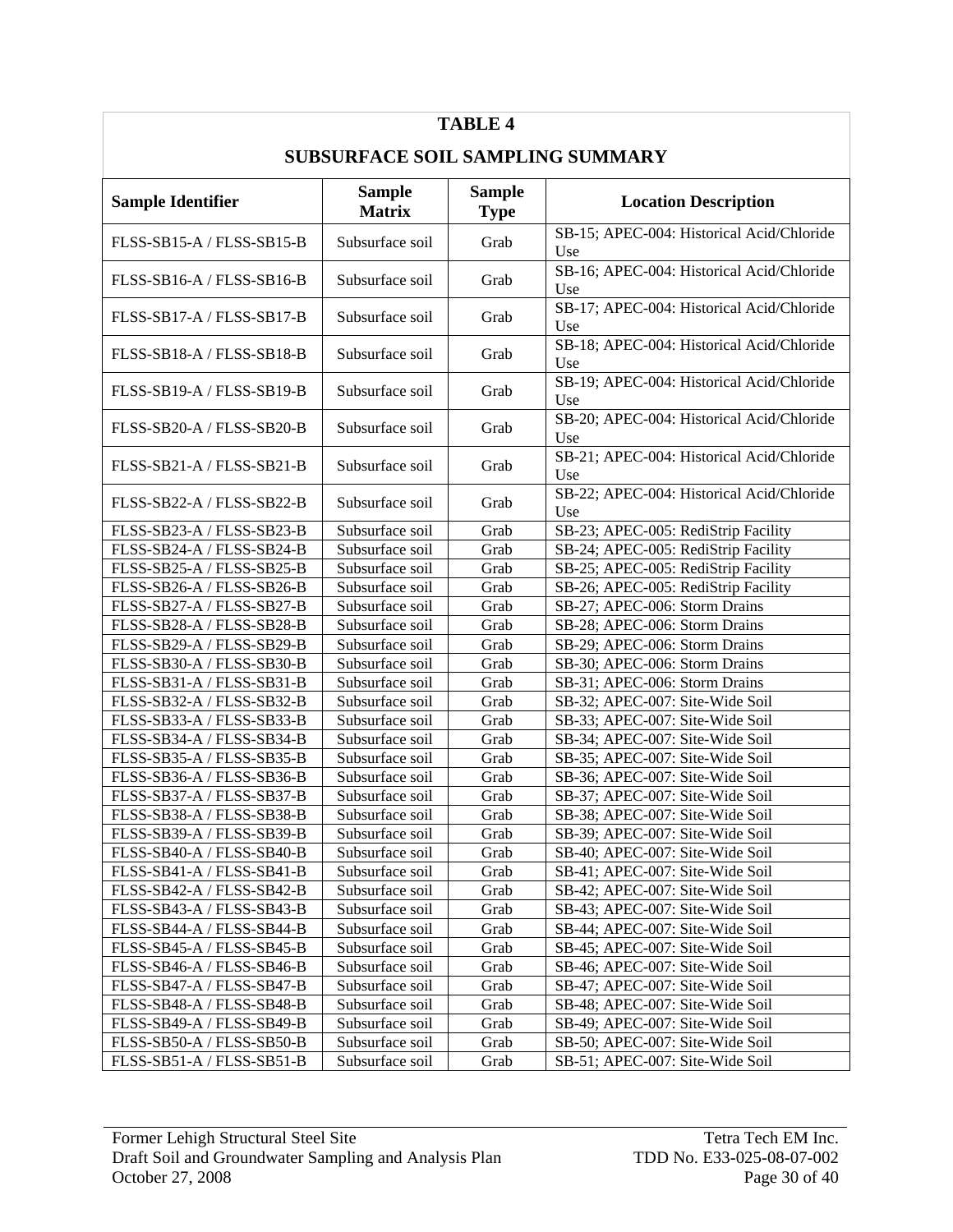| <b>TABLE 4</b>                          |                                |                              |                                                                    |  |  |  |
|-----------------------------------------|--------------------------------|------------------------------|--------------------------------------------------------------------|--|--|--|
| <b>SUBSURFACE SOIL SAMPLING SUMMARY</b> |                                |                              |                                                                    |  |  |  |
| <b>Sample Identifier</b>                | <b>Sample</b><br><b>Matrix</b> | <b>Sample</b><br><b>Type</b> | <b>Location Description</b>                                        |  |  |  |
| FLSS-SB52                               | Subsurface soil                | Grab                         | Duplicate sample, exact location to be<br>determined in the field. |  |  |  |
| FLSS-SB53                               | Subsurface soil                | Grab                         | Duplicate sample, exact location to be<br>determined in the field. |  |  |  |
| FLSS-SB54                               | Subsurface soil                | Grab                         | Duplicate sample, exact location to be<br>determined in the field. |  |  |  |
| FLSS-SB55                               | Subsurface soil                | Grab                         | Duplicate sample, exact location to be<br>determined in the field. |  |  |  |
| FLSS-SB56                               | Subsurface soil                | Grab                         | Duplicate sample, exact location to be<br>determined in the field. |  |  |  |
| FLSS-FB-01                              | Aqueous                        | Grab                         | Field blank                                                        |  |  |  |
| FLSS-TB-01                              | Aqueous                        | Grab                         | Trip blank                                                         |  |  |  |
| FLSS-TB-02                              | Aqueous                        | Grab                         | Trip blank                                                         |  |  |  |
| FLSS-TB-03                              | Aqueous                        | Grab                         | Trip blank                                                         |  |  |  |
| FLSS-TB-04                              | Aqueous                        | Grab                         | Trip blank                                                         |  |  |  |
| FLSS-TB-05                              | Aqueous                        | Grab                         | Trip blank                                                         |  |  |  |
| FLSS-TB-06                              | Aqueous                        | Grab                         | Trip blank                                                         |  |  |  |
| FLSS-TB-07                              | Aqueous                        | Grab                         | Trip blank                                                         |  |  |  |
| FLSS-TB-08                              | Aqueous                        | Grab                         | Trip blank                                                         |  |  |  |
| FLSS-RB-01                              | Aqueous                        | Grab                         | Rinsate blank                                                      |  |  |  |

Notes:

 $APEC = Area of potential environmental concern$ 

FLSS = Former Lehigh Structural Steel

- $FB = Field blank sample$
- $RB = Rinsate blank sample$
- $TB = Trip blank sample$
- $SB = Soil boring$
- $GW = Groundwater$

### **4.4 SAMPLE HANDLING**

Sample handling, packaging, and shipment procedures will be conducted in accordance with Tetra Tech SOP No. 019, "Packaging and Shipping Samples" (Ref. 15). All samples will be shipped to a CLP laboratory assigned by EPA Region 3 Office of Analytical Services and Quality Assurance (OASQA). All sampling data, including sample time, date, location, type, and sampler, will be recorded on Forms2Lite chain-of-custody and traffic reports and in the site logbook in accordance with Tetra Tech SOP No. 024, "Recording of Notes in Field Logbook" (Ref. 18).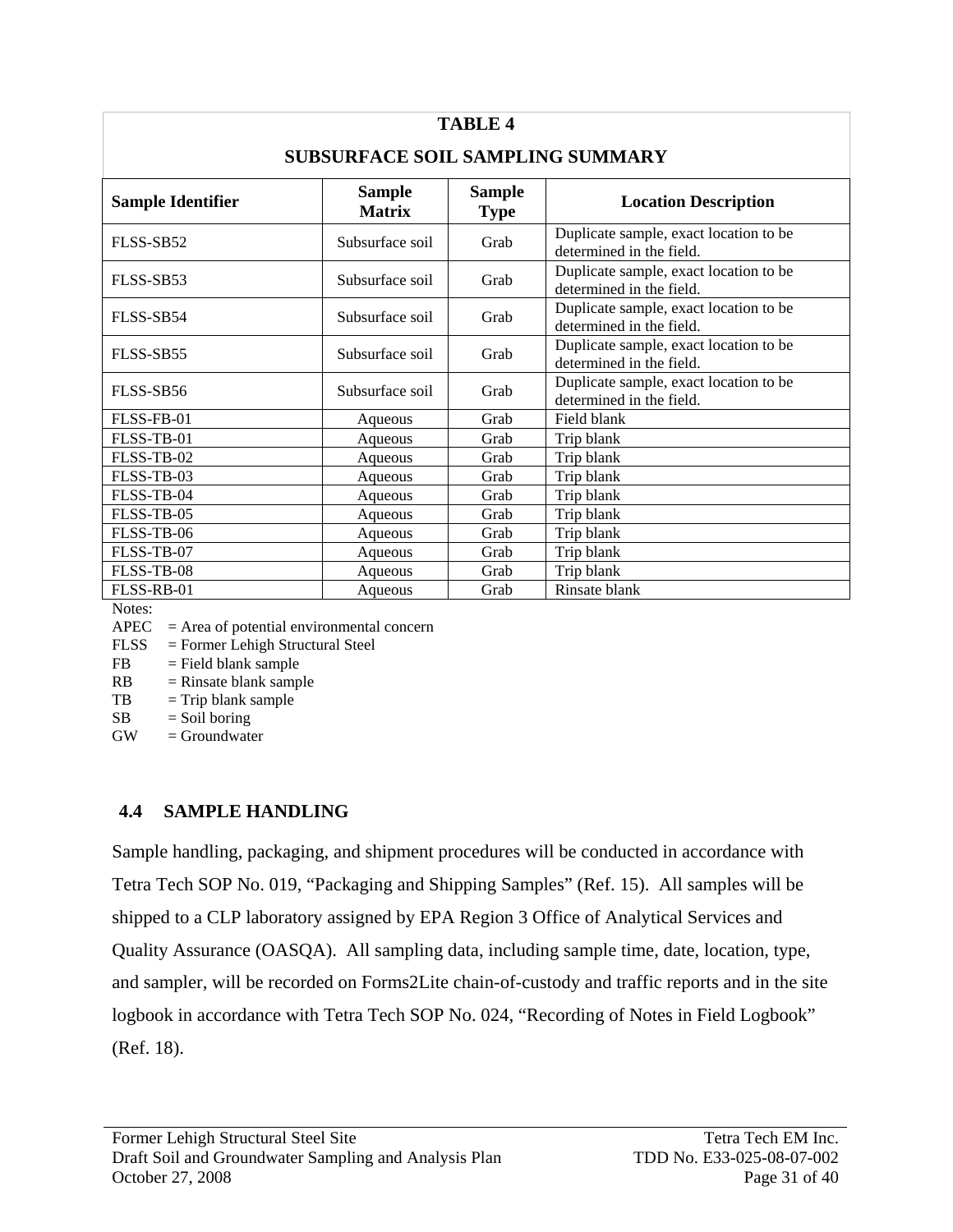The Tetra Tech project manager will assure that sample quality and integrity are maintained in accordance with Tetra Tech's QAPP for START (Ref. 1).

### **4.5 EQUIPMENT DECONTAMINATION**

Dedicated sampling equipment and personal protective equipment (PPE) will be double-bagged and disposed of with all other used PPE waste produced at the site. Non-dedicated sampling equipment will undergo a gross decontamination with Alconox and distilled water followed by a double rinse with distilled water, in accordance with Tetra Tech SOP No. 002, "General Equipment Decontamination" (Ref. 19). All IDW will be double-bagged and disposed of as dry industrial waste.

### **5.0 ANALYTICAL PARAMETERS**

Table 5 summarizes analytical parameters, including the sample matrix, analytical parameter, analytical method, sample containers and preservatives, detection limits, and maximum holding times for the groundwater samples, soil samples and aqueous trip and field blank samples proposed for collection during this sampling event.

| <b>TABLE 5</b>                           |                     |                                                |                                                                             |                                  |                           |                                                                     |
|------------------------------------------|---------------------|------------------------------------------------|-----------------------------------------------------------------------------|----------------------------------|---------------------------|---------------------------------------------------------------------|
| <b>ANALYTICAL PARAMETERS AND METHODS</b> |                     |                                                |                                                                             |                                  |                           |                                                                     |
| <b>Matrix</b>                            | <b>Analysis</b>     | <b>Analytical</b><br><b>Method</b>             | <b>Container</b><br>(per<br>location)                                       | <b>Preservative</b>              | <b>Detection</b><br>Limit | <b>Maximum</b><br><b>Holding Time</b>                               |
|                                          | <b>VOC</b>          | <b>CLP SOW</b><br>SOM01.2                      | Three 40-mL<br>vials                                                        | $HC1$ $pH<2$<br>and ice          | <b>CRQL</b>               | 14 days                                                             |
| Aqueous<br>samples and<br>blanks         | <b>SVOC</b><br>/PCB | <b>CLP SOW</b><br>SOM01.2                      | Four 1-L<br>ambers                                                          | Ice                              | <b>CRQL</b>               | SVOC and PCBs<br>$-7$ days to<br>extraction, 40<br>days to analysis |
|                                          | Metals              | <b>CLP SOW</b><br><b>ILM 05.4</b><br>ICPAES+Hg | One 1-L poly                                                                | HNO <sub>3</sub> pH <sub>2</sub> | <b>CRDL</b>               | 180 days for all<br>metals (except<br>$mercury - 28$<br>days)       |
| 8 soil<br>samples<br>(soil cuttings)     | <b>VOC</b>          | <b>CLP SOW</b><br>SOM01.2                      | One 2-ounce<br>clear, wide-<br>mouth glass<br>jar with<br>septum<br>closure | <b>Ice</b>                       | <b>CRQL</b>               | 48 hours                                                            |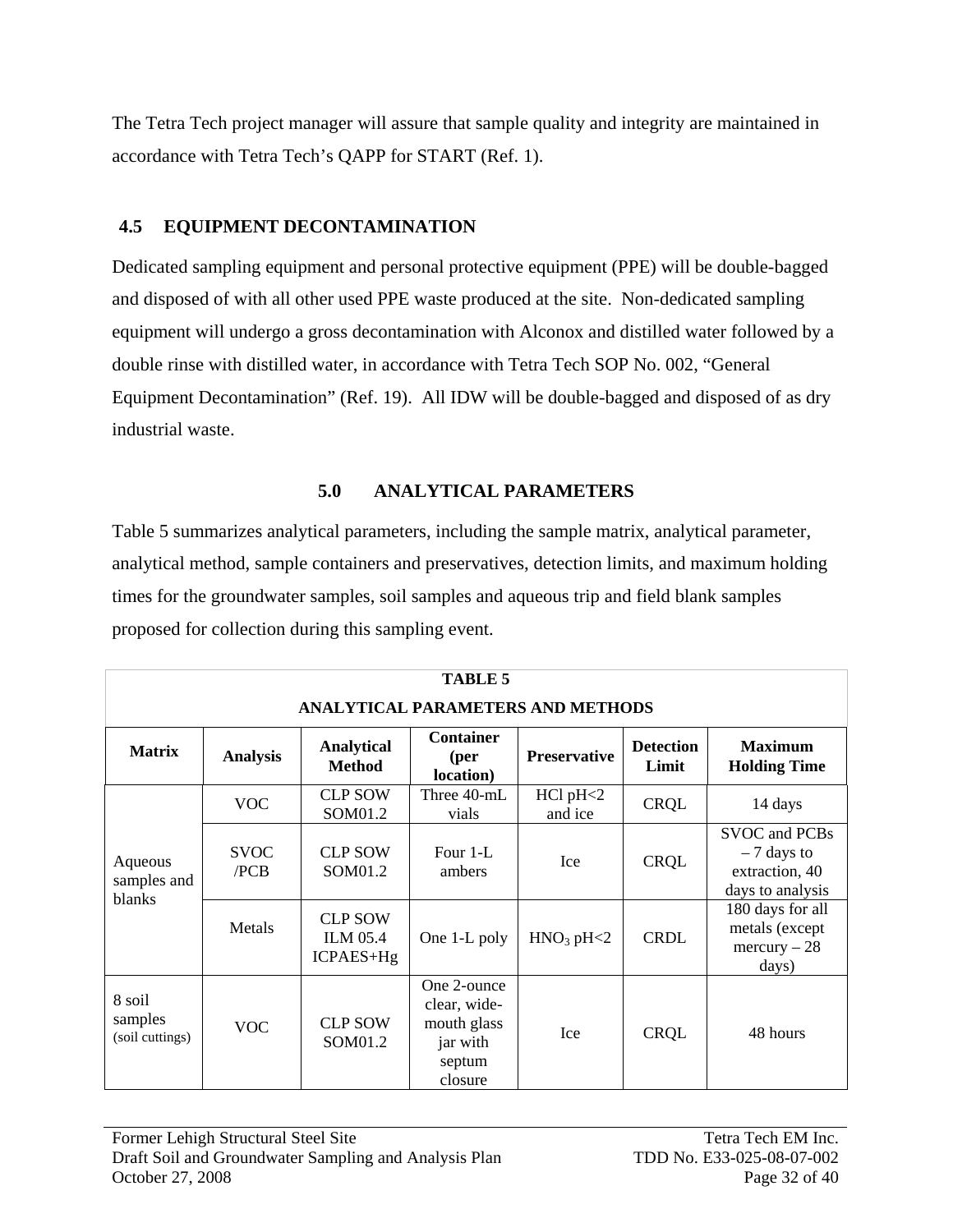| <b>TABLE 5</b>                                         |                                                             |                                                        |                                                                             |              |                           |                                                                             |
|--------------------------------------------------------|-------------------------------------------------------------|--------------------------------------------------------|-----------------------------------------------------------------------------|--------------|---------------------------|-----------------------------------------------------------------------------|
| <b>ANALYTICAL PARAMETERS AND METHODS</b>               |                                                             |                                                        |                                                                             |              |                           |                                                                             |
| <b>Matrix</b>                                          | <b>Analysis</b>                                             | <b>Analytical</b><br><b>Method</b>                     | <b>Container</b><br>( <b>per</b> )<br>location)                             | Preservative | <b>Detection</b><br>Limit | <b>Maximum</b><br><b>Holding Time</b>                                       |
|                                                        |                                                             | <b>CLP SOW</b><br>SOM01.2                              | Three<br><b>Encore®</b><br>samplers                                         | Ice          | CRQL                      | 48 hours                                                                    |
|                                                        | <b>SVOC</b><br>/PCB                                         | <b>CLP SOW</b><br>SOM01.2                              | One 8-ounce<br>clear, wide-<br>mouth glass<br>jar                           | Ice          | <b>CRQL</b>               | <b>SVOC</b> and PCBs<br>$-14$ days to<br>extraction, 40<br>days to analysis |
|                                                        | Metals                                                      | <b>CLP SOW</b><br>ILM05.4<br><b>ICPAES &amp;</b><br>Hg | One 8-ounce<br>clear, wide-<br>mouth glass<br>jar                           | Ice          | <b>CRDL</b>               | 180 days for all<br>metals (except<br>$mercury - 28$<br>days)               |
| 8<br>subsurface<br>and<br>soil samples<br>$(APEC-001)$ | <b>PADEP</b><br>"short list"<br>compounds<br>for leaded     | <b>CLP SOW</b><br>SOM01.2 or<br>SW846<br>8260          | One 2-ounce<br>clear, wide-<br>mouth glass<br>jar with<br>septum<br>closure | Ice          | <b>CRQL</b>               | 48 hours                                                                    |
|                                                        | unleaded<br>gasoline)                                       | <b>CLP SOW</b><br>SOM01.2 or<br>SW846<br>8260          | Three<br><b>Encore®</b><br>samplers                                         | Ice          | CRQL                      | 48 hours                                                                    |
|                                                        | Lead (total)                                                | <b>CLP SOW</b><br>ILM05.4<br><b>ICPAES</b>             | One 8-ounce<br>clear, wide-<br>mouth glass<br>jar                           | Ice          | <b>CRDL</b>               | 180 days for all<br>metals (except<br>$mercury - 28$<br>days)               |
| 2<br>subsurface<br>soil samples<br>$(APEC-002)$        | Full suite of<br><b>PADEP</b><br>"short list"<br>petroleum- | <b>CLP SOW</b><br>SOM01.2 or<br>SW846<br>8260          | One 2-ounce<br>clear, wide-<br>mouth glass<br>jar with<br>septum<br>closure | Ice          | <b>CRQL</b>               | 48 hours                                                                    |
|                                                        | related<br>compounds                                        | <b>CLP SOW</b><br>SOM01.2 or<br>SW846<br>8260          | Three<br><b>Encore®</b><br>samplers                                         | Ice          | <b>CRQL</b>               | 48 hours                                                                    |
|                                                        | <b>SVOC</b><br>/PCB                                         | <b>CLP SOW</b><br>SOM01.2                              | One 8-ounce<br>clear, wide-<br>mouth glass<br>jar                           | Ice          | <b>CRQL</b>               | <b>SVOC</b> and PCBs<br>$-14$ days to<br>extraction, 40<br>days to analysis |
|                                                        | Metals                                                      | <b>CLP SOW</b><br>ILM05.4<br><b>ICPAES &amp;</b><br>Hg | One 8-ounce<br>clear, wide-<br>mouth glass<br>jar                           | Ice          | <b>CRDL</b>               | 180 days for all<br>metals (except<br>$mercury - 28$<br>days)               |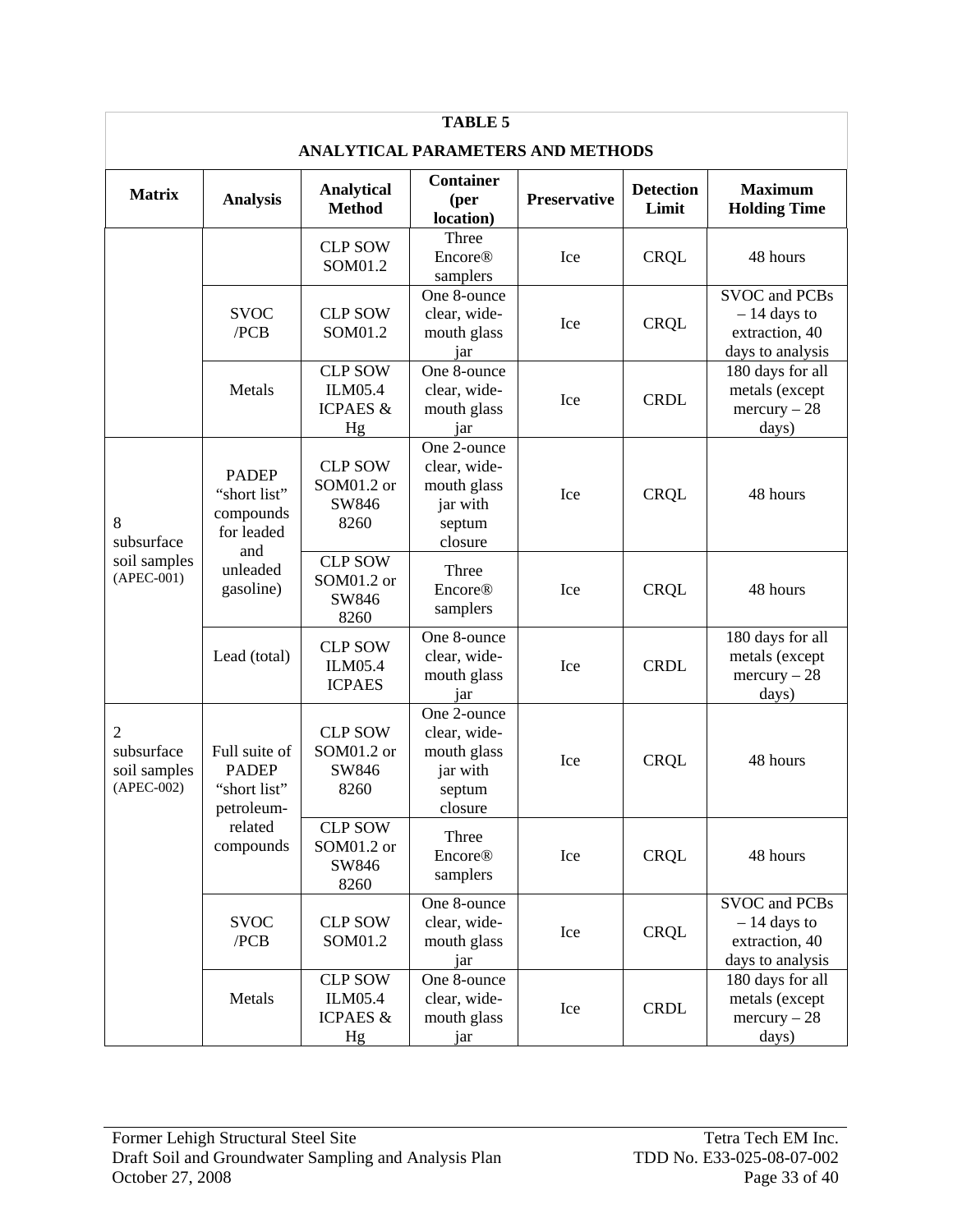| <b>TABLE 5</b>                                       |                                           |                                                        |                                                                             |                                                        |                           |                                                               |
|------------------------------------------------------|-------------------------------------------|--------------------------------------------------------|-----------------------------------------------------------------------------|--------------------------------------------------------|---------------------------|---------------------------------------------------------------|
| ANALYTICAL PARAMETERS AND METHODS                    |                                           |                                                        |                                                                             |                                                        |                           |                                                               |
| <b>Matrix</b>                                        | <b>Analysis</b>                           | <b>Analytical</b><br><b>Method</b>                     | <b>Container</b><br>(per<br>location)                                       | <b>Preservative</b>                                    | <b>Detection</b><br>Limit | <b>Maximum</b><br><b>Holding Time</b>                         |
| 4<br>subsurface<br>soil samples                      | <b>PADEP</b><br>"short list"<br>compounds | <b>CLP SOW</b><br>SOM01.2 or<br>SW846<br>8260          | One 2-ounce<br>clear, wide-<br>mouth glass<br>jar with<br>septum<br>closure | Ice                                                    | <b>CRQL</b>               | 48 hours                                                      |
| (APEC-<br>003)                                       | for diesel<br>fuel                        | <b>CLP SOW</b><br>SOM01.2 or<br>SW846<br>8260          | Three<br><b>Encore®</b><br>samplers                                         | Ice                                                    | <b>CRQL</b>               | 48 hours                                                      |
|                                                      | <b>PPL Metals</b>                         | <b>CLP SOW</b><br>ILM05.4<br><b>ICPAES &amp;</b><br>Hg | One 8-ounce<br>clear, wide-<br>mouth glass<br>jar                           | Ice                                                    | <b>CRDL</b>               | 180 days for all<br>metals (except<br>$mercury - 28$<br>days) |
| 20<br>subsurface<br>soil samples<br>$(APEC-004)$     | Sulfides                                  | SW846<br>9030B                                         | One 4-ounce<br>clear, wide-<br>mouth glass<br>jar                           | <b>Zinc Acetate</b><br>and Sodium<br>Hydroxide<br>pH>9 |                           | 7 Days                                                        |
|                                                      | <b>Sulfates</b>                           | SW846 9038                                             | One 4-ounce<br>clear, wide-<br>mouth glass<br>jar                           | Ice                                                    |                           | 14 Days                                                       |
|                                                      | Chloride                                  | CLP 325.2<br>Modified                                  | One 4-ounce<br>clear, wide-<br>mouth glass<br>jar                           | Ice                                                    |                           | 28 Days                                                       |
| 20<br>subsurface<br>soil samples<br>$(APEC-004)$     | Corrosivity<br>(pH)                       | SW 846<br>9045D                                        | One 4-ounce<br>clear, wide-<br>mouth glass<br>jar                           | Ice                                                    | <b>NA</b>                 | None                                                          |
| 8<br>subsurface<br>soil samples<br>$(APEC-005)$      | Corrosivity<br>(pH)                       | SW 846<br>9045D                                        | One 4-ounce<br>clear, wide-<br>mouth glass<br>jar                           | Ice                                                    | NA                        | None                                                          |
| 4 deep<br>subsurface<br>soil samples<br>$(APEC-005)$ | <b>VOC</b>                                | <b>CLP SOW</b><br>SOM01.2                              | One 2-ounce<br>clear, wide-<br>mouth glass<br>jar with<br>septum<br>closure | Ice                                                    | <b>CRQL</b>               | 48 hours                                                      |
|                                                      | <b>VOC</b>                                | <b>CLP SOW</b><br>SOM01.2                              | Three<br><b>Encore®</b><br>samplers                                         | Ice                                                    | <b>CRQL</b>               | 48 hours                                                      |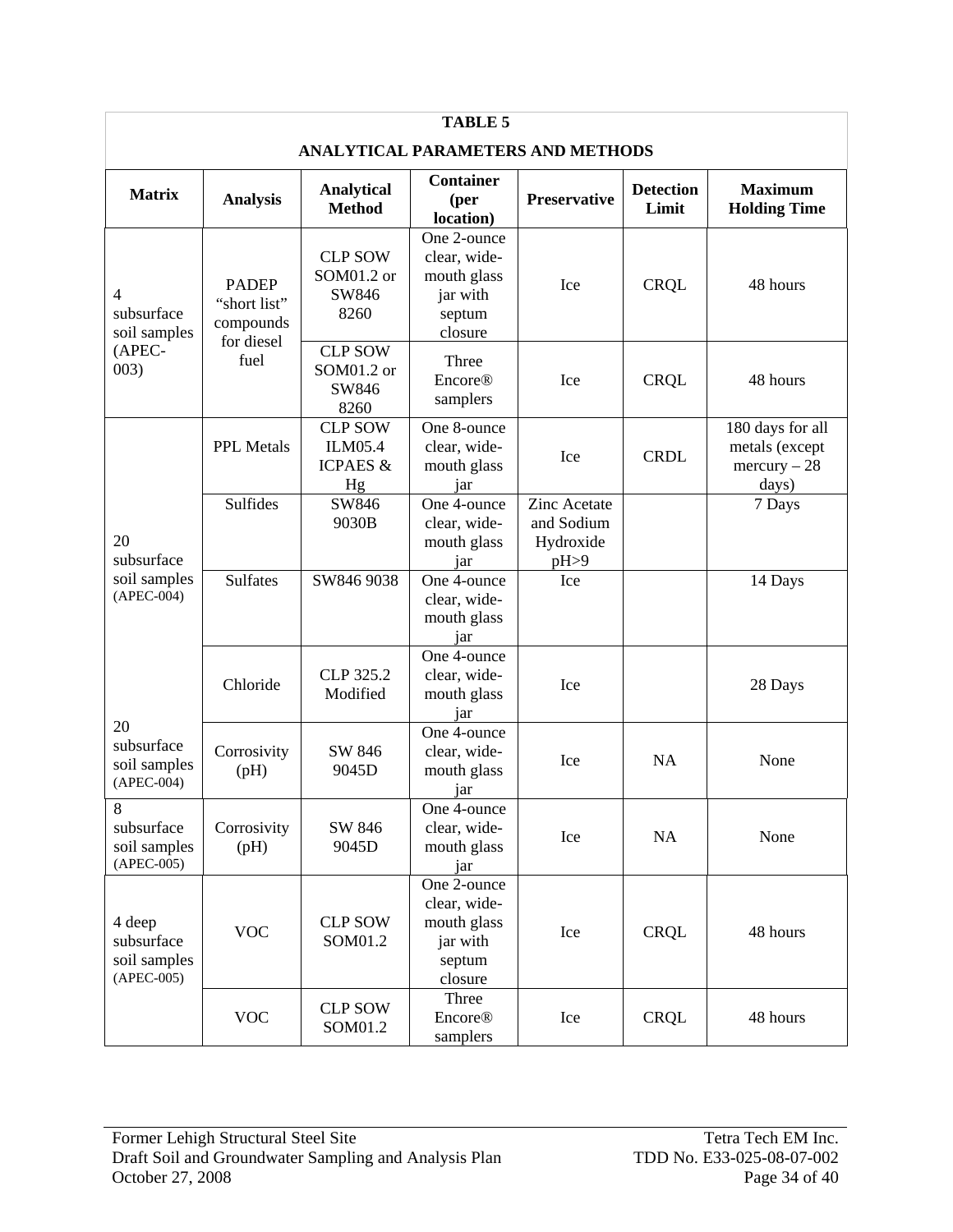| <b>TABLE 5</b>                                                                       |                     |                                                        |                                                                             |                     |                           |                                                                             |
|--------------------------------------------------------------------------------------|---------------------|--------------------------------------------------------|-----------------------------------------------------------------------------|---------------------|---------------------------|-----------------------------------------------------------------------------|
| <b>ANALYTICAL PARAMETERS AND METHODS</b>                                             |                     |                                                        |                                                                             |                     |                           |                                                                             |
| <b>Matrix</b>                                                                        | <b>Analysis</b>     | <b>Analytical</b><br><b>Method</b>                     | <b>Container</b><br>(per<br>location)                                       | <b>Preservative</b> | <b>Detection</b><br>Limit | <b>Maximum</b><br><b>Holding Time</b>                                       |
|                                                                                      | <b>SVOC</b><br>/PCB | <b>CLP SOW</b><br>SOM01.2                              | One 8-ounce<br>clear, wide-<br>mouth glass<br>iar                           | <b>Ice</b>          | <b>CRQL</b>               | SVOC and PCBs<br>$-14$ days to<br>extraction, 40<br>days to analysis        |
| 10                                                                                   | <b>VOC</b>          | <b>CLP SOW</b><br>SOM01.2                              | One 2-ounce<br>clear, wide-<br>mouth glass<br>jar with<br>septum<br>closure | <b>Ice</b>          | <b>CRQL</b>               | 48 hours                                                                    |
| subsurface<br>soil samples<br>$(APEC-006)$<br>and 40 soil<br>samples<br>$(APEC-007)$ | <b>VOC</b>          | <b>CLP SOW</b><br>SOM01.2                              | Three<br><b>Encore®</b><br>samplers                                         | <b>Ice</b>          | <b>CRQL</b>               | 48 hours                                                                    |
|                                                                                      | <b>SVOC</b><br>/PCB | <b>CLP SOW</b><br>SOM01.2                              | One 8-ounce<br>clear, wide-<br>mouth glass<br>jar                           | <b>Ice</b>          | <b>CRQL</b>               | <b>SVOC</b> and PCBs<br>$-14$ days to<br>extraction, 40<br>days to analysis |
|                                                                                      | <b>PPL Metals</b>   | <b>CLP SOW</b><br>ILM05.4<br><b>ICPAES &amp;</b><br>Hg | One 8-ounce<br>clear, wide-<br>mouth glass<br>jar                           | Ice                 | <b>CRDL</b>               | 180 days for all<br>metals (except<br>$mercury - 28$<br>days)               |

**Notes**:

APEC = Area of Potential Environmental Concern L = Liter PPL = Priority Pollutant List  $CLP =$  Contract Laboratory Program  $ML =$  Millilliter  $PCB =$  Polychlorinated biphenyl CRDL = Contract-required detection limit SOM = Superfund Organic Method CRQL = Contract-required quantitation limit HCl = Hydrochloric acid PADEP = Pennsylvania

Hg = Mercury Poly = Polyethylene bottle VOC = Volatile organic compound ICPAES = Inductively coupled plasma atomic emission spectroscopy  $ILM = Inorganic low to medium$ 

mL = Milliliter

Department of Environmental Protection SW = Solid Waste

SOW = Statement of Work SVOC = Semi-volatile organic compound

### **6.0 QUALITY ASSURANCE AND QUALITY CONTROL PROCEDURES**

This section describes the QA/QC procedures for personnel during the site sampling event, including responsibilities, field QC, laboratory QC, and data validation and evaluation and management.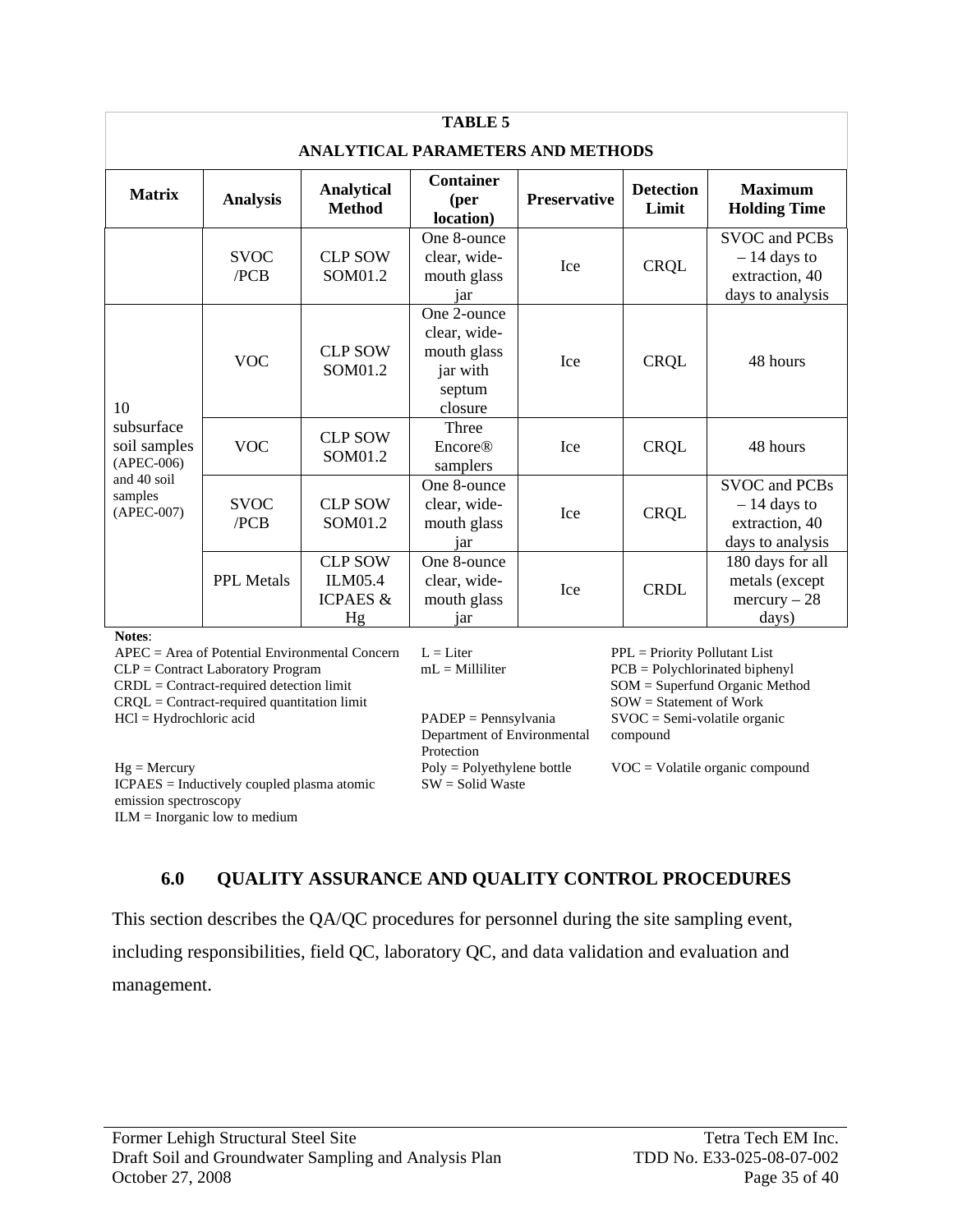### **6.1 RESPONSIBILITY**

The Tetra Tech project manager, Beth Williams, will be responsible for ensuring that sample quality and integrity are maintained in accordance with the EPA "Quality Assurance/Quality Control Guidance for Removal Actions" (Ref. 20) and that sample labeling and documentation procedures are in accordance with Tetra Tech's QAPP for START (Ref. 1).

## **6.2 FIELD QUALITY CONTROL**

Field QC measures will consist of collecting field duplicates, field blanks, trip blanks, rinsate blanks (if applicable), and triple sample volume for assigned MS/MSD samples and documenting sampling activities in the site logbook during each round of sampling as described in the Tetra Tech "QAPP for START" (Ref. 1) and Tetra Tech SOP No. 024, "Recording of Notes in Field Logbook" (Ref. 18). The field duplicate samples will be collected to test the reproducibility of sampling procedures and results. The field and trip blank samples will be collected to verify that the samples were properly handled during sample collection, sample shipment, and laboratory analysis. The rinsate blank samples, if applicable, will be collected to verify that non-dedicated sampling equipment was adequately decontaminated.

## **6.3 LABORATORY QUALITY CONTROL**

Samples will be shipped to the EPA CLP laboratory assigned by the EPA Region 3 OASQA. Laboratory QC measures will consist of all QC elements identified in the laboratory procurement Statement of Work (SOW) and will include all forms and deliverables required in the SOW.

# **6.4 DATA VALIDATION**

All data will be validated in accordance with EPA Region 3 modifications to the CLP National Functional Guidelines for data review and will be validated to the inorganic IM2 and the organic M2 level (Ref. 21, Ref. 22, and Ref. 23).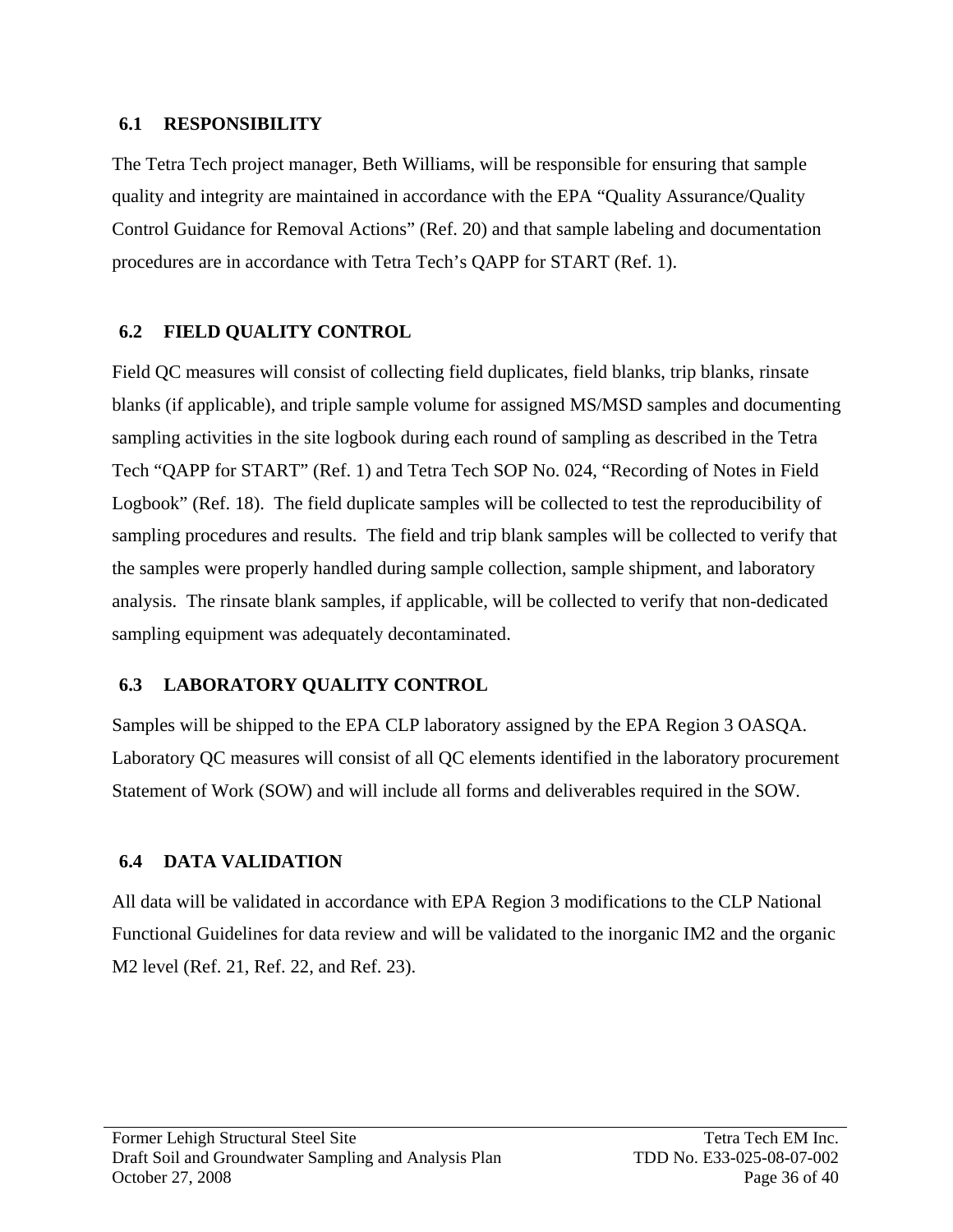### **6.5 DATA EVALUATION AND MANAGEMENT**

This section describes how Tetra Tech will: (1) evaluate the data generated from the sampling event, (2) determine whether the data are representative of site conditions and collect enough for use in making confident risk management decisions, and (3) ensure that the data are secure and retrievable.

## **6.5.1 Data Evaluation**

Tetra Tech will review the analytical packages to determine whether any major deficiencies were encountered during analysis and to ensure that the data are interpreted correctly. The data gathered during this sampling event will be forwarded to the EPA WAM for further evaluation. The data will be presented by Tetra Tech to the EPA in the form of a trip report that summarizes field activities and analytical data obtained from the sampling and analysis described in this SAP.

## **6.5.2 Data Representativeness and Completeness**

This SAP is designed to obtain data representative of site conditions.If sampling activities vary significantly from this plan because of unexpected conditions in the field or other unforeseeable factors, Tetra Tech will discuss how those variations affect data representativeness with the EPA WAM and will include a discussion of the matter in the trip report.

# **6.5.3 Data Management**

Tetra Tech will request that the laboratory submit the analytical data in electronic form as well as in the required hard copy analytical data package. Tetra Tech will compare the electronic data deliverables with the hard copy data package to ensure their consistency. When the Tetra Tech chemist has approved the data set with the appropriate data qualifiers, the electronic data will be released to the Tetra Tech project manager for reporting. Tetra Tech will use the data to prepare the trip report for the project. All electronic data will be stored in a Microsoft (MS) Excel or Access database for future retrieval and reference based on the WAM's requirements. If the analytical data are not available from the laboratory in electronic form, Tetra Tech will manually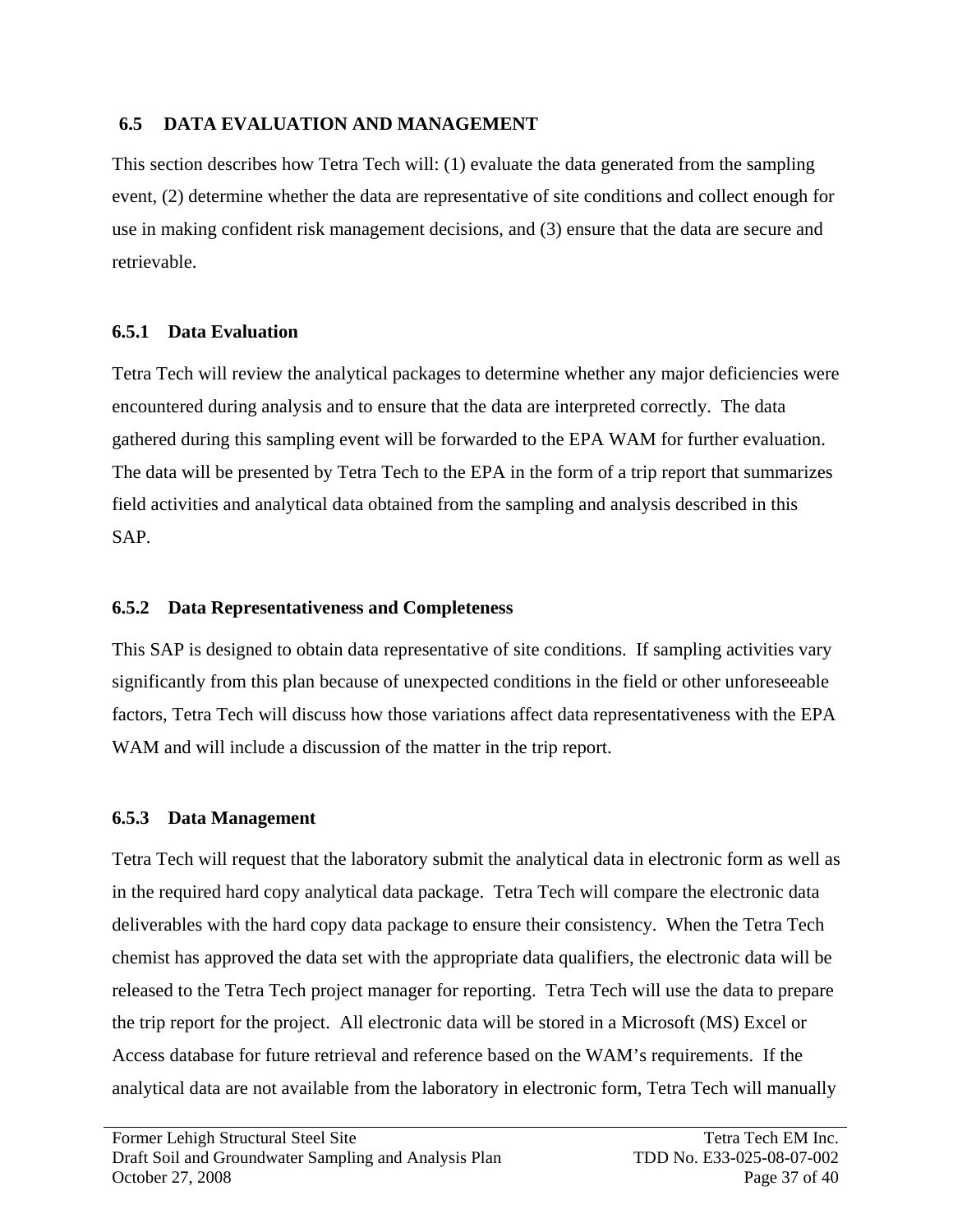enter the data into an MS Excel or Access database. Each hard copy data package will be kept in the project file in the Tetra Tech office in Boothwyn, Pennsylvania, until the data package is officially transferred to EPA.

### **7.0 DELIVERABLES**

When sampling and the appropriate QA/QC procedures are complete, Tetra Tech will submit a trip report to EPA that summarizes field activities and the analytical results obtained from the sampling event and will include data collection methods, sampling locations, data summary tables, and maps.

### **8.0 SCHEDULE**

Tetra Tech completed the groundwater activities detailed in this SAP in July 2008. It is anticipated that Tetra Tech will begin the soil boring installation and sampling activities in November 2008. Table 6 below provides the anticipated project schedule.

| Task                                                                                                                                                           | <b>Completion Time Frame</b>        |
|----------------------------------------------------------------------------------------------------------------------------------------------------------------|-------------------------------------|
| Develop site health and safety plan                                                                                                                            | Week of October 13th                |
| Submit daft SAP                                                                                                                                                | Week of October 27th                |
| Submit final SAP                                                                                                                                               | Week of November 3rd                |
| Mobilize to site to oversee soil boring activities and<br>collect subsurface soil samples                                                                      | Week of November $10^{th}$ and 17th |
| Receipt of unvalidated data from subsurface soil<br>sampling                                                                                                   | Week of December 8th                |
| Receipt of validated data from subsurface soil<br>sampling                                                                                                     | Week of December 22nd               |
| Submit draft trip report documenting actions taken<br>and summarizing analytical data from both rounds of<br>groundwater sampling and subsurface soil sampling | January 2008                        |
| Submit final revised trip report                                                                                                                               | January 2008                        |
| Notes:                                                                                                                                                         |                                     |

## **TABLE 6 PROJECT SCHEDULE**

 $SAP$  = Sampling and analysis plan WAM = Work assignment manager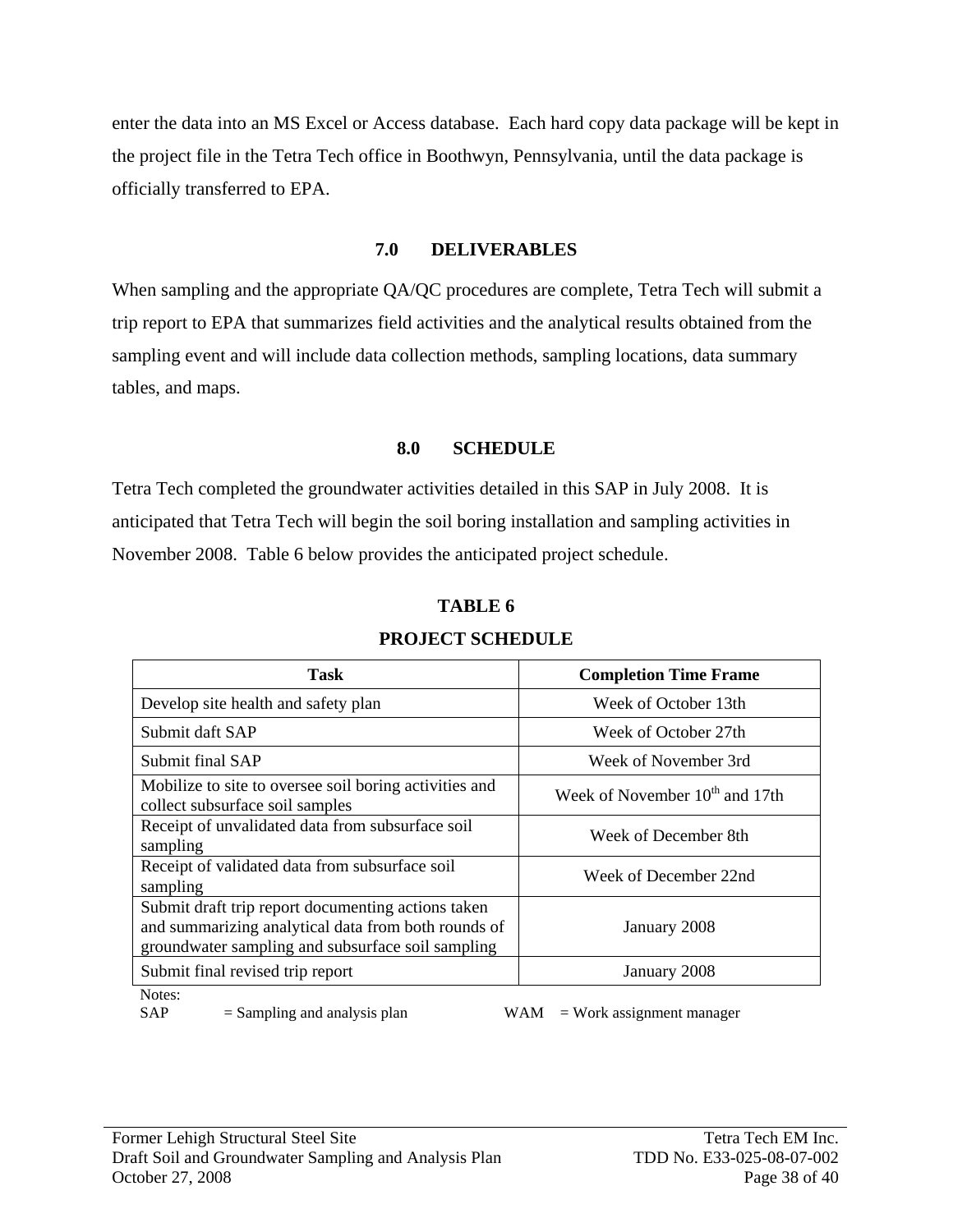### **REFERENCES**

- 1. Tetra Tech EM Inc. (Tetra Tech). "Quality Assurance Project Plan (QAPP) for START." November 2006.
- 2. Google Earth. 2008.
- 3. Lehigh County, Pennsylvania Office of Assessment. Accessed on June 2, 2008. On-line address: http://www.lehighcounty.org/Assessment/Puba.cfm.
- 4. Moonstone Properties, LLC. Phase I Environmental Site Assessment, Former Lehigh Structural Steel, Front Street & Tilghman Street, City of Allentown, Lehigh County, Pennsylvania. April 25, 2007.
- 5. Environmental Resources Management, Inc. (ERM). Environmental Site Assessment for the Lehigh Structural Steel Property. September 20, 1989.
- 6. ERM. Phase II Environmental Site Assessment for the Lehigh Structural Steel Property. October 20, 1989.
- 7. ERM. Phase III Environmental Assessment of the Lehigh Structural Steel Property in Allentown, Pennsylvania. November 2, 1989.
- 8. ERM. Groundwater Investigation at the Lehigh Structural Steel Property. April 5, 1990.
- 9. Moonstone. Report of Findings, Former Lehigh Structural Steel Site, City of Allentown, Lehigh County, Pennsylvania. July 5, 2007.
- 10. Tetra Tech. "Monitoring Well Installation." Standard Operating Procedures (SOP) No. 020. Boothwyn, Pennsylvania. January 2000.
- 11. Tetra Tech. "Monitoring Well Development." SOP No. 021. Boothwyn, Pennsylvania. October 2000.
- 12. Pennsylvania Department of Environmental Protection (PADEP). "Groundwater Monitoring Manuel." 2001.
- 13. Tetra Tech. "Groundwater Sample Collection Using Micropurge Technology." SOP No. 015. Boothwyn, Pennsylvania. January 2000.
- 14. Tetra Tech. "Field Measurement of Water Turbidity." SOP No. 088. Boothwyn, Pennsylvania. November 1999.
- 15. Tetra Tech. "Packaging and Shipping Samples." SOP No. 019. Boothwyn, Pennsylvania. January 2000.
- 16. Tetra Tech. "Soil Sampling." SOP No. 005. Boothwyn, Pennsylvania. December 1999.